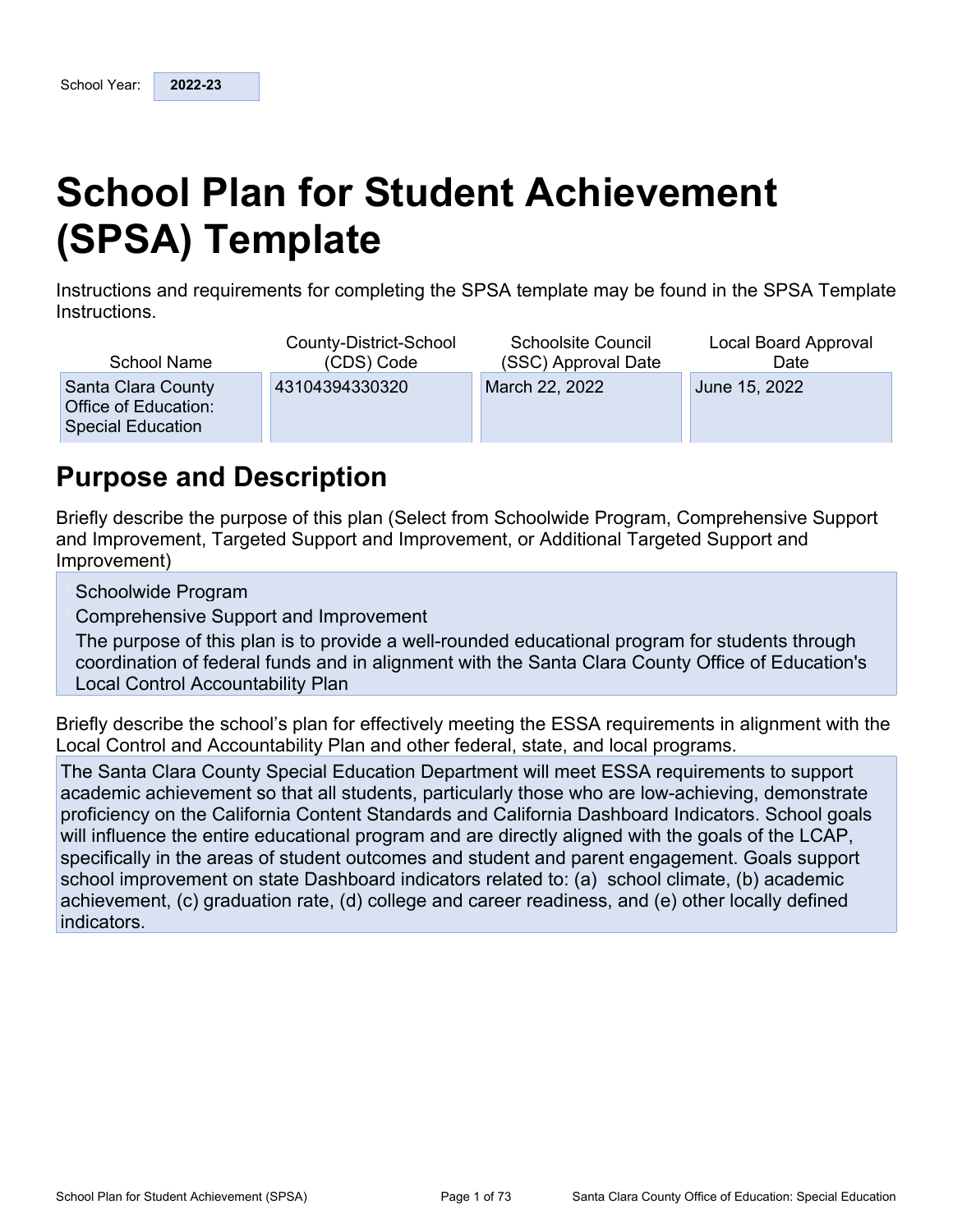## **Table of Contents**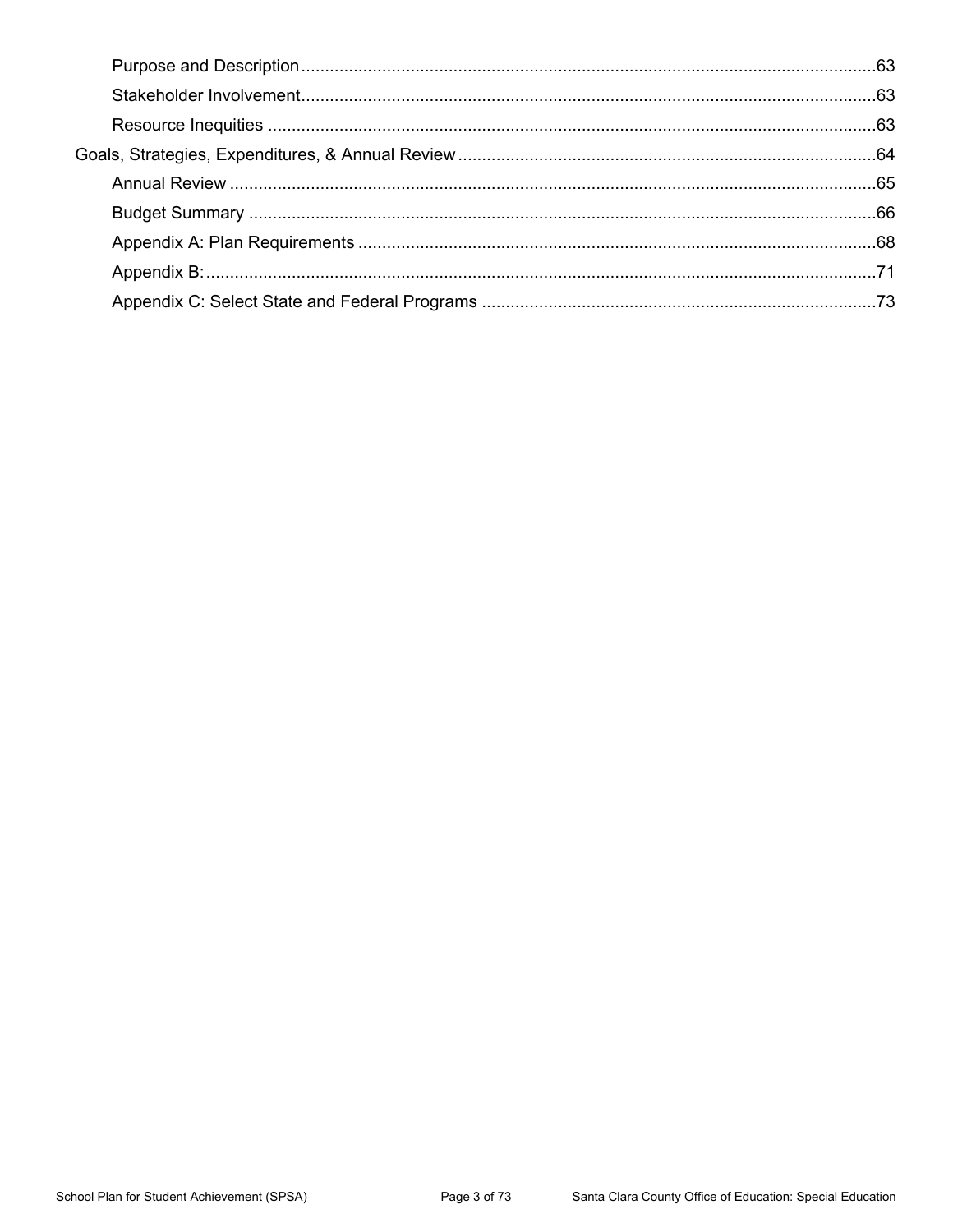## **Comprehensive Needs Assessment Components**

### **Data Analysis**

Please refer to the School and Student Performance Data section where an analysis is provided.

## **Surveys**

This section provides a description of surveys (i.e., Student, Parent, Teacher) used during the schoolyear, and a summary of results from the survey(s).

A yearly LCAP survey is conducted to collect data from all stakeholders. In this survey, parents and guardians identified the following needs: (a) social, emotional and mental health services, (b) professional development to support teaching and learning, (c) more opportunities for parent engagement, and (d) an increase in educational excursions. Students also participate annually in the CA Healthy Kids Survey.

### **Classroom Observations**

This section provides a description of types and frequency of classroom observations conducted during the school-year and a summary of findings.

Classrooms reopened for in-person learning at the start of the 2021-2022 school year. The reopening of the program has provided opportunities for administrators to resume in-person classroom observations. In addition, the program formalized a process (and tool) for conducting instructional rounds which includes all staff. The program is in its third year of Positive Behavior Intervention Support (PBIS) implementation, and leadership continues to see the rate of behaviorspecific praise towards students increase in all classrooms.

### **Analysis of Current Instructional Program**

The following statements are derived from the Elementary and Secondary Education Act (ESEA) of 1965 and Essential Program Components (EPCs). In conjunction with the needs assessments, these categories may be used to discuss and develop critical findings that characterize current instructional practice for numerically significant subgroups as well as individual students who are:

- Not meeting performance goals
- Meeting performance goals
- Exceeding performance goals

Discussion of each of these statements should result in succinct and focused findings based on verifiable facts. Avoid vague or general descriptions. Each successive school plan should examine the status of these findings and note progress made. Special consideration should be given to any practices, policies, or procedures found to be noncompliant through ongoing monitoring of categorical programs.

## **Standards, Assessment, and Accountability**

Use of state and local assessments to modify instruction and improve student achievement (ESEA)

Special Education teachers utilize the California Assessment of Student Performance and Progress (CAASPP) and Student Annual Needs Determination Inventory (SANDI) assessments to gauge student achievement, develop individualized student goals and improve the overall instructional program.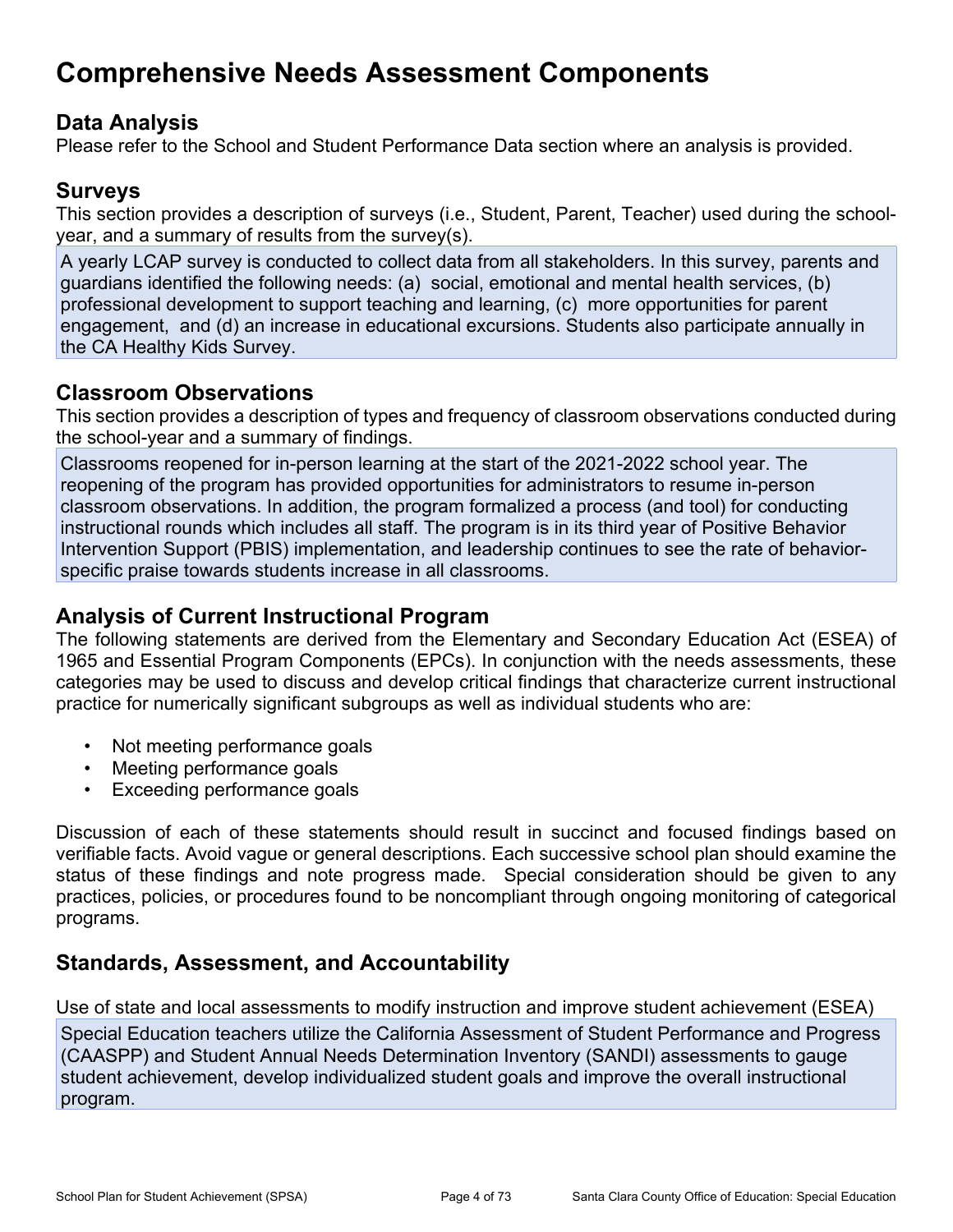Use of data to monitor student progress on curriculum-embedded assessments and modify instruction (EPC)

Teachers use formative and summative assessments, the SANDI, Wechsler Individual Achievement Test (WIAT-III) and Woodcock Johnson IV tests to assess students' present levels of performance and determine progress made on IEP goals.

### **Staffing and Professional Development**

Status of meeting requirements for highly qualified staff (ESEA)

Teachers are required to participate in 30 hours of professional development at the start of each school year. In addition, the Special Education program offered a robust training schedule to support continued professional development on topics including: (a) student and parent engagement, (b) academic achievement, (c) use of technology in the classroom, (d) updates related to curriculum, (e) social/emotional support, and (f) the development and monitoring of IEP goals. In addition, staff attend monthly Cluster meetings and PBIS meetings during the school year.

Sufficiency of credentialed teachers and teacher professional development (e.g., access to instructional materials training on SBE-adopted instructional materials) (EPC)

Throughout the school year, teachers and support staff received training on the following curricula, which was formally adopted for the 2021-2022 school year: STAR/LINKS, Unique, n2y (news to you) and TouchMath. Additional training was provided on supplemental programs including iXL and myLEXIA.

Alignment of staff development to content standards, assessed student performance, and professional needs (ESEA)

Staff development is targeted and focused to align with assessing student performance and aligning instruction to the content standards. Professional needs are assessed through classroom observations, instructional rounds, and staff surveys.

Ongoing instructional assistance and support for teachers (e.g., use of content experts and instructional coaches) (EPC)

Ongoing instructional assistance is provided by two Teachers on Special Assignment through a coaching model for teachers. These two teacher leaders support continued professional development and ensure that newly adopted curricula is implemented with fidelity.

Teacher collaboration by grade level (kindergarten through grade eight [K–8]) and department (grades nine through twelve) (EPC)

Teachers meet monthly with their colleagues by grade band. Teachers of grades 6-12 in the Deaf/Hard of Hearing, Therapeutic and Orthopedically Impaired programs, where students are mainstreamed on integrated school sites with their non-disabled peers, participate in department meetings that are content specific.

## **Teaching and Learning**

Alignment of curriculum, instruction, and materials to content and performance standards (ESEA) Curriculum, instruction, and materials are in alignment with content and performance standards. Students access these materials during their specialized academic instruction specialized academic instruction (SAI) minutes and/or by a general education teacher, as outlined in their IEP.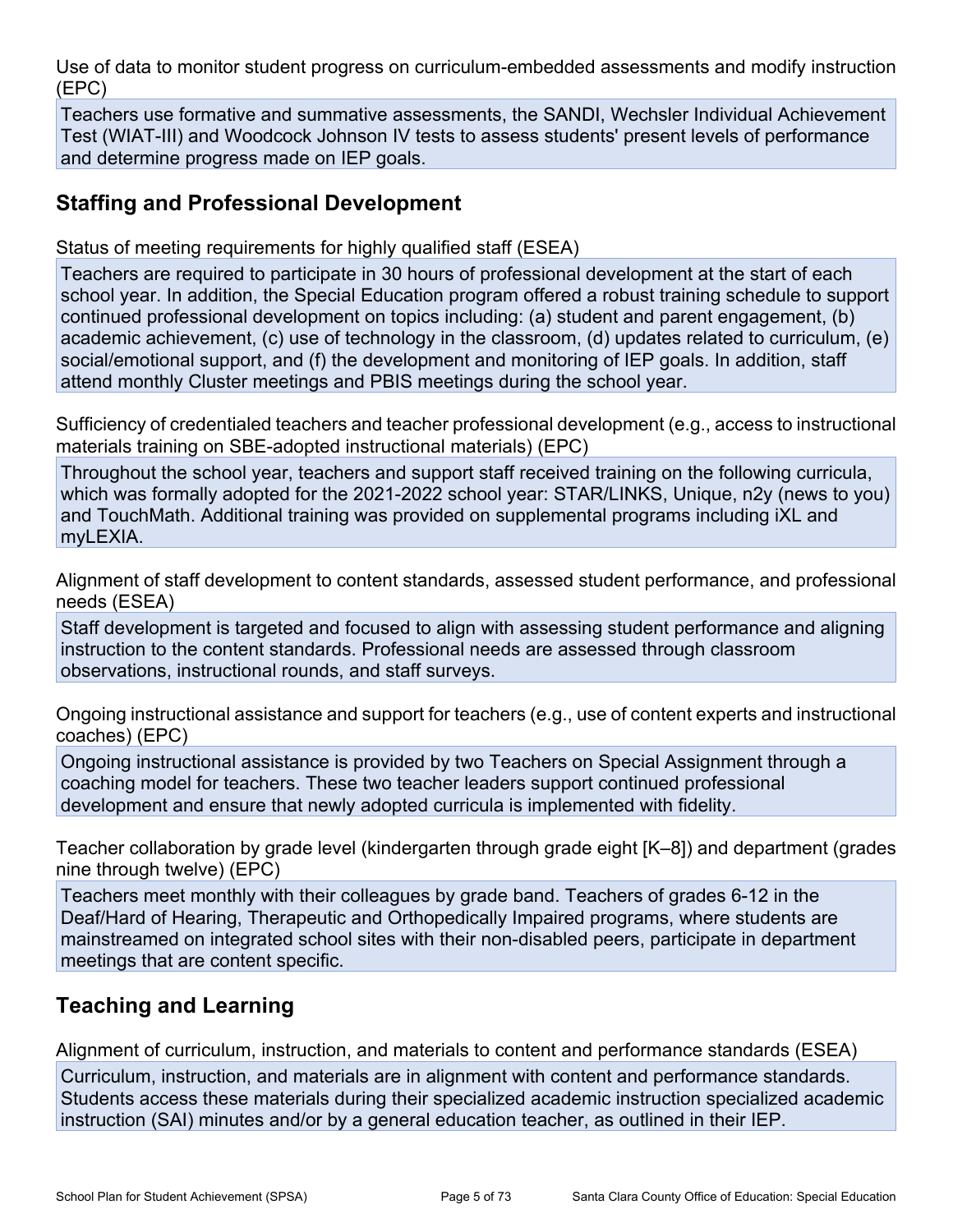Adherence to recommended instructional minutes for reading/language arts and mathematics (K–8) (EPC)

All recommended instructional minutes in reading/language arts and mathematics are adhered to in the Special Education program. Students are able to meet this requirement through their SAI or general education classes.

Lesson pacing schedule (K–8) and master schedule flexibility for sufficient numbers of intervention courses (EPC)

Student intervention courses are provided in alignment with IEP goals and defined by local school master schedules.

Availability of standards-based instructional materials appropriate to all student groups (ESEA)

All Special Education program materials are aligned with the Common Core State Standards and offer support for students with disabilities and English Language Learners. Information such as present levels, goals and objectives in a student's IEP helps to determine the level and depth of instruction in specific content areas.

Use of SBE-adopted and standards-aligned instructional materials, including intervention materials, and for high school students, access to standards-aligned core courses (EPC)

Schools use standards-aligned and board-approved instructional materials for students in grades K-8. High school students have access to standards-aligned core courses, as determined by their IEP.

### **Opportunity and Equal Educational Access**

Services provided by the regular program that enable underperforming students to meet standards (ESEA)

All students are taught by fully credentialed teachers, using best practices instruction and department-adopted curricula as prescribed in the student's IEP.

Evidence-based educational practices to raise student achievement

All programs/classrooms assess and evaluate student progress through the IEP process and quarterly progress reporting.

### **Parental Engagement**

Resources available from family, school, district, and community to assist under-achieving students (ESEA)

Title I and III categorical funds have been used to provide parents with opportunities to engage in the school community through field trips, a monthly parent engagement seminar, and as members of School Site Council.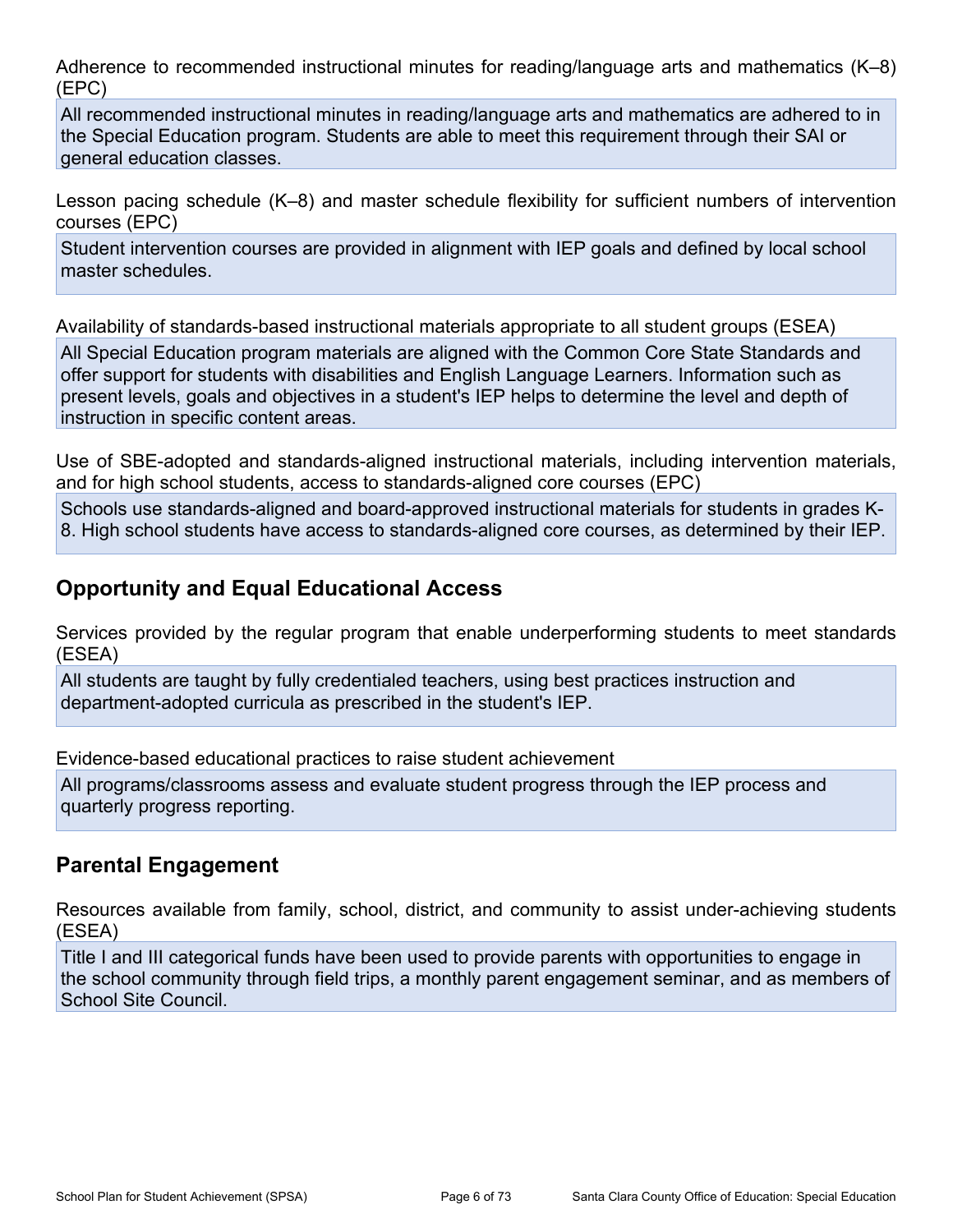Involvement of parents, community representatives, classroom teachers, other school personnel, and students in secondary schools, in the planning, implementation, and evaluation of ConApp programs (5 California Code of Regulations 3932)

Parents, community representatives, classroom teachers, other school personnel, and students are involved in the planning, implementation and evaluation of ConApp programs through participation in community stakeholder meetings including School Site Council and the District English Learner Advisory Committee. Data is presented in these meetings to stakeholders regarding the use of funds and outcomes of initiatives. Stakeholders provide input and direction to support the development of robust plans for students.

#### Funding

Services provided by categorical funds that enable underperforming students to meet standards (ESEA)

The primary use of categorical funds is to supplement the educational program and provide direct services to support students who are below grade level. This includes professional development and intensive coaching for teachers related to curricula, best practices for classroom management, and student engagement.

Fiscal support (EPC)

Instructional support is supplemented by Title(s) I, III, IV, and a CSI grant.

## **Stakeholder Involvement**

How, when, and with whom did the school consult as part of the planning process for this SPSA/Annual Review and Update?

#### **Involvement Process for the SPSA and Annual Review and Update**

The School Site Council met to review the needs assessment and progress of student groups on March 24, 2022. During this meeting, the group defined actions and services and approved the 2022-2023 SPSA. Participants included: teachers, parents, and administrators. Student input was obtained via parent representatives.

## **Resource Inequities**

Briefly identify and describe any resource inequities identified as a result of the required needs assessment, as applicable.

Resource inequities, as reflected in an analysis of LCAP data, include: (a) school climate, (b) social emotional services, (c) academic achievement, (d) graduation rate, and (e) college and career readiness. These areas are defined as areas of need on the California Accountability Dashboard. Funds are also utilized to address needs of homeless students in alignment with Santa Clara County Office of Education Board Policy.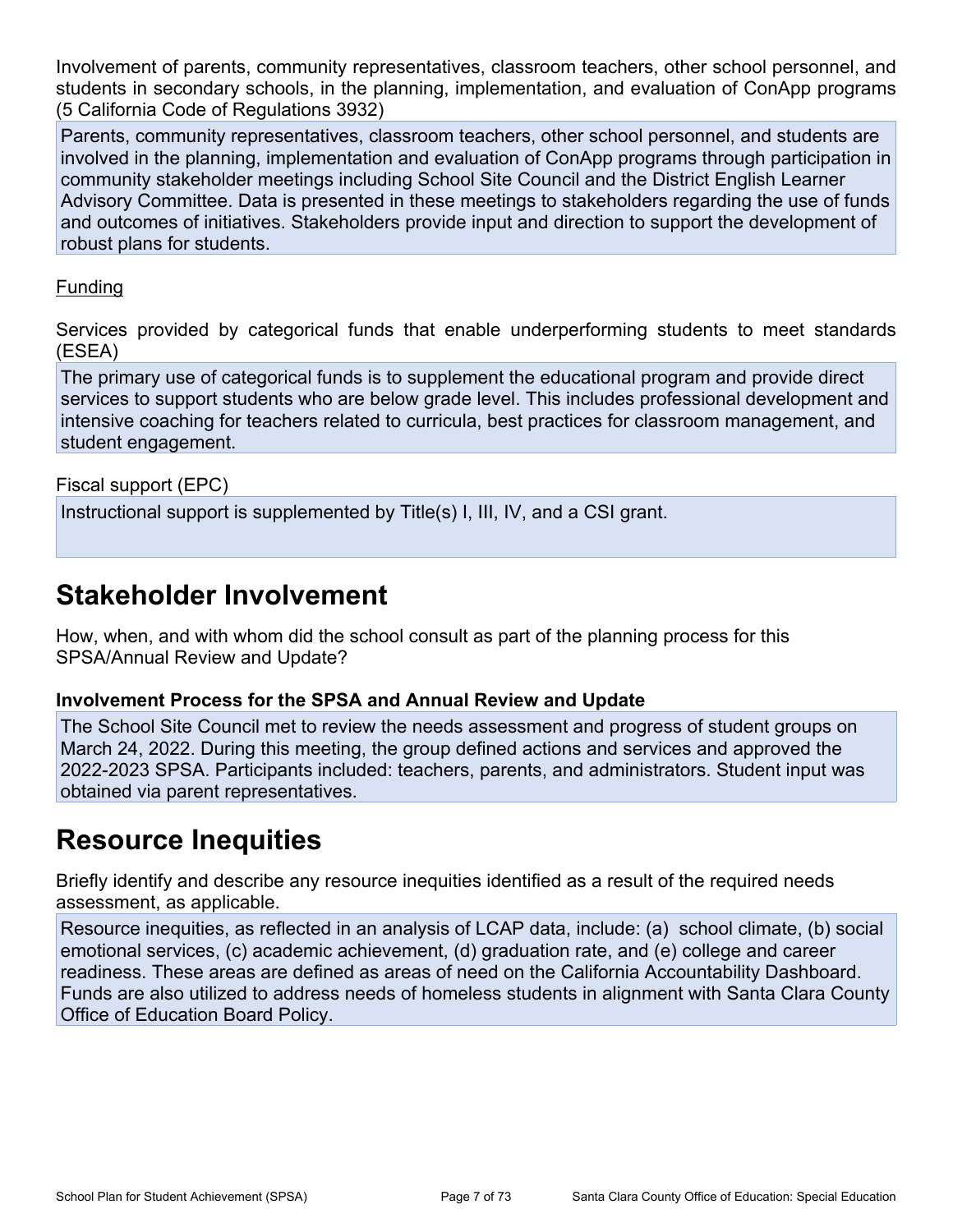### **Student Enrollment Enrollment By Student Group**

### **Student Enrollment Enrollment By Grade Level**

|                         | <b>Student Enrollment by Grade Level</b> |                           |           |
|-------------------------|------------------------------------------|---------------------------|-----------|
|                         |                                          | <b>Number of Students</b> |           |
| Grade                   | $18-19$                                  | 19-20                     | $20 - 21$ |
| Kindergarten            | 73                                       | 61                        | 69        |
| Grade 1                 | 63                                       | 88                        | 70        |
| Grade 2                 | 77                                       | 58                        | 64        |
| Grade3                  | 59                                       | 73                        | 55        |
| Grade 4                 | 52                                       | 57                        | 69        |
| Grade 5                 | 85                                       | 49                        | 56        |
| Grade 6                 | 62                                       | 71                        | 54        |
| Grade 7                 | 93                                       | 64                        | 63        |
| Grade 8                 | 68                                       | 91                        | 52        |
| Grade 9                 | 75                                       | 53                        | 88        |
| Grade 10                | 72                                       | 68                        | 65        |
| Grade 11                | 69                                       | 61                        | 53        |
| Grade 12                | 342                                      | 316                       | 295       |
| <b>Total Enrollment</b> | 1,190                                    | 1,110                     | 1,053     |

#### **Conclusions based on this data:**

**1.** Student demographic data, in terms of ethnicity, has remained largely consistent since the 2018-2019 school year.

**2.** Overall, there has been a decline in enrollment across all grade levels.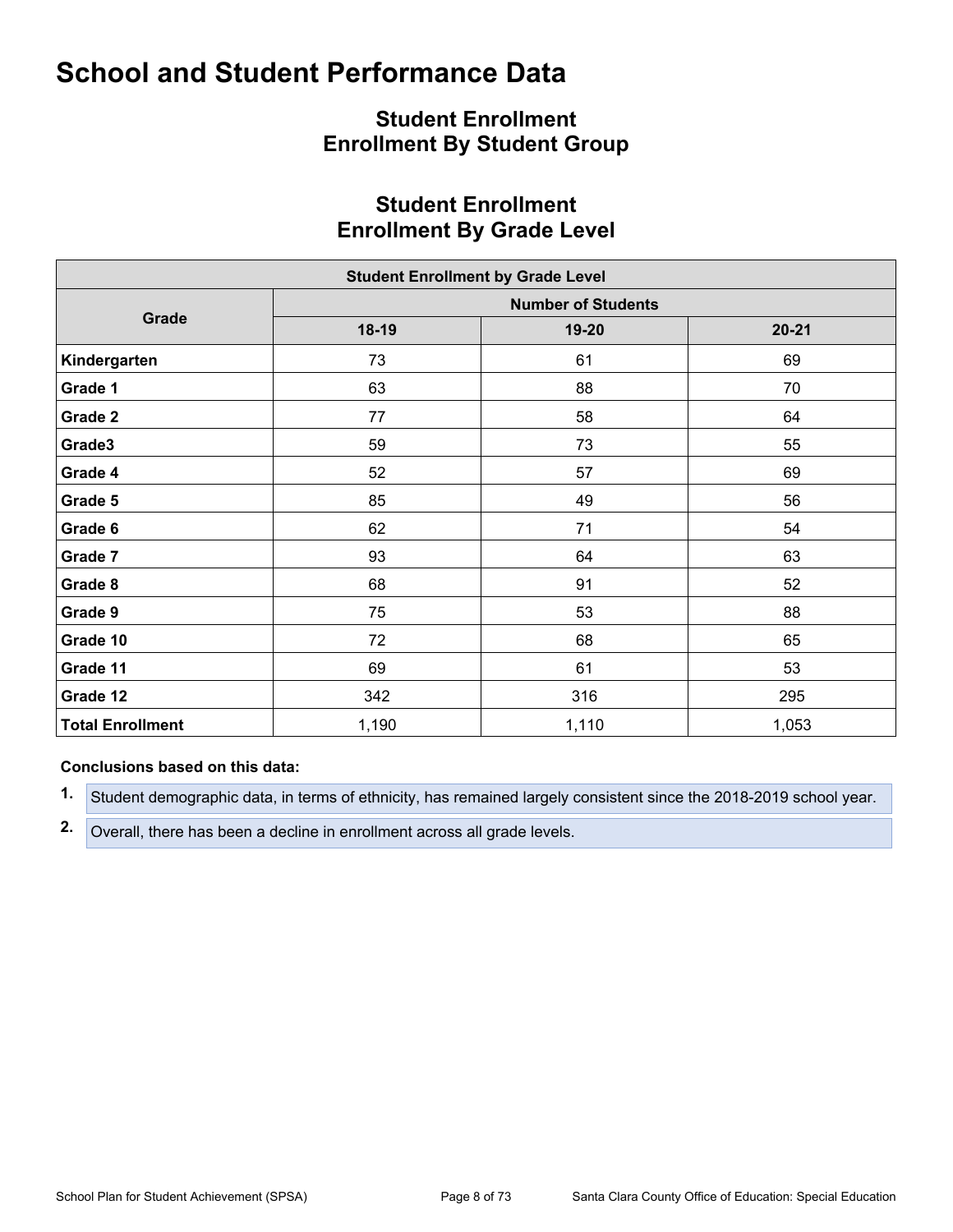### **Student Enrollment English Learner (EL) Enrollment**

| <b>English Learner (EL) Enrollment</b>               |         |                           |           |                            |           |           |  |  |  |  |  |
|------------------------------------------------------|---------|---------------------------|-----------|----------------------------|-----------|-----------|--|--|--|--|--|
|                                                      |         | <b>Number of Students</b> |           | <b>Percent of Students</b> |           |           |  |  |  |  |  |
| <b>Student Group</b>                                 | $18-19$ | $19 - 20$                 | $20 - 21$ | $18-19$                    | $19 - 20$ | $20 - 21$ |  |  |  |  |  |
| <b>English Learners</b>                              | 451     | 461                       | 426       | 37.9%                      | 41.5%     | 40.5%     |  |  |  |  |  |
| <b>Fluent English Proficient (FEP)</b>               | 95      | 80                        | 76        | $8.0\%$                    | 7.2%      | 7.2%      |  |  |  |  |  |
| <b>Reclassified Fluent English Proficient (RFEP)</b> | 5       | 0                         | 3         | 1.0%                       | $0.0\%$   | 0.7%      |  |  |  |  |  |

#### **Conclusions based on this data:**

- **1.** The amount of students that are classified as English Language Learners has remained relatively consistent since the 2018-2019 school year.
- **2.** The number of students that have been reclassified as fluent English proficient has been in a steady decline over the past three years. This is an area where the special education department has increased professional development offerings for all teaching staff during the 2021-2022 school year.
- **3.** The lack of reclassification of fluent English proficient students, is likely due to the school closure when the majority of students were participating in distance learning and parents were not comfortable bringing them to school to be assessed.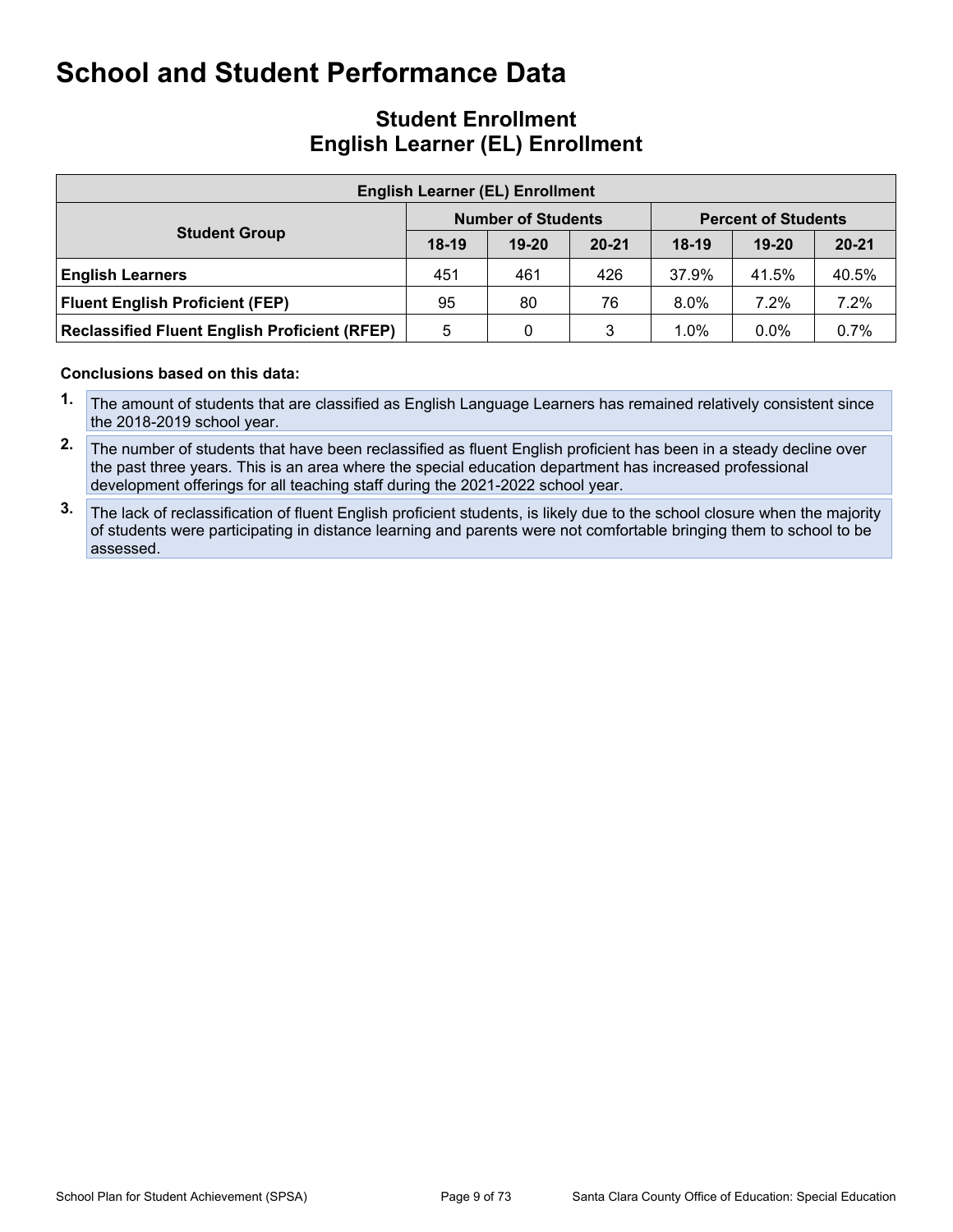|                   | <b>Overall Participation for All Students</b> |         |                      |           |         |                    |                   |         |                        |           |         |           |  |  |  |
|-------------------|-----------------------------------------------|---------|----------------------|-----------|---------|--------------------|-------------------|---------|------------------------|-----------|---------|-----------|--|--|--|
| Grade             | # of Students Enrolled                        |         | # of Students Tested |           |         | # of Students with |                   |         | % of Enrolled Students |           |         |           |  |  |  |
| Level             | $17 - 18$                                     | $18-19$ | $20 - 21$            | $17 - 18$ | $18-19$ | $20 - 21$          | $17 - 18$         | $18-19$ | $20 - 21$              | $17 - 18$ | $18-19$ | $20 - 21$ |  |  |  |
| Grade 3           | $\star$                                       | 23      | 25                   | $\star$   | 5       | $\star$            | $\star$           | 5       | $\star$                |           | 21.7    |           |  |  |  |
| Grade 4           | 14                                            | $\ast$  | 49                   | 12        | $\star$ | 6                  | $12 \overline{ }$ | $\star$ | 6                      | 85.7      |         | 12.2      |  |  |  |
| Grade 5           | $\star$                                       | 12      | 17                   | $\star$   | 10      | $\star$            | $\star$           | 10      | $\star$                |           | 83.3    |           |  |  |  |
| Grade 6           | 16                                            | 13      | 26                   | 11        | 11      | $\star$            | 11                | 11      | $\star$                | 68.8      | 84.6    |           |  |  |  |
| Grade 7           | $\star$                                       | 19      | 33                   | $\star$   | 15      | $\star$            | $\star$           | 15      | $\star$                |           | 78.9    |           |  |  |  |
| Grade 8           | $\star$                                       | 8       | 31                   | $\star$   | 6       | $\star$            | $\ast$            | 6       | $\star$                |           | 75      |           |  |  |  |
| Grade 11          | 23                                            | $\star$ | 44                   | 13        | $\star$ | $\star$            | 13                | $\star$ | $\star$                | 56.5      |         |           |  |  |  |
| <b>All Grades</b> | 97                                            | 96      | 225                  | 59        | 53      | 18                 | 59                | 53      | 18                     | 60.8      | 55.2    | 8.0       |  |  |  |

## **CAASPP Results English Language Arts/Literacy (All Students)**

The "% of Enrolled Students Tested" showing in this table is not the same as "Participation Rate" for federal accountability purposes.

#### 2019-20 Data:

Executive Order N-30-20 was issued which waived the assessment, accountability, and reporting requirements for the 2019-2020 school year, thus no data is available to report for this year.

|                   |           |                         |           |           |             |         | <b>Overall Achievement for All Students</b> |                |           |           |                   |           |                |         |           |
|-------------------|-----------|-------------------------|-----------|-----------|-------------|---------|---------------------------------------------|----------------|-----------|-----------|-------------------|-----------|----------------|---------|-----------|
| Grade             |           | <b>Mean Scale Score</b> |           |           | % Standard  |         |                                             | % Standard Met |           |           | % Standard Nearly |           | % Standard Not |         |           |
| Level             | $17 - 18$ | $18 - 19$               | $20 - 21$ | $17 - 18$ | 18-19 20-21 |         | $17 - 18$                                   | $18-19$        | $20 - 21$ | $17 - 18$ | $18-19$           | $20 - 21$ | $17 - 18$      | $18-19$ | $20 - 21$ |
| Grade 3           | $\ast$    | $\star$                 | $\star$   | $\star$   | $\star$     | $\star$ | $\star$                                     | $\star$        | $\star$   | $\star$   | $\star$           | $\star$   | $\star$        | $\star$ | $\star$   |
| Grade 4           | 2336.     | $\star$                 | $\star$   | 0.00      | $\star$     | $\star$ | 0.00                                        | $\star$        | $\star$   | 8.33      | $\star$           | $\star$   | 91.67          | $\star$ | $\star$   |
| Grade 5           | $\ast$    | $\star$                 | $\star$   | $\star$   | $\star$     | $\star$ | $\star$                                     | $\star$        | $\star$   | $\ast$    | $\star$           | $\star$   | $\ast$         | $\star$ | $\star$   |
| Grade 6           | 2356.     | 2365.                   | $\ast$    | 0.00      | 0.00        | $\ast$  | 0.00                                        | 0.00           | $\star$   | 9.09      | 0.00              | $\ast$    | 90.91          | 100.0   | $\star$   |
| Grade 7           | $\star$   | 2386.                   | $\star$   | $\star$   | 0.00        | $\ast$  | $\star$                                     | 6.67           | $\star$   | $\star$   | 0.00              | $\star$   | $\star$        | 93.33   | $\ast$    |
| Grade 8           | $\ast$    | $\star$                 | $\star$   | $\star$   | $\star$     | $\star$ | $\star$                                     | $\star$        | $\star$   | $\ast$    | $\star$           | $\star$   | $\star$        | $\star$ | $\ast$    |
| Grade 11          | 2461.     | $\star$                 | $\ast$    | 0.00      | $\star$     | $\ast$  | 15.38                                       | $\star$        | $\star$   | 7.69      | $\star$           | $\star$   | 76.92          | $\star$ | $\ast$    |
| <b>All Grades</b> | N/A       | N/A                     | N/A       | 0.00      | 0.00        | 0.00    | 11.86                                       | 7.55           | 0.00      | 15.25     | 9.43              | 16.67     | 72.88          | 83.02   | 83.33     |

#### 2019-20 Data: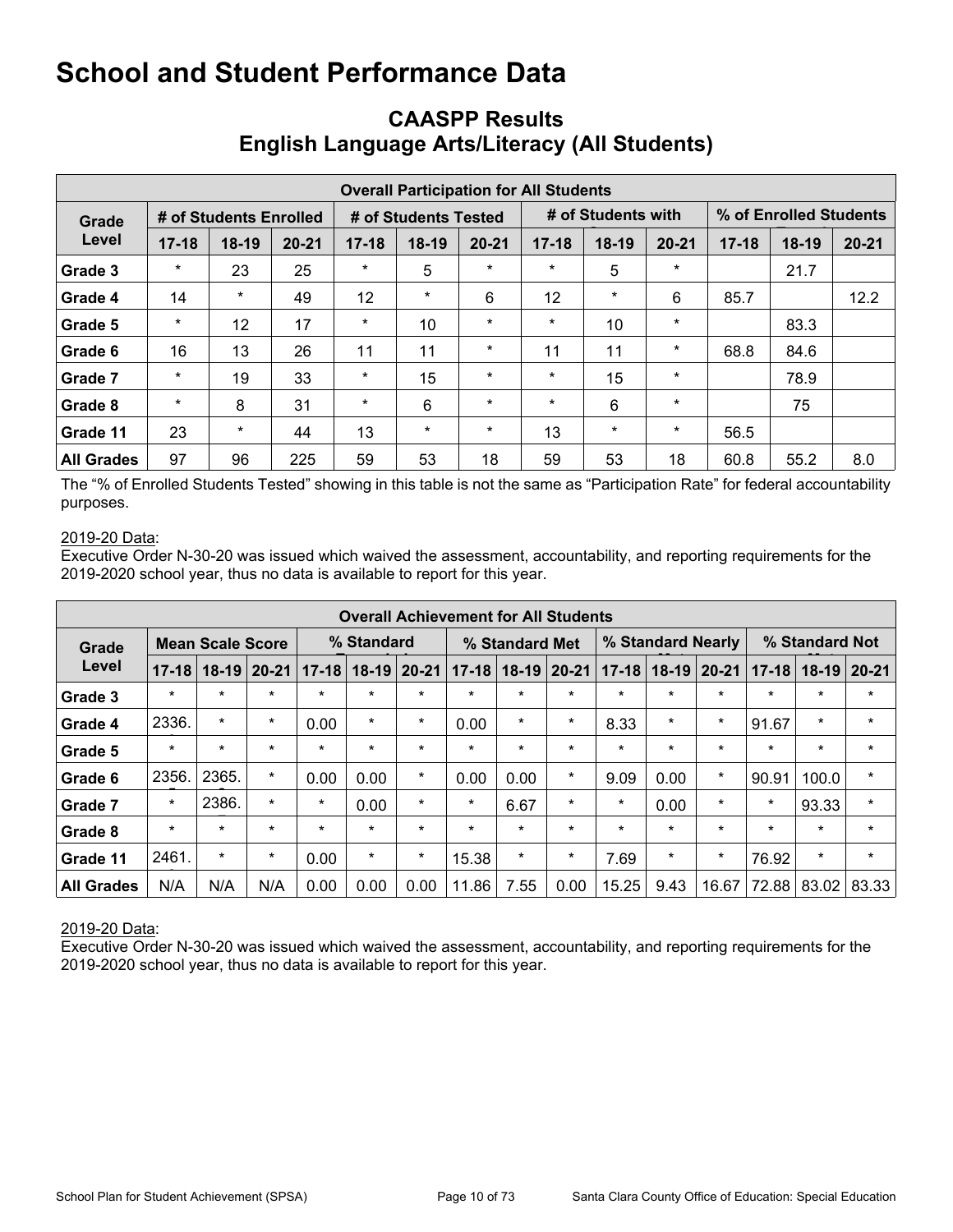| Reading<br>Demonstrating understanding of literary and non-fictional texts |           |         |           |           |         |           |           |         |           |  |  |  |
|----------------------------------------------------------------------------|-----------|---------|-----------|-----------|---------|-----------|-----------|---------|-----------|--|--|--|
| % Above Standard<br>% At or Near Standard<br>% Below Standard              |           |         |           |           |         |           |           |         |           |  |  |  |
| <b>Grade Level</b>                                                         | $17 - 18$ | $18-19$ | $20 - 21$ | $17 - 18$ | 18-19   | $20 - 21$ | $17 - 18$ | $18-19$ | $20 - 21$ |  |  |  |
| Grade 3                                                                    | $\star$   | $\star$ | $\star$   | $\star$   | $\star$ | $\star$   | $\star$   | $\star$ | $\star$   |  |  |  |
| Grade 4                                                                    | 8.33      | $\star$ | $\star$   | 16.67     | $\star$ | $\star$   | 75.00     | $\star$ | $\star$   |  |  |  |
| Grade 5                                                                    | $\star$   | $\star$ | $\star$   | $\star$   | $\star$ | $\star$   | $\star$   | $\star$ | $\star$   |  |  |  |
| Grade 6                                                                    | 0.00      | 0.00    | $\star$   | 9.09      | 0.00    | $\star$   | 90.91     | 100.0   | $\star$   |  |  |  |
| Grade 7                                                                    | $\star$   | 0.00    | $\star$   | $\star$   | 6.67    | $\star$   | $\star$   | 93.33   | $\star$   |  |  |  |
| Grade 8                                                                    | $\star$   | $\star$ | $\star$   | $\star$   | $\star$ | $\star$   | $\star$   | $\star$ | $\star$   |  |  |  |
| Grade 11                                                                   | 84.62     | $\star$ | $\star$   |           |         |           |           |         |           |  |  |  |
| <b>All Grades</b>                                                          | 5.08      | 3.77    | $\star$   | 22.03     | 11.32   | $\star$   | 72.88     | 84.91   | $\star$   |  |  |  |

Executive Order N-30-20 was issued which waived the assessment, accountability, and reporting requirements for the 2019-2020 school year, thus no data is available to report for this year.

| Writing<br>Producing clear and purposeful writing |           |                  |           |           |                       |           |           |                  |           |  |  |  |
|---------------------------------------------------|-----------|------------------|-----------|-----------|-----------------------|-----------|-----------|------------------|-----------|--|--|--|
|                                                   |           | % Above Standard |           |           | % At or Near Standard |           |           | % Below Standard |           |  |  |  |
| <b>Grade Level</b>                                | $17 - 18$ | $18-19$          | $20 - 21$ | $17 - 18$ | $18-19$               | $20 - 21$ | $17 - 18$ | $18-19$          | $20 - 21$ |  |  |  |
| Grade 3                                           | $\star$   | $\star$          | $\star$   | $\star$   | $\star$               | $\star$   | $\star$   | $\star$          | $\star$   |  |  |  |
| Grade 4                                           | 0.00      | $\star$          | $\star$   | 16.67     | $\star$               | $\star$   | 83.33     | $\star$          | $\star$   |  |  |  |
| Grade 5                                           | $\star$   | $\star$          | $\star$   | $\star$   | $\star$               | $\star$   | $\star$   | $\star$          | $\star$   |  |  |  |
| Grade 6                                           | 0.00      | 0.00             | $\star$   | 0.00      | 0.00                  | $\ast$    | 100.0     | 100.0            | $\star$   |  |  |  |
| Grade 7                                           | $\star$   | 0.00             | $\star$   | $\star$   | 13.33                 | $\star$   | $\star$   | 86.67            | $\star$   |  |  |  |
| Grade 8                                           | $\star$   | $\star$          | $\star$   | $\star$   | $\star$               | $\star$   | $\star$   | $\star$          | $\star$   |  |  |  |
| Grade 11                                          | 16.67     | $\star$          | 25.00     | $\star$   | $\star$               | 58.33     | $\star$   | $\star$          |           |  |  |  |
| <b>All Grades</b>                                 | 7.02      | 1.89             | $\star$   | 17.54     | 18.87                 | $\star$   | 75.44     | 79.25            | $\star$   |  |  |  |

#### 2019-20 Data: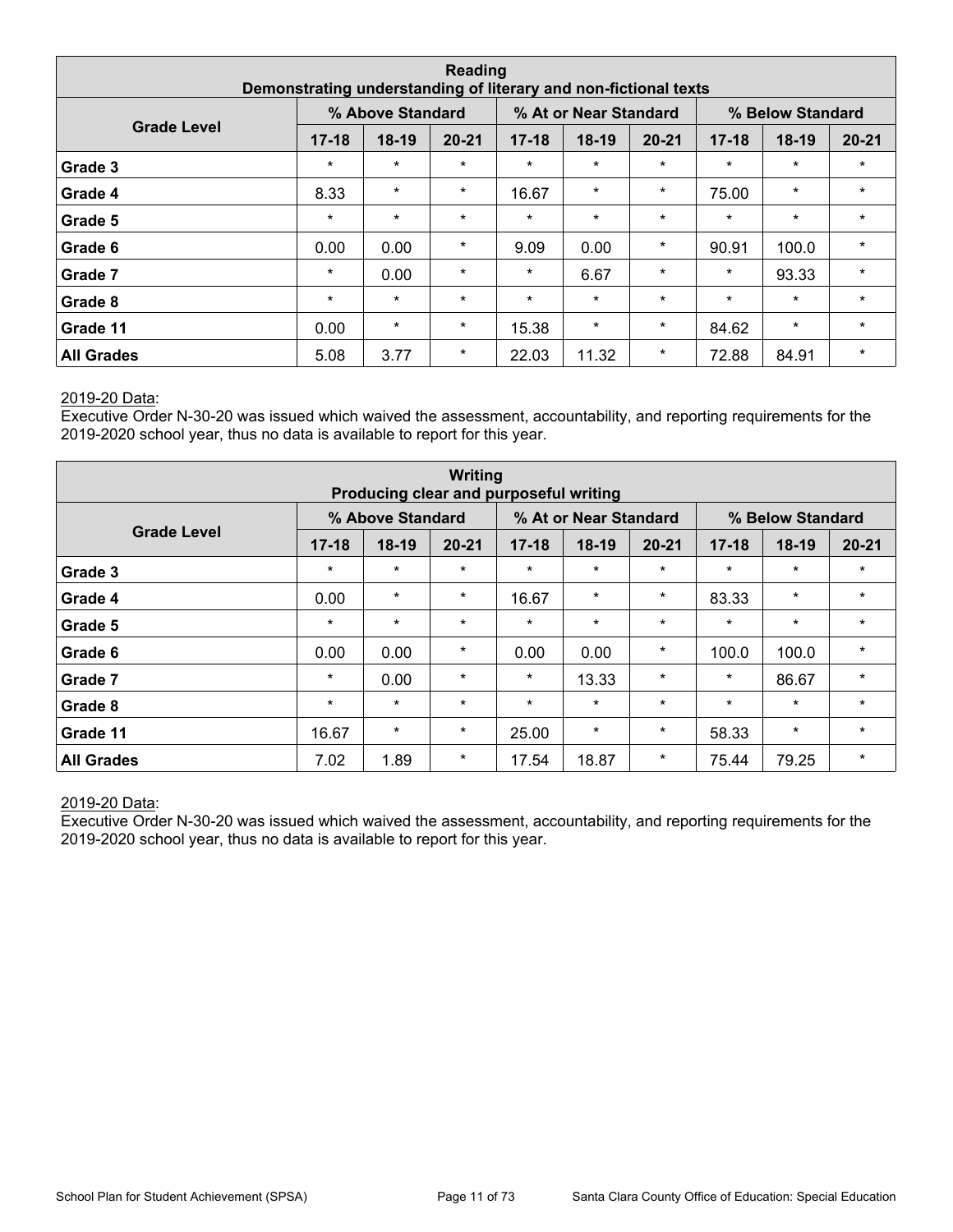| Listening<br>Demonstrating effective communication skills     |           |         |           |           |         |           |           |         |           |  |  |  |  |
|---------------------------------------------------------------|-----------|---------|-----------|-----------|---------|-----------|-----------|---------|-----------|--|--|--|--|
| % Above Standard<br>% At or Near Standard<br>% Below Standard |           |         |           |           |         |           |           |         |           |  |  |  |  |
| <b>Grade Level</b>                                            | $17 - 18$ | $18-19$ | $20 - 21$ | $17 - 18$ | 18-19   | $20 - 21$ | $17 - 18$ | $18-19$ | $20 - 21$ |  |  |  |  |
| Grade 3                                                       | $\star$   | $\star$ | $\star$   | $\star$   | $\star$ | $\star$   | $\star$   | $\star$ | $\star$   |  |  |  |  |
| Grade 4                                                       | 0.00      | $\star$ | $\star$   | 25.00     | $\star$ | $\star$   | 75.00     | $\star$ | $\star$   |  |  |  |  |
| Grade 5                                                       | $\star$   | $\star$ | $\star$   | $\star$   | $\star$ | $\star$   | $\star$   | $\star$ | $\star$   |  |  |  |  |
| Grade 6                                                       | 0.00      | 0.00    | $\star$   | 54.55     | 9.09    | $\star$   | 45.45     | 90.91   | $\star$   |  |  |  |  |
| Grade 7                                                       | $\star$   | 0.00    | $\star$   | $\star$   | 26.67   | $\star$   | $\star$   | 73.33   | $\star$   |  |  |  |  |
| Grade 8                                                       | $\star$   | $\star$ | $\star$   | $\star$   | $\star$ | $\star$   | $\star$   | $\star$ | $\star$   |  |  |  |  |
| Grade 11                                                      | 0.00      | $\star$ | $\star$   | 46.15     | $\star$ | $\star$   | 53.85     | $\star$ | $\star$   |  |  |  |  |
| <b>All Grades</b>                                             | 1.72      | 0.00    | $\star$   | 48.28     | 26.42   | $\star$   | 50.00     | 73.58   | $\star$   |  |  |  |  |

Executive Order N-30-20 was issued which waived the assessment, accountability, and reporting requirements for the 2019-2020 school year, thus no data is available to report for this year.

| <b>Research/Inquiry</b><br>Investigating, analyzing, and presenting information |                  |         |           |           |         |           |           |         |           |  |  |  |
|---------------------------------------------------------------------------------|------------------|---------|-----------|-----------|---------|-----------|-----------|---------|-----------|--|--|--|
|                                                                                 | % Below Standard |         |           |           |         |           |           |         |           |  |  |  |
| <b>Grade Level</b>                                                              | $17 - 18$        | $18-19$ | $20 - 21$ | $17 - 18$ | $18-19$ | $20 - 21$ | $17 - 18$ | $18-19$ | $20 - 21$ |  |  |  |
| Grade 3                                                                         | $\star$          | $\star$ | $\star$   | $\star$   | $\star$ | $\star$   | $\star$   | $\star$ | $\star$   |  |  |  |
| Grade 4                                                                         | 0.00             | $\star$ | $\star$   | 8.33      | $\star$ | $\star$   | 91.67     | $\star$ | $\star$   |  |  |  |
| Grade 5                                                                         | $\star$          | $\star$ | $\star$   | $\star$   | $\star$ | $\star$   | $\star$   | $\star$ | $\star$   |  |  |  |
| Grade 6                                                                         | 0.00             | 0.00    | $\star$   | 18.18     | 18.18   | $\star$   | 81.82     | 81.82   | $\star$   |  |  |  |
| Grade 7                                                                         | $\star$          | 0.00    | $\star$   | $\star$   | 20.00   | $\star$   | $\star$   | 80.00   | $\star$   |  |  |  |
| Grade 8                                                                         | $\star$          | $\star$ | $\star$   | $\star$   | $\star$ | $\star$   | $\star$   | $\star$ | $\star$   |  |  |  |
| Grade 11                                                                        | 7.69             | 53.85   | $\star$   | $\star$   | 38.46   | $\star$   | $\star$   |         |           |  |  |  |
| <b>All Grades</b>                                                               | 3.39             | 1.89    | $\star$   | 33.90     | 26.42   | $\ast$    | 62.71     | 71.70   | $\star$   |  |  |  |

#### 2019-20 Data:

Executive Order N-30-20 was issued which waived the assessment, accountability, and reporting requirements for the 2019-2020 school year, thus no data is available to report for this year.

#### **Conclusions based on this data:**

- **1.** Due to the COVID-19 pandemic forcing school shutdowns, the Special Education program does not have new data to reference for the 2022-2023 SPSA and will use local assessment data to determine needs.
- **2.** The majority of students that completed this assessment scored in the standard not met category.
- **3.** The amount of students that take this assessment represent approximately 4.8% of the students in the SCCOE special education programs.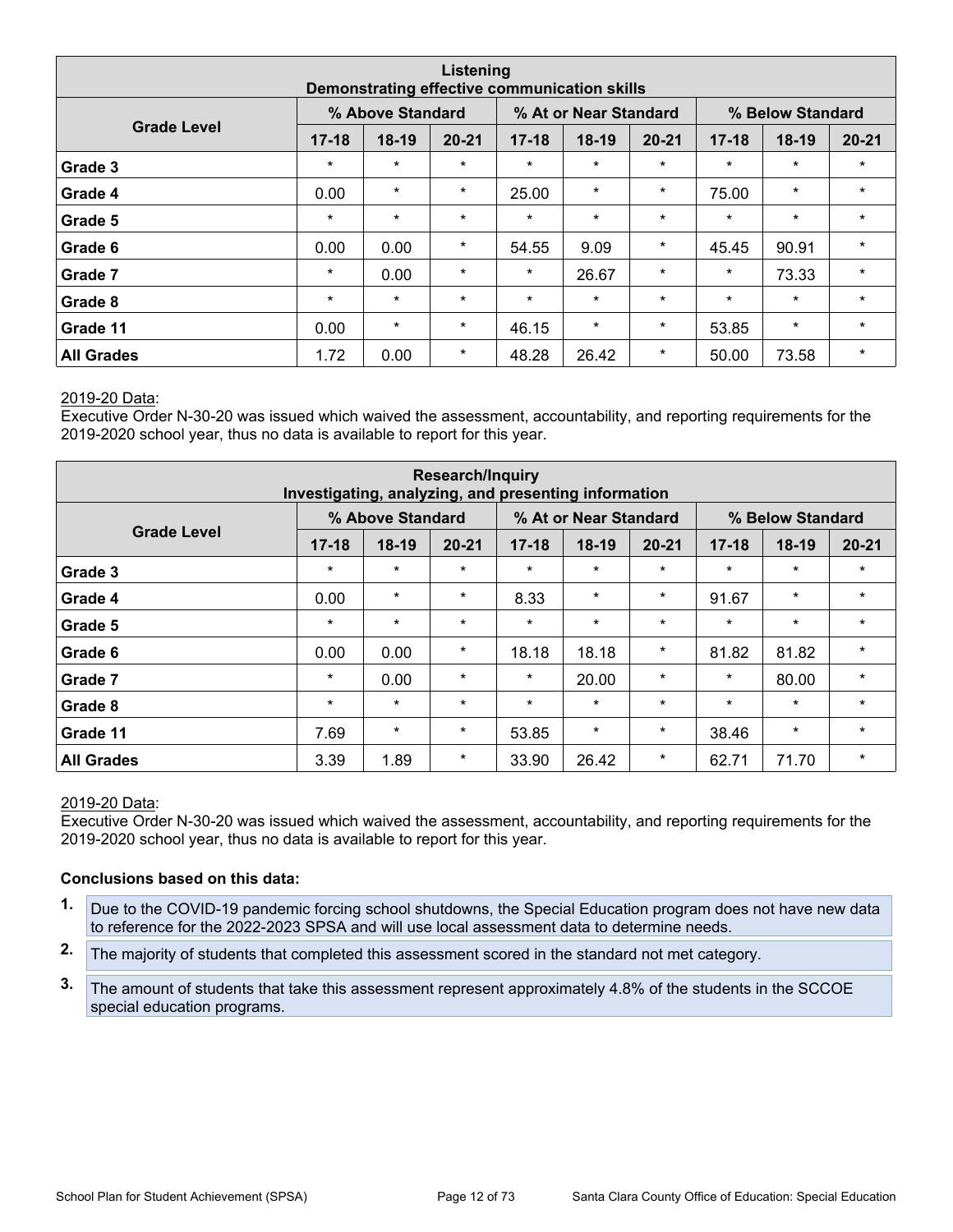|                   | <b>Overall Participation for All Students</b> |                        |           |           |                      |           |           |                    |           |           |                        |           |  |  |  |
|-------------------|-----------------------------------------------|------------------------|-----------|-----------|----------------------|-----------|-----------|--------------------|-----------|-----------|------------------------|-----------|--|--|--|
| Grade             |                                               | # of Students Enrolled |           |           | # of Students Tested |           |           | # of Students with |           |           | % of Enrolled Students |           |  |  |  |
| Level             | $17 - 18$                                     | $18-19$                | $20 - 21$ | $17 - 18$ | $18-19$              | $20 - 21$ | $17 - 18$ | $18-19$            | $20 - 21$ | $17 - 18$ | $18-19$                | $20 - 21$ |  |  |  |
| Grade 3           | $\star$                                       | 23                     | 25        | $\star$   | 5                    | $\ast$    | $\star$   | 5                  | $\star$   |           | 21.7                   |           |  |  |  |
| Grade 4           | 14                                            | $\star$                | 49        | 12        | $\star$              | 6         | 12        | $\star$            | 6         | 85.7      |                        | 12.2      |  |  |  |
| Grade 5           | $\star$                                       | 12                     | 17        | $\star$   | 10                   | $\star$   | $\star$   | 10                 | $\star$   |           | 83.3                   |           |  |  |  |
| Grade 6           | $\ast$                                        | 13                     | 26        | $\star$   | 11                   | $\star$   | $\star$   | 11                 | $\star$   |           | 84.6                   |           |  |  |  |
| Grade 7           | $\star$                                       | 19                     | 33        | $\star$   | 15                   | $\star$   | $\star$   | 15                 | $\star$   |           | 78.9                   |           |  |  |  |
| Grade 8           | $\star$                                       | 8                      | 31        | $\star$   | 6                    | $\star$   | $\star$   | 5                  | $\star$   |           | 75                     |           |  |  |  |
| Grade 11          | $\star$                                       | $\star$                | 44        | $\star$   | $\star$              | $\ast$    | $\star$   | $\star$            | $\star$   |           |                        |           |  |  |  |
| <b>All Grades</b> | 97                                            | 97                     | 225       | 54        | 51                   | 18        | 54        | 50                 | 18        | 55.7      | 52.6                   | 8.0       |  |  |  |

### **CAASPP Results Mathematics (All Students)**

\* The "% of Enrolled Students Tested" showing in this table is not the same as "Participation Rate" for federal accountability purposes.

#### 2019-20 Data:

Executive Order N-30-20 was issued which waived the assessment, accountability, and reporting requirements for the 2019-2020 school year, thus no data is available to report for this year.

|                   |           |                         |           |           |            |           | <b>Overall Achievement for All Students</b> |                |          |           |                   |           |           |                |           |
|-------------------|-----------|-------------------------|-----------|-----------|------------|-----------|---------------------------------------------|----------------|----------|-----------|-------------------|-----------|-----------|----------------|-----------|
| Grade             |           | <b>Mean Scale Score</b> |           |           | % Standard |           |                                             | % Standard Met |          |           | % Standard Nearly |           |           | % Standard Not |           |
| Level             | $17 - 18$ | $18-19$                 | $20 - 21$ | $17 - 18$ | $18-19$    | $20 - 21$ | $17 - 18$                                   | $18-19$        | $ 20-21$ | $17 - 18$ | $18 - 19$         | $20 - 21$ | $17 - 18$ | $18-19$        | $20 - 21$ |
| Grade 3           | $\star$   | $\star$                 | $\star$   | $\star$   | $\star$    | $\star$   | $\star$                                     | $\star$        | $\star$  | $\star$   | $\star$           | $\star$   | $\star$   | $\star$        | $\star$   |
| Grade 4           | 2380.     | $\star$                 | $\star$   | 0.00      | $\star$    | $\star$   | 0.00                                        | $\star$        | $\star$  | 33.33     | $\star$           | $\star$   | 66.67     | $\star$        | $\star$   |
| Grade 5           | $\star$   | $\star$                 | $\star$   | $\star$   | $\star$    | $\star$   | $\star$                                     | $\star$        | $\star$  | $\star$   | $\star$           | $\star$   | $\star$   | $\star$        | $\star$   |
| Grade 6           | $\star$   | 2339.                   | $\star$   | $\star$   | 0.00       | $\star$   | $\star$                                     | 0.00           | $\star$  | $\ast$    | 9.09              | $\ast$    | $\ast$    | 90.91          | $\star$   |
| Grade 7           | $\star$   | 2341.                   | $\star$   | $\star$   | 0.00       | $\star$   | $\star$                                     | 0.00           | $\star$  | $\star$   | 0.00              | $\ast$    | $\ast$    | 100.0          | $\star$   |
| Grade 8           | $\star$   | $\star$                 | $\star$   | $\star$   | $\star$    | $\star$   | $\star$                                     | $\star$        | $\star$  | $\star$   | $\star$           | $\star$   | $\star$   | $\star$        | $\star$   |
| Grade 11          | $\star$   | $\star$                 | $\star$   | $\star$   | $\star$    | $\star$   | $\star$                                     | $\star$        | $\star$  | $\star$   | $\star$           | $\star$   | $\star$   | $\star$        | $\star$   |
| <b>All Grades</b> | N/A       | N/A                     | N/A       | 0.00      | 0.00       | 0.00      | 3.70                                        | 2.00           | 0.00     | 12.96     | 8.00              | 5.56      | 83.33     | 90.00          | 94.44     |

#### 2019-20 Data: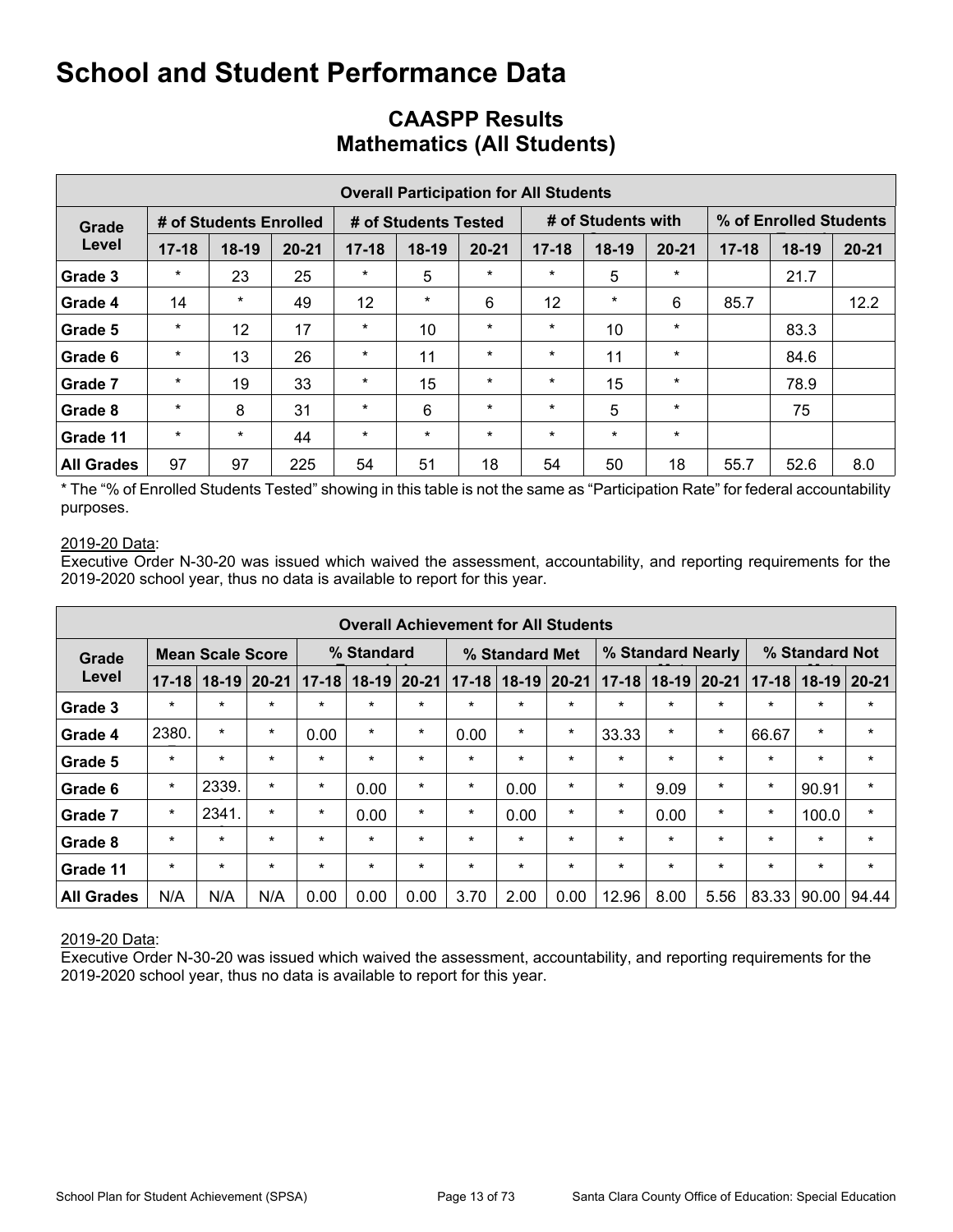|                   |                                                                                     |         |           | <b>Concepts &amp; Procedures</b><br>Applying mathematical concepts and procedures |         |           |           |         |           |  |  |  |  |  |  |
|-------------------|-------------------------------------------------------------------------------------|---------|-----------|-----------------------------------------------------------------------------------|---------|-----------|-----------|---------|-----------|--|--|--|--|--|--|
|                   | % Above Standard<br>% At or Near Standard<br>% Below Standard<br><b>Grade Level</b> |         |           |                                                                                   |         |           |           |         |           |  |  |  |  |  |  |
|                   | $17 - 18$                                                                           | $18-19$ | $20 - 21$ | $17 - 18$                                                                         | 18-19   | $20 - 21$ | $17 - 18$ | $18-19$ | $20 - 21$ |  |  |  |  |  |  |
| Grade 3           | $\star$                                                                             | $\star$ | $\star$   | $\star$                                                                           | $\star$ | $\star$   | $\star$   | $\star$ | $\star$   |  |  |  |  |  |  |
| Grade 4           | 0.00                                                                                | $\star$ | $\star$   | 16.67                                                                             | $\star$ | $\star$   | 83.33     | $\star$ | $\star$   |  |  |  |  |  |  |
| Grade 5           | $\star$                                                                             | $\star$ | $\star$   | $\star$                                                                           | $\star$ | $\star$   | $\star$   | $\star$ | $\star$   |  |  |  |  |  |  |
| Grade 6           | $\star$                                                                             | 0.00    | $\star$   | $\star$                                                                           | 9.09    | $\star$   | $\star$   | 90.91   | $\star$   |  |  |  |  |  |  |
| Grade 7           | $\star$                                                                             | 0.00    | $\star$   | $\star$                                                                           | 0.00    | $\star$   | $\star$   | 100.0   | $\star$   |  |  |  |  |  |  |
| Grade 8           | $\star$                                                                             | $\star$ | $\star$   | $\star$                                                                           | $\star$ | $\star$   | $\star$   | $\star$ | $\star$   |  |  |  |  |  |  |
| Grade 11          | $\star$                                                                             | $\star$ | $\star$   | $\star$                                                                           | $\star$ | $\star$   | $\star$   | $\star$ | $\star$   |  |  |  |  |  |  |
| <b>All Grades</b> | 0.00                                                                                | 0.00    | $\ast$    | 9.43                                                                              | 8.00    | $\star$   | 90.57     | 92.00   | $\star$   |  |  |  |  |  |  |

Executive Order N-30-20 was issued which waived the assessment, accountability, and reporting requirements for the 2019-2020 school year, thus no data is available to report for this year.

| Using appropriate tools and strategies to solve real world and mathematical problems |           |                  |           |           | <b>Problem Solving &amp; Modeling/Data Analysis</b> |           |           |                  |           |
|--------------------------------------------------------------------------------------|-----------|------------------|-----------|-----------|-----------------------------------------------------|-----------|-----------|------------------|-----------|
|                                                                                      |           | % Above Standard |           |           | % At or Near Standard                               |           |           | % Below Standard |           |
| <b>Grade Level</b>                                                                   | $17 - 18$ | $18-19$          | $20 - 21$ | $17 - 18$ | 18-19                                               | $20 - 21$ | $17 - 18$ | $18-19$          | $20 - 21$ |
| Grade 3                                                                              | $\star$   | $\star$          | $\star$   | $\star$   | $\star$                                             | $\star$   | $\star$   | $\star$          | $\star$   |
| Grade 4                                                                              | 0.00      | $\star$          | $\star$   | 25.00     | $\star$                                             | $\star$   | 75.00     | $\star$          | $\star$   |
| Grade 5                                                                              | $\star$   | $\star$          | $\star$   | $\star$   | $\star$                                             | $\star$   | $\star$   | $\star$          | $\star$   |
| Grade 6                                                                              | $\star$   | 0.00             | $\star$   | $\star$   | 0.00                                                | $\star$   | $\star$   | 100.0            | $\star$   |
| Grade 7                                                                              | $\star$   | 0.00             | $\star$   | $\star$   | 6.67                                                | $\star$   | $\star$   | 93.33            | $\star$   |
| Grade 8                                                                              | $\star$   | $\star$          | $\star$   | $\star$   | $\star$                                             | $\star$   | $\star$   | $\star$          | $\star$   |
| Grade 11                                                                             | $\star$   | $\star$          | $\star$   | $\star$   | $\star$                                             | $\star$   | $\star$   | $\star$          | $\star$   |
| <b>All Grades</b>                                                                    | 0.00      | 0.00             | $\star$   | 22.22     | 18.00                                               | $\ast$    | 77.78     | 82.00            | $\star$   |

#### 2019-20 Data: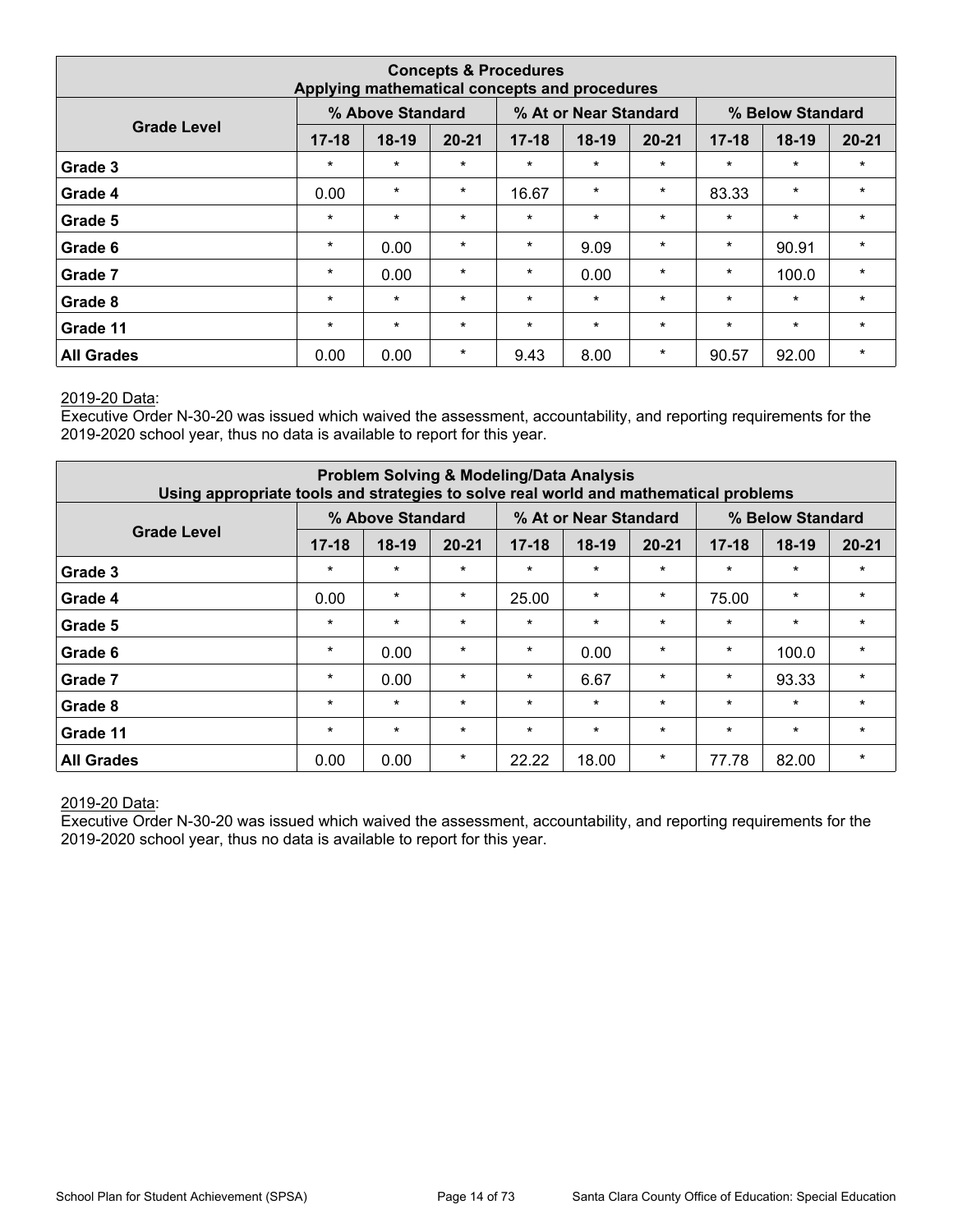|                                                                                     |           | Demonstrating ability to support mathematical conclusions |           | <b>Communicating Reasoning</b> |         |           |           |         |           |  |  |  |  |  |
|-------------------------------------------------------------------------------------|-----------|-----------------------------------------------------------|-----------|--------------------------------|---------|-----------|-----------|---------|-----------|--|--|--|--|--|
| % Above Standard<br>% At or Near Standard<br>% Below Standard<br><b>Grade Level</b> |           |                                                           |           |                                |         |           |           |         |           |  |  |  |  |  |
|                                                                                     | $17 - 18$ | $18-19$                                                   | $20 - 21$ | $17 - 18$                      | $18-19$ | $20 - 21$ | $17 - 18$ | $18-19$ | $20 - 21$ |  |  |  |  |  |
| Grade 3                                                                             | $\star$   | $\star$                                                   | $\star$   | $\star$                        | $\star$ | $\star$   | $\star$   | $\star$ | $\star$   |  |  |  |  |  |
| Grade 4                                                                             | 0.00      | $\star$                                                   | $\star$   | 33.33                          | $\star$ | $\star$   | 66.67     | $\star$ | $\star$   |  |  |  |  |  |
| Grade 5                                                                             | $\star$   | $\star$                                                   | $\star$   | $\star$                        | $\star$ | $\star$   | $\star$   | $\star$ | $\star$   |  |  |  |  |  |
| Grade 6                                                                             | $\star$   | 0.00                                                      | $\star$   | $\star$                        | 9.09    | $\star$   | $\star$   | 90.91   | $\star$   |  |  |  |  |  |
| Grade 7                                                                             | $\star$   | 0.00                                                      | $\star$   | $\star$                        | 20.00   | $\star$   | $\star$   | 80.00   | $\star$   |  |  |  |  |  |
| Grade 8                                                                             | $\star$   | $\star$                                                   | $\star$   | $\star$                        | $\star$ | $\star$   | $\star$   | $\star$ | $\star$   |  |  |  |  |  |
| Grade 11                                                                            | $\star$   | $\star$                                                   | $\star$   | $\star$                        | $\star$ | $\star$   | $\star$   | $\star$ | $\star$   |  |  |  |  |  |
| <b>All Grades</b>                                                                   | 0.00      | 2.00                                                      | $\star$   | 33.33                          | 20.00   | $\star$   | 66.67     | 78.00   | $\star$   |  |  |  |  |  |

Executive Order N-30-20 was issued which waived the assessment, accountability, and reporting requirements for the 2019-2020 school year, thus no data is available to report for this year.

#### **Conclusions based on this data:**

- **1.** Due to the COVID-19 pandemic forcing school shutdowns, the Special Education program does not have new data to reference for the 2022-2023 SPSA and will use local assessment data to determine needs.
- **2.** The majority of students that participated in this assessment did not meet the standard in the 2018-2019 school year and statewide testing was not provided during the 2020-2021 school year.
- **3.** The amount of students that take this assessment represent less than 1% of the students in the SCCOE special education programs.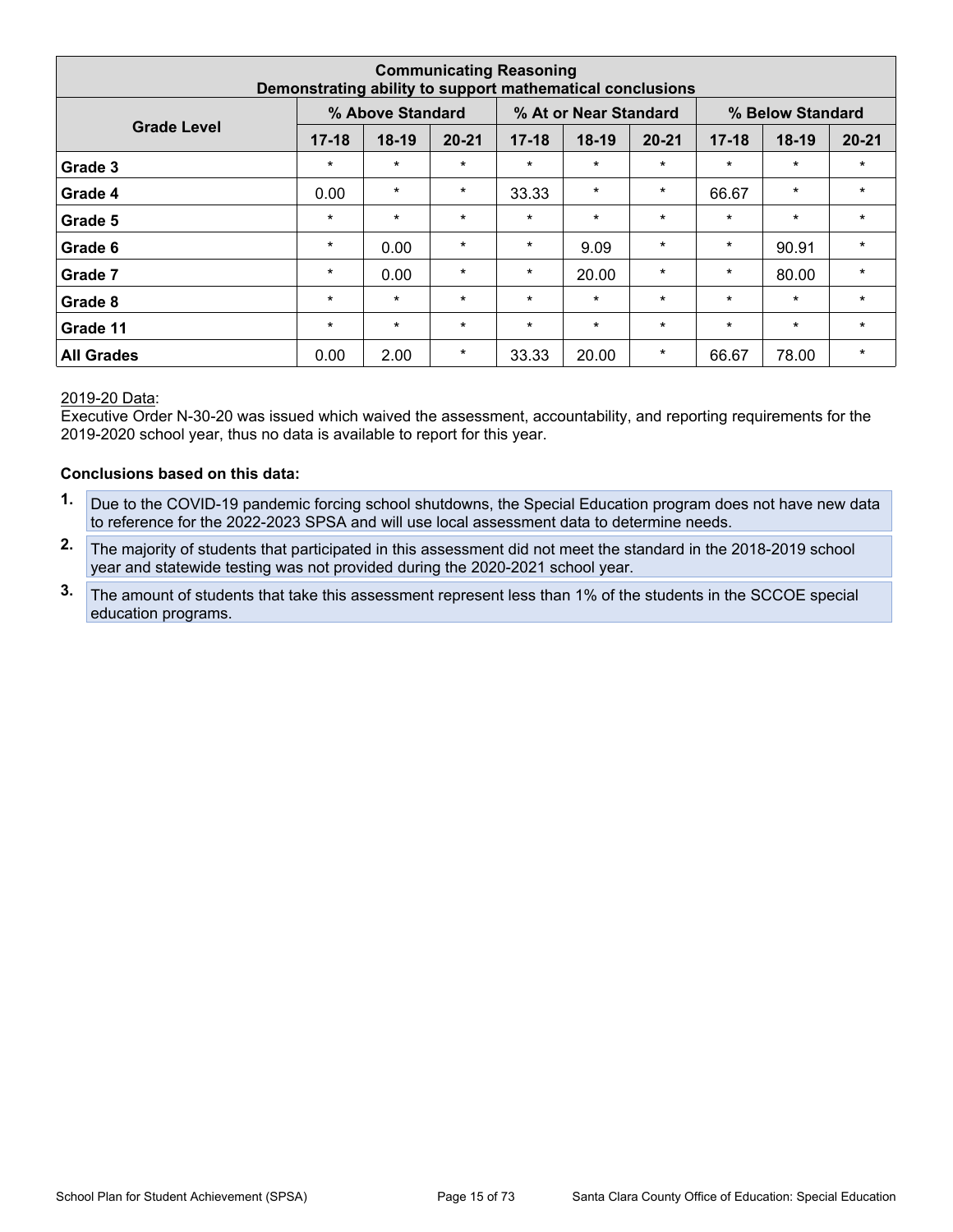## **ELPAC Results**

|                   |           |         |           |           |                      |           | <b>ELPAC Summative Assessment Data</b> | <b>Number of Students and Mean Scale Scores for All Students</b> |           |           |                                     |           |
|-------------------|-----------|---------|-----------|-----------|----------------------|-----------|----------------------------------------|------------------------------------------------------------------|-----------|-----------|-------------------------------------|-----------|
| Grade             |           | Overall |           |           | <b>Oral Language</b> |           |                                        | <b>Written Language</b>                                          |           |           | Number of<br><b>Students Tested</b> |           |
| Level             | $17 - 18$ | $18-19$ | $20 - 21$ | $17 - 18$ | 18-19                | $20 - 21$ | $17 - 18$                              | $18-19$                                                          | $20 - 21$ | $17 - 18$ | $18-19$                             | $20 - 21$ |
| K                 | 1150.0    | 1173.4  | 1168.6    | 1150.0    | 1174.7               | 1169.5    | 1150.0                                 | 1170.5                                                           | 1166.5    | 23        | 20                                  | 26        |
| 1                 | 1173.3    | 1164.0  | 1150.0    | 1174.3    | 1165.8               | 1150.0    | 1172.4                                 | 1162.1                                                           | 1150.0    | 36        | 20                                  | 28        |
| $\mathbf{2}$      | 1173.1    | 1200.5  | 1172.1    | 1173.3    | 1197.5               | 1170.8    | 1172.9                                 | 1203.4                                                           | 1173.4    | 26        | 19                                  | 26        |
| 3                 | 1159.8    | 1163.8  | 1188.1    | 1163.4    | 1162.4               | 1189.6    | 1156.1                                 | 1165.2                                                           | 1186.5    | 24        | 22                                  | 17        |
| 4                 | 1199.2    | 1165.8  | 1161.9    | 1198.5    | 1165.5               | 1164.5    | 1199.8                                 | 1166.0                                                           | 1159.3    | 45        | 23                                  | 31        |
| 5                 | 1150.0    | 1202.6  | 1150.0    | 1150.0    | 1195.5               | 1150.0    | 1150.0                                 | 1209.5                                                           | 1150.0    | 16        | 34                                  | 27        |
| 6                 | 1208.7    | 1201.7  | 1150.0    | 1208.2    | 1199.3               | 1150.0    | 1209.0                                 | 1204.0                                                           | 1150.0    | 29        | 15                                  | 23        |
| 7                 | 1173.8    | 1210.5  | 1150.0    | 1176.0    | 1208.4               | 1150.0    | 1171.5                                 | 1212.5                                                           | 1150.0    | 28        | 18                                  | 32        |
| 8                 | 1159.0    | 1163.7  | 1150.0    | 1158.8    | 1164.7               | 1150.0    | 1159.1                                 | 1162.7                                                           | 1150.0    | 28        | 26                                  | 16        |
| 9                 | 1166.2    | 1150.0  | 1150.0    | 1164.3    | 1150.0               | 1150.0    | 1168.1                                 | 1150.0                                                           | 1150.0    | 22        | 19                                  | 36        |
| 10                | 1183.2    | 1169.8  | 1150.0    | 1175.1    | 1169.1               | 1150.0    | 1191.2                                 | 1170.5                                                           | 1150.0    | 27        | 18                                  | 23        |
| 11                | 1194.5    | 1190.5  | 1150.0    | 1194.3    | 1185.2               | 1150.0    | 1194.6                                 | 1195.7                                                           | 1150.0    | 33        | 18                                  | 17        |
| 12                | 1198.9    | 1169.3  | 1150.0    | 1189.0    | 1168.6               | 1150.0    | 1208.7                                 | 1169.9                                                           | 1150.0    | 26        | 77                                  | 75        |
| <b>All Grades</b> |           |         |           |           |                      |           |                                        |                                                                  |           | 363       | 329                                 | 377       |

#### 2019-20 Data: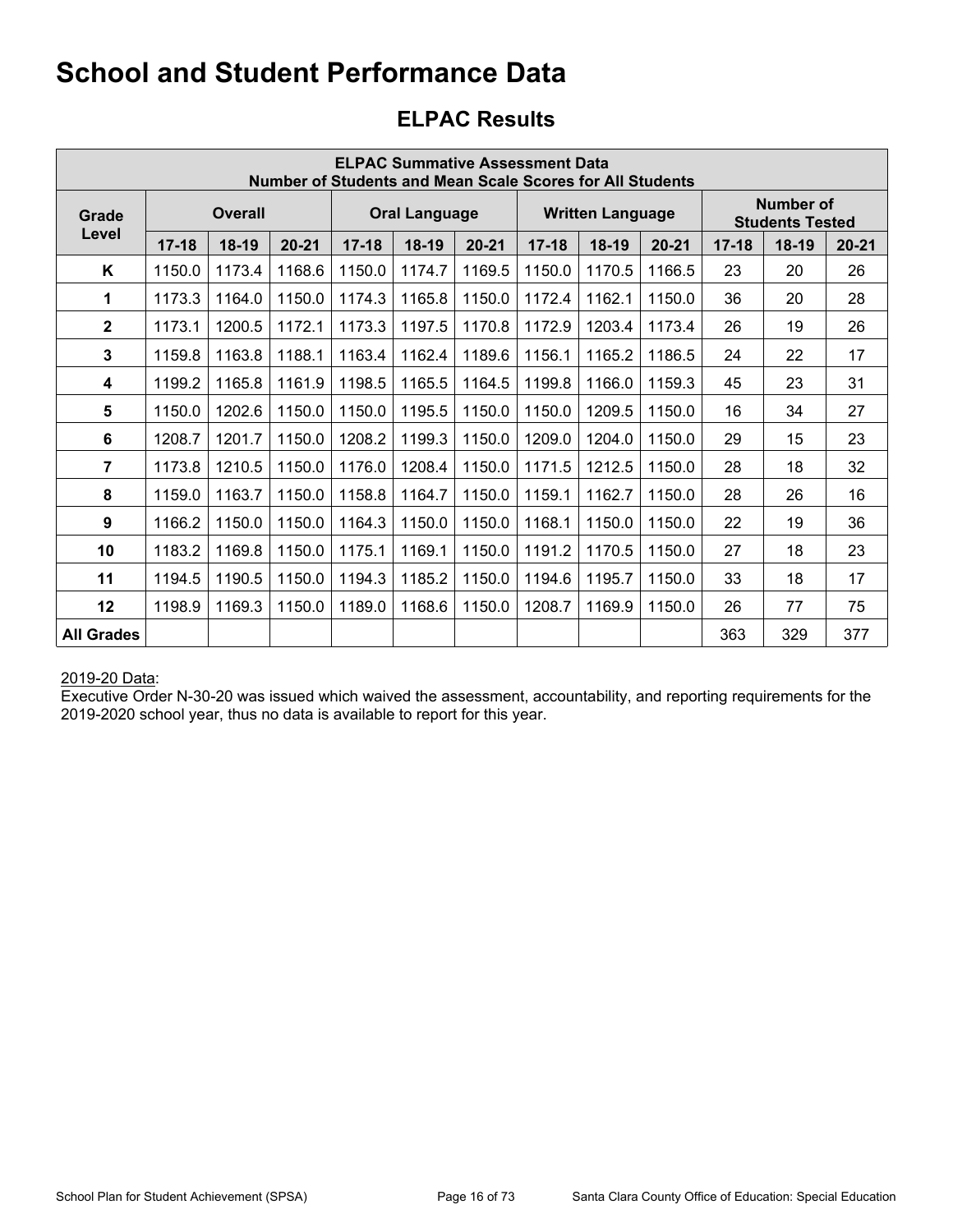|                         |           |         |           |           | Percentage of Students at Each Performance Level for All Students |           | <b>Overall Language</b> |                    |           |           |           |           |           |                                    |           |
|-------------------------|-----------|---------|-----------|-----------|-------------------------------------------------------------------|-----------|-------------------------|--------------------|-----------|-----------|-----------|-----------|-----------|------------------------------------|-----------|
| Grade                   |           | Level 4 |           |           | Level 3                                                           |           |                         | Level <sub>2</sub> |           |           | Level 1   |           |           | <b>Total Number</b><br>of Students |           |
| Level                   | $17 - 18$ | $18-19$ | $20 - 21$ | $17 - 18$ | $18-19$                                                           | $20 - 21$ | $17 - 18$               | $18-19$            | $20 - 21$ | $17 - 18$ | $18 - 19$ | $20 - 21$ | $17 - 18$ | $18-19$                            | $20 - 21$ |
| K                       |           | 0.00    | 3.85      |           | 0.00                                                              | 0.00      |                         | 5.00               | 0.00      | 100.0     | 95.00     | 96.15     | 23        | 20                                 | 26        |
| 1                       |           | 0.00    | 0.00      | $\star$   | 0.00                                                              | 0.00      | *                       | 5.00               | 0.00      | 94.44     | 95.00     | 100.0     | 36        | 20                                 | 28        |
| $\mathbf{2}$            |           | 0.00    | 0.00      | $\star$   | 5.26                                                              | 0.00      | $\star$                 | 10.53              | 3.85      | 92.31     | 84.21     | 96.15     | 26        | 19                                 | 26        |
| $\mathbf{3}$            |           | 0.00    | 0.00      |           | 0.00                                                              | 5.88      |                         | 4.55               | 0.00      | 100.0     | 95.45     | 94.12     | 24        | 22                                 | 17        |
| $\overline{\mathbf{4}}$ |           | 0.00    | 0.00      | $\star$   | 4.35                                                              | 3.23      | $\star$                 | 0.00               | 0.00      | 91.11     | 95.65     | 96.77     | 45        | 23                                 | 31        |
| $\overline{\mathbf{5}}$ |           | 0.00    | 0.00      |           | 0.00                                                              | 0.00      |                         | 8.82               | 0.00      | 100.0     | 91.18     | 100.0     | 16        | 34                                 | 26        |
| $\bf 6$                 |           | 0.00    | 0.00      |           | 13.33                                                             | 0.00      | $\star$                 | 0.00               | 0.00      | 86.21     | 86.67     | 100.0     | 29        | 15                                 | 23        |
| 7                       |           | 0.00    | 0.00      |           | 0.00                                                              | 0.00      | $\star$                 | 16.67              | 0.00      | 92.86     | 83.33     | 100.0     | 28        | 18                                 | 32        |
| 8                       |           | 0.00    | 0.00      |           | 0.00                                                              | 0.00      |                         | 3.85               | 0.00      | 100.0     | 96.15     | 100.0     | 28        | 26                                 | 16        |
| 9                       |           | 0.00    | 0.00      |           | 0.00                                                              | 0.00      | $\star$                 | 0.00               | 0.00      | 95.45     | 100.0     | 100.0     | 22        | 19                                 | 36        |
| 10                      |           | 0.00    | 0.00      | $\star$   | 0.00                                                              | 0.00      |                         | 5.56               | 0.00      | 96.30     | 94.44     | 100.0     | 27        | 18                                 | 23        |
| 11                      |           | 0.00    | 0.00      | $\star$   | 0.00                                                              | 0.00      | $\star$                 | 5.56               | 0.00      | 87.88     | 94.44     | 100.0     | 33        | 18                                 | 17        |
| 12                      |           | 0.00    | 0.00      | $\star$   | 0.00                                                              | 0.00      | *                       | 3.90               | 0.00      | 92.31     | 96.10     | 100.0     | 26        | 77                                 | 75        |
| <b>All Grades</b>       |           | 0.00    | 0.27      | $\star$   | 1.22                                                              | 0.53      | 4.41                    | 5.17               | 0.27      | 93.94     | 93.62     | 98.94     | 363       | 329                                | 376       |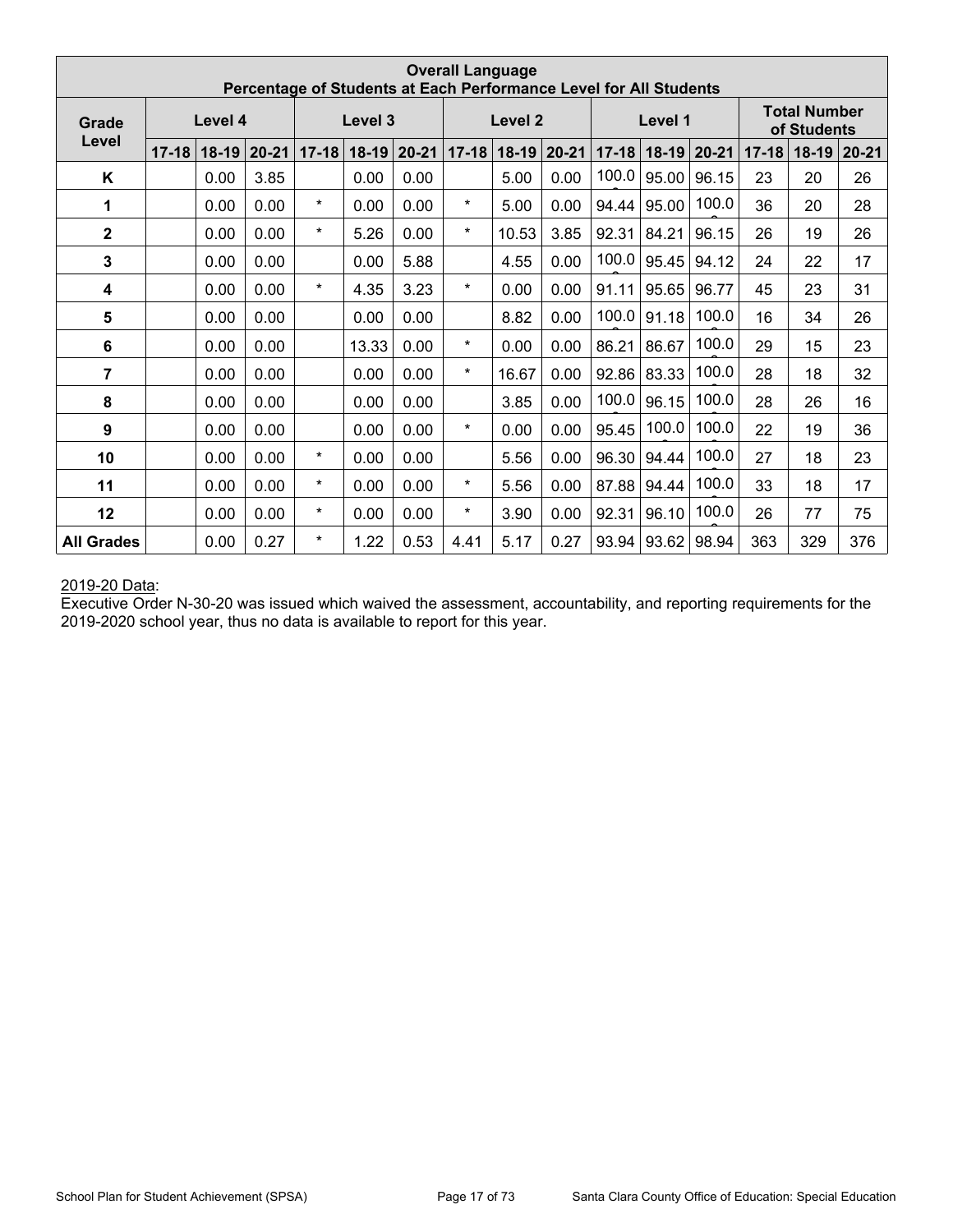|                         |           |         | Percentage of Students at Each Performance Level for All Students |           |           |           | <b>Oral Language</b> |                    |           |           |         |           |           |                                    |           |
|-------------------------|-----------|---------|-------------------------------------------------------------------|-----------|-----------|-----------|----------------------|--------------------|-----------|-----------|---------|-----------|-----------|------------------------------------|-----------|
| Grade                   |           | Level 4 |                                                                   |           | Level 3   |           |                      | Level <sub>2</sub> |           |           | Level 1 |           |           | <b>Total Number</b><br>of Students |           |
| Level                   | $17 - 18$ | $18-19$ | $20 - 21$                                                         | $17 - 18$ | $18 - 19$ | $20 - 21$ | $17 - 18$            | $18-19$            | $20 - 21$ | $17 - 18$ | $18-19$ | $20 - 21$ | $17 - 18$ | $18-19$                            | $20 - 21$ |
| K                       |           | 0.00    | 0.00                                                              |           | 0.00      | 3.85      |                      | 5.00               | 0.00      | 100.0     | 95.00   | 96.15     | 23        | 20                                 | 26        |
| 1                       |           | 0.00    | 0.00                                                              | $\star$   | 5.00      | 0.00      | $\star$              | 0.00               | 0.00      | 91.67     | 95.00   | 100.0     | 36        | 20                                 | 28        |
| $\mathbf 2$             |           | 0.00    | 0.00                                                              | $\star$   | 10.53     | 0.00      |                      | 5.26               | 3.85      | 92.31     | 84.21   | 96.15     | 26        | 19                                 | 26        |
| $\mathbf{3}$            |           | 0.00    | 5.88                                                              | $\star$   | 0.00      | 0.00      |                      | 0.00               | 0.00      | 95.83     | 100.0   | 94.12     | 24        | 22                                 | 17        |
| 4                       |           | 0.00    | 3.23                                                              | $\star$   | 4.35      | 0.00      | $\star$              | 0.00               | 0.00      | 88.89     | 95.65   | 96.77     | 45        | 23                                 | 31        |
| $\overline{\mathbf{5}}$ |           | 0.00    | 0.00                                                              |           | 5.88      | 0.00      |                      | 2.94               | 0.00      | 100.0     | 91.18   | 100.0     | 16        | 34                                 | 26        |
| 6                       |           | 6.67    | 0.00                                                              | $\star$   | 0.00      | 0.00      | $\star$              | 6.67               | 0.00      | 82.76     | 86.67   | 100.0     | 29        | 15                                 | 23        |
| $\overline{7}$          |           | 0.00    | 0.00                                                              | $\star$   | 5.56      | 0.00      |                      | 11.11              | 0.00      | 92.86     | 83.33   | 100.0     | 28        | 18                                 | 32        |
| 8                       |           | 0.00    | 0.00                                                              |           | 3.85      | 0.00      |                      | 0.00               | 0.00      | 100.0     | 96.15   | 100.0     | 28        | 26                                 | 16        |
| 9                       |           | 0.00    | 0.00                                                              |           | 0.00      | 0.00      | $\star$              | 0.00               | 0.00      | 95.45     | 100.0   | 100.0     | 22        | 19                                 | 36        |
| 10                      | $\star$   | 0.00    | 0.00                                                              |           | 0.00      | 0.00      |                      | 5.56               | 0.00      | 96.30     | 94.44   | 100.0     | 27        | 18                                 | 23        |
| 11                      | $\star$   | 0.00    | 0.00                                                              | $\star$   | 0.00      | 0.00      |                      | 5.56               | 0.00      | 87.88     | 94.44   | 100.0     | 33        | 18                                 | 17        |
| 12                      |           | 0.00    | 0.00                                                              | $\star$   | 2.60      | 0.00      |                      | 2.60               | 0.00      | 92.31     | 94.81   | 100.0     | 26        | 77                                 | 75        |
| <b>All Grades</b>       | $\star$   | 0.30    | 0.53                                                              | 5.23      | 3.04      | 0.27      | $\star$              | 3.04               | 0.27      | 92.84     | 93.62   | 98.94     | 363       | 329                                | 376       |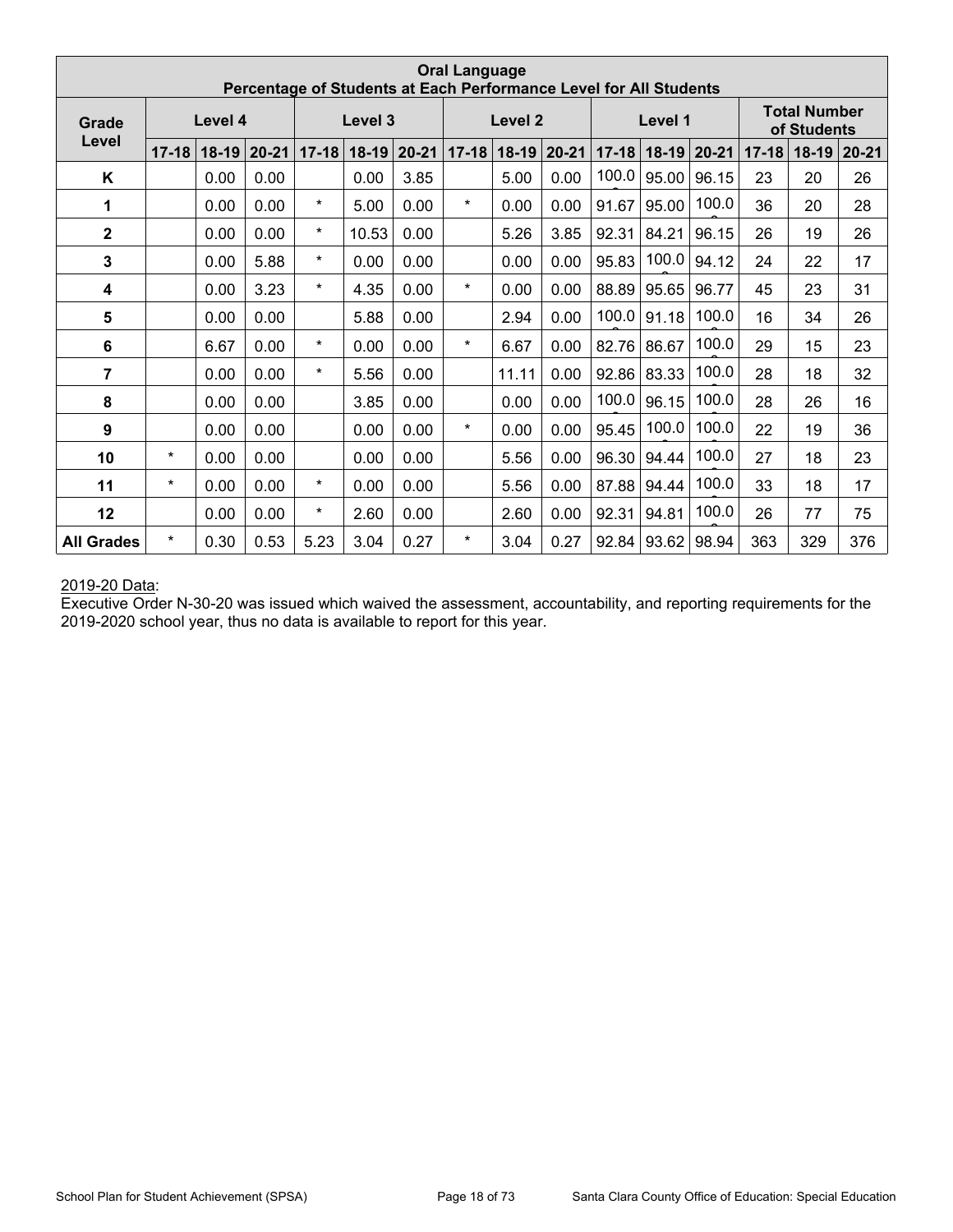|                   |           |         |           |           |         |           | <b>Written Language</b> |                    |           | Percentage of Students at Each Performance Level for All Students |           |           |           |                                    |           |
|-------------------|-----------|---------|-----------|-----------|---------|-----------|-------------------------|--------------------|-----------|-------------------------------------------------------------------|-----------|-----------|-----------|------------------------------------|-----------|
| Grade             |           | Level 4 |           |           | Level 3 |           |                         | Level <sub>2</sub> |           |                                                                   | Level 1   |           |           | <b>Total Number</b><br>of Students |           |
| Level             | $17 - 18$ | $18-19$ | $20 - 21$ | $17 - 18$ | $18-19$ | $20 - 21$ | $17 - 18$               | $18-19$            | $20 - 21$ | $17 - 18$                                                         | $18 - 19$ | $20 - 21$ | $17 - 18$ | $18-19$                            | $20 - 21$ |
| Κ                 |           | 0.00    | 3.85      |           | 0.00    | 0.00      |                         | 10.00              | 0.00      | 100.0                                                             | 90.00     | 96.15     | 23        | 20                                 | 26        |
| 1                 |           | 0.00    | 0.00      | $\star$   | 0.00    | 0.00      | $\star$                 | 0.00               | 0.00      | 94.44                                                             | 100.0     | 100.0     | 36        | 20                                 | 28        |
| $\mathbf 2$       |           | 0.00    | 0.00      | $\star$   | 5.26    | 0.00      |                         | 10.53              | 3.85      | 96.15                                                             | 84.21     | 96.15     | 26        | 19                                 | 26        |
| $\overline{3}$    |           | 0.00    | 0.00      |           | 0.00    | 0.00      |                         | 4.55               | 5.88      | 100.0                                                             | 95.45     | 94.12     | 24        | 22                                 | 17        |
| 4                 |           | 0.00    | 0.00      |           | 0.00    | 0.00      | $\star$                 | 4.35               | 0.00      | 93.33                                                             | 95.65     | 100.0     | 45        | 23                                 | 31        |
| 5                 |           | 0.00    | 0.00      |           | 0.00    | 0.00      |                         | 8.82               | 0.00      | 100.0                                                             | 91.18     | 100.0     | 16        | 34                                 | 26        |
| 6                 |           | 0.00    | 0.00      |           | 6.67    | 0.00      | $\star$                 | 6.67               | 0.00      | 93.10                                                             | 86.67     | 100.0     | 29        | 15                                 | 23        |
| $\overline{7}$    |           | 0.00    | 0.00      |           | 0.00    | 0.00      |                         | 16.67              | 0.00      | 100.0                                                             | 83.33     | 100.0     | 28        | 18                                 | 32        |
| 8                 |           | 0.00    | 0.00      |           | 0.00    | 0.00      |                         | 0.00               | 0.00      | 100.0                                                             | 100.0     | 100.0     | 28        | 26                                 | 16        |
| 9                 |           | 0.00    | 0.00      |           | 0.00    | 0.00      | $\star$                 | 0.00               | 0.00      | 95.45                                                             | 100.0     | 100.0     | 22        | 19                                 | 36        |
| 10                |           | 0.00    | 0.00      |           | 0.00    | 0.00      | $\star$                 | 0.00               | 0.00      | 96.30                                                             | 100.0     | 100.0     | 27        | 18                                 | 23        |
| 11                |           | 0.00    | 0.00      |           | 5.56    | 0.00      | $\star$                 | 0.00               | 0.00      | 93.94                                                             | 94.44     | 100.0     | 33        | 18                                 | 17        |
| 12                |           | 0.00    | 0.00      |           | 0.00    | 0.00      | $\star$                 | 1.30               | 0.00      | 88.46                                                             | 98.70     | 100.0     | 26        | 77                                 | 75        |
| <b>All Grades</b> |           | 0.00    | 0.27      | $\star$   | 0.91    | 0.00      | 3.58                    | 4.26               | 0.53      | 95.87                                                             | 94.83     | 99.20     | 363       | 329                                | 376       |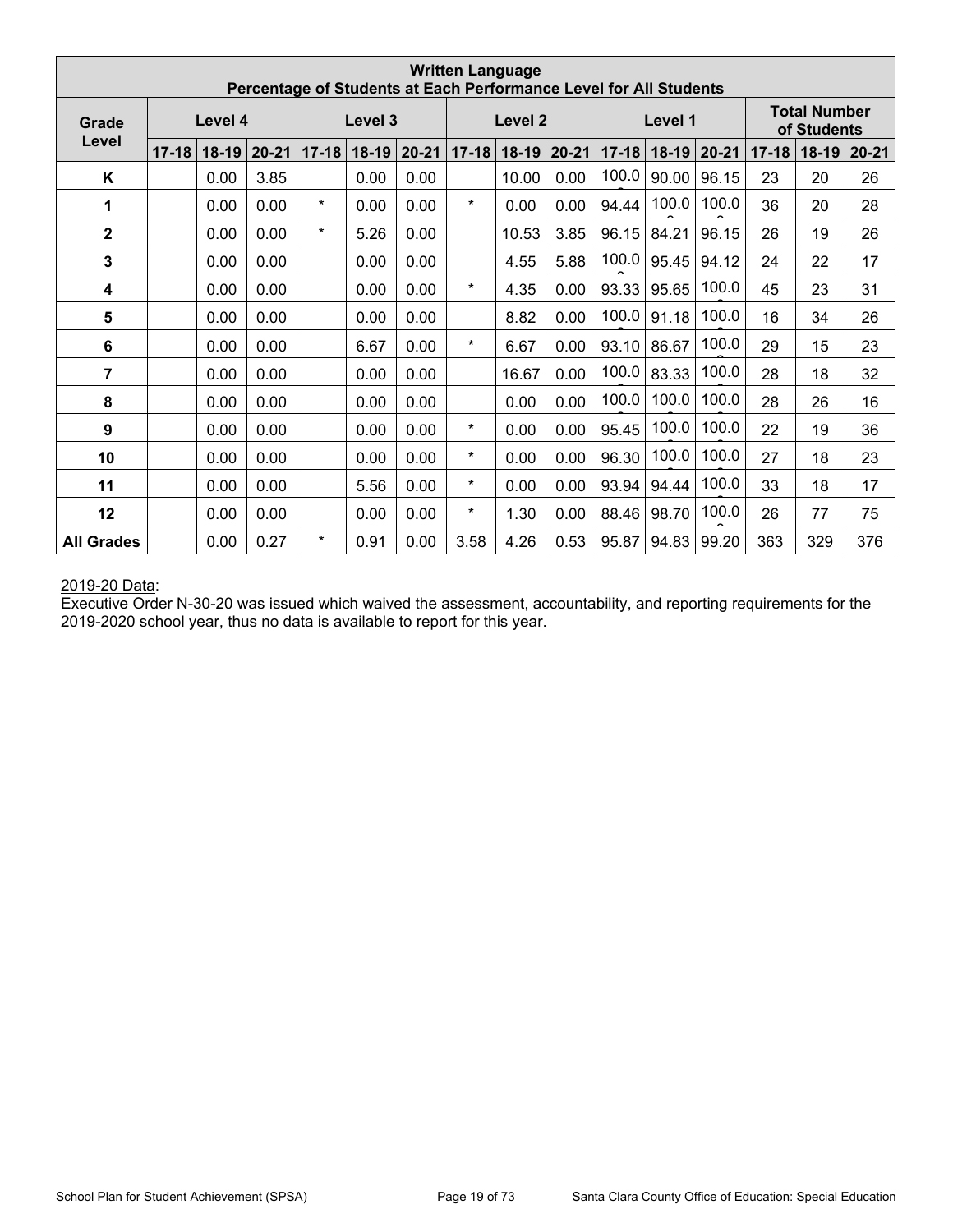|                         |           |                       |           |           |                     | <b>Listening Domain</b> |           | Percentage of Students by Domain Performance Level for All Students |           |           |                                    |           |
|-------------------------|-----------|-----------------------|-----------|-----------|---------------------|-------------------------|-----------|---------------------------------------------------------------------|-----------|-----------|------------------------------------|-----------|
| Grade                   |           | <b>Well Developed</b> |           |           | Somewhat/Moderately |                         |           | <b>Beginning</b>                                                    |           |           | <b>Total Number</b><br>of Students |           |
| Level                   | $17 - 18$ | $18-19$               | $20 - 21$ | $17 - 18$ | $18-19$             | $20 - 21$               | $17 - 18$ | $18-19$                                                             | $20 - 21$ | $17 - 18$ | 18-19                              | $20 - 21$ |
| K                       |           | 0.00                  | 3.85      |           | 5.00                | 0.00                    | 100.00    | 95.00                                                               | 96.15     | 23        | 20                                 | 26        |
| 1                       | $\star$   | 5.00                  | 0.00      | $\star$   | 0.00                | 0.00                    | 91.67     | 95.00                                                               | 100.00    | 36        | 20                                 | 28        |
| $\overline{2}$          | $\star$   | 0.00                  | 0.00      | $\star$   | 10.53               | 7.69                    | 92.31     | 89.47                                                               | 92.31     | 26        | 19                                 | 26        |
| $\overline{3}$          |           | 0.00                  | 5.88      | $\star$   | 0.00                | 0.00                    | 95.83     | 100.00                                                              | 94.12     | 24        | 22                                 | 17        |
| $\overline{\mathbf{4}}$ | $\star$   | 4.35                  | 3.23      | $\star$   | 0.00                | 0.00                    | 84.44     | 95.65                                                               | 96.77     | 45        | 23                                 | 31        |
| $\overline{\mathbf{5}}$ |           | 0.00                  | 0.00      |           | 5.88                | 0.00                    | 100.00    | 94.12                                                               | 100.00    | 16        | 34                                 | 26        |
| $\bf 6$                 | $\star$   | 6.67                  | 0.00      | $\star$   | 0.00                | 0.00                    | 82.76     | 93.33                                                               | 100.00    | 29        | 15                                 | 23        |
| 7                       | $\star$   | 5.56                  | 0.00      | $\star$   | 11.11               | 0.00                    | 92.86     | 83.33                                                               | 100.00    | 28        | 18                                 | 32        |
| 8                       | $\star$   | 0.00                  | 0.00      |           | 3.85                | 0.00                    | 96.43     | 96.15                                                               | 100.00    | 28        | 26                                 | 16        |
| 9                       |           | 0.00                  | 0.00      | $\star$   | 0.00                | 0.00                    | 95.45     | 100.00                                                              | 100.00    | 22        | 19                                 | 36        |
| 10                      |           | 0.00                  | 0.00      | $\star$   | 0.00                | 0.00                    | 96.30     | 100.00                                                              | 100.00    | 27        | 18                                 | 23        |
| 11                      |           | 0.00                  | 0.00      | $\star$   | 0.00                | 0.00                    | 87.88     | 100.00                                                              | 100.00    | 33        | 18                                 | 17        |
| 12                      |           | 0.00                  | 0.00      | $\star$   | 1.30                | 0.00                    | 92.31     | 98.70                                                               | 100.00    | 26        | 77                                 | 75        |
| <b>All Grades</b>       | $\star$   | 1.22                  | 0.80      | 6.06      | 2.74                | 0.53                    | 92.01     | 96.05                                                               | 98.67     | 363       | 329                                | 376       |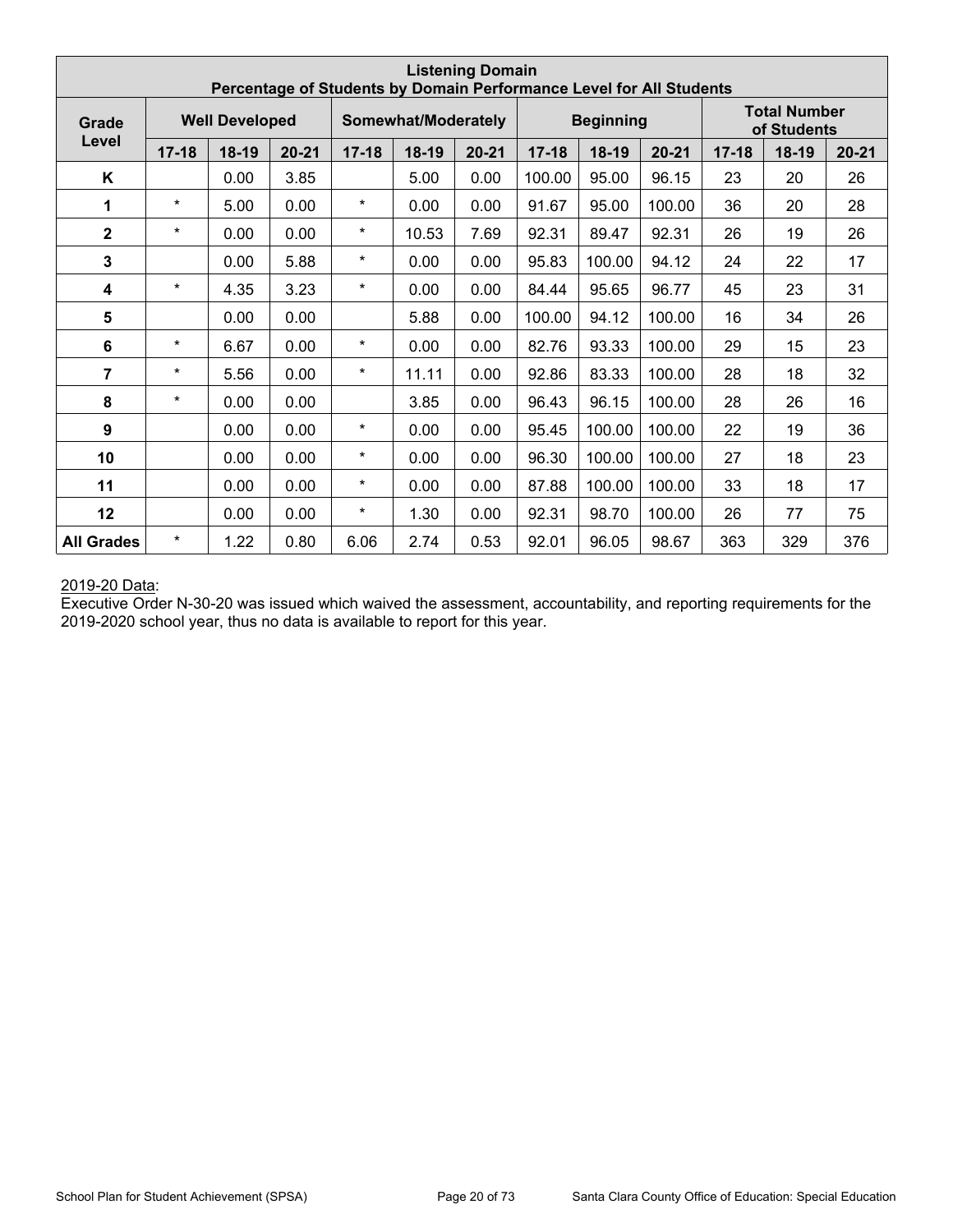|                         |           |                       |           |           |                     | <b>Speaking Domain</b> |           |                  | Percentage of Students by Domain Performance Level for All Students |           |                                    |           |
|-------------------------|-----------|-----------------------|-----------|-----------|---------------------|------------------------|-----------|------------------|---------------------------------------------------------------------|-----------|------------------------------------|-----------|
| Grade                   |           | <b>Well Developed</b> |           |           | Somewhat/Moderately |                        |           | <b>Beginning</b> |                                                                     |           | <b>Total Number</b><br>of Students |           |
| Level                   | $17 - 18$ | $18-19$               | $20 - 21$ | $17 - 18$ | $18-19$             | $20 - 21$              | $17 - 18$ | $18-19$          | $20 - 21$                                                           | $17 - 18$ | 18-19                              | $20 - 21$ |
| K                       |           | 0.00                  | 0.00      |           | 10.00               | 3.85                   | 100.00    | 90.00            | 96.15                                                               | 23        | 20                                 | 26        |
| 1                       |           | 0.00                  | 0.00      | $\star$   | 5.00                | 0.00                   | 94.44     | 95.00            | 100.00                                                              | 36        | 20                                 | 28        |
| $\overline{2}$          | $\star$   | 0.00                  | 0.00      | $\star$   | 15.79               | 0.00                   | 92.31     | 84.21            | 100.00                                                              | 26        | 19                                 | 26        |
| $\overline{3}$          |           | 0.00                  | 0.00      | $\star$   | 4.55                | 0.00                   | 95.83     | 95.45            | 100.00                                                              | 24        | 22                                 | 16        |
| $\overline{\mathbf{4}}$ |           | 0.00                  | 0.00      | $\star$   | 4.35                | 0.00                   | 88.89     | 95.65            | 100.00                                                              | 45        | 23                                 | 30        |
| 5                       |           | 0.00                  | 0.00      |           | 11.76               | 0.00                   | 100.00    | 88.24            | 100.00                                                              | 16        | 34                                 | 26        |
| $\bf 6$                 | $\star$   | 6.67                  | 0.00      | $\star$   | 6.67                | 0.00                   | 82.76     | 86.67            | 100.00                                                              | 29        | 15                                 | 23        |
| 7                       | $\star$   | 0.00                  | 0.00      | $\star$   | 16.67               | 0.00                   | 92.86     | 83.33            | 100.00                                                              | 28        | 18                                 | 32        |
| 8                       |           | 0.00                  | 0.00      |           | 3.85                | 0.00                   | 100.00    | 96.15            | 100.00                                                              | 28        | 26                                 | 16        |
| 9                       |           | 0.00                  | 0.00      | $\star$   | 0.00                | 0.00                   | 95.45     | 100.00           | 100.00                                                              | 22        | 19                                 | 36        |
| 10                      | $\star$   | 5.56                  | 0.00      | $\star$   | 0.00                | 0.00                   | 92.59     | 94.44            | 100.00                                                              | 27        | 18                                 | 23        |
| 11                      | $\star$   | 5.56                  | 0.00      | $\star$   | 0.00                | 0.00                   | 87.88     | 94.44            | 100.00                                                              | 33        | 18                                 | 17        |
| 12                      | $\star$   | 2.60                  | 0.00      | $\star$   | 2.60                | 0.00                   | 88.46     | 94.81            | 100.00                                                              | 26        | 77                                 | 75        |
| <b>All Grades</b>       | $\star$   | 1.52                  | 0.00      | 4.96      | 5.78                | 0.27                   | 92.56     | 92.71            | 99.73                                                               | 363       | 329                                | 374       |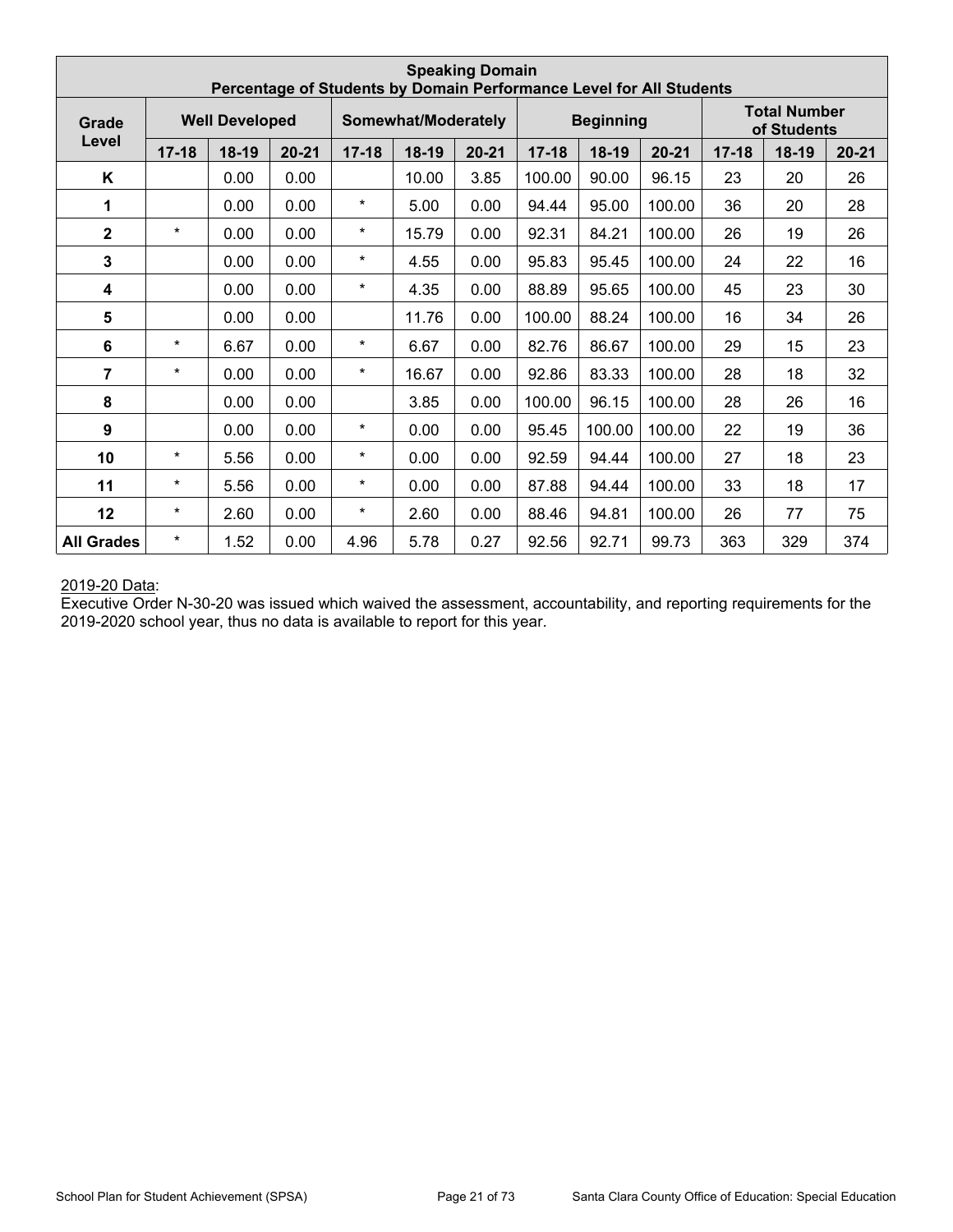|                         |           |                       |           |           |                     | <b>Reading Domain</b> | Percentage of Students by Domain Performance Level for All Students |                  |           |           |                                    |           |
|-------------------------|-----------|-----------------------|-----------|-----------|---------------------|-----------------------|---------------------------------------------------------------------|------------------|-----------|-----------|------------------------------------|-----------|
| Grade                   |           | <b>Well Developed</b> |           |           | Somewhat/Moderately |                       |                                                                     | <b>Beginning</b> |           |           | <b>Total Number</b><br>of Students |           |
| Level                   | $17 - 18$ | 18-19                 | $20 - 21$ | $17 - 18$ | $18-19$             | $20 - 21$             | $17 - 18$                                                           | $18-19$          | $20 - 21$ | $17 - 18$ | 18-19                              | $20 - 21$ |
| K                       |           | 0.00                  | 0.00      |           | 10.00               | 3.85                  | 100.00                                                              | 90.00            | 96.15     | 23        | 20                                 | 26        |
| 1                       | $\star$   | 0.00                  | 0.00      |           | 0.00                | 0.00                  | 94.44                                                               | 100.00           | 100.00    | 36        | 20                                 | 28        |
| $\mathbf 2$             | $\star$   | 5.26                  | 0.00      |           | 10.53               | 3.85                  | 96.15                                                               | 84.21            | 96.15     | 26        | 19                                 | 26        |
| $\mathbf{3}$            |           | 0.00                  | 0.00      |           | 4.55                | 6.25                  | 100.00                                                              | 95.45            | 93.75     | 24        | 22                                 | 16        |
| 4                       |           | 0.00                  | 0.00      | $\star$   | 4.35                | 0.00                  | 91.11                                                               | 95.65            | 100.00    | 45        | 23                                 | 30        |
| 5                       |           | 0.00                  | 0.00      |           | 11.76               | 0.00                  | 100.00                                                              | 88.24            | 100.00    | 16        | 34                                 | 26        |
| 6                       |           | 0.00                  | 0.00      | $\star$   | 13.33               | 0.00                  | 96.55                                                               | 86.67            | 100.00    | 29        | 15                                 | 23        |
| $\overline{\mathbf{7}}$ |           | 0.00                  | 0.00      |           | 5.56                | 0.00                  | 100.00                                                              | 94.44            | 100.00    | 28        | 18                                 | 32        |
| 8                       |           | 0.00                  | 0.00      |           | 0.00                | 0.00                  | 100.00                                                              | 100.00           | 100.00    | 28        | 26                                 | 16        |
| 9                       |           | 0.00                  | 0.00      | $\star$   | 0.00                | 0.00                  | 95.45                                                               | 100.00           | 100.00    | 22        | 19                                 | 36        |
| 10                      |           | 0.00                  | 0.00      |           | 0.00                | 0.00                  | 100.00                                                              | 100.00           | 100.00    | 27        | 18                                 | 23        |
| 11                      |           | 0.00                  | 0.00      |           | 5.56                | 0.00                  | 100.00                                                              | 94.44            | 100.00    | 33        | 18                                 | 17        |
| 12                      |           | 0.00                  | 0.00      | $\star$   | 1.30                | 0.00                  | 96.15                                                               | 98.70            | 100.00    | 26        | 77                                 | 75        |
| <b>All Grades</b>       | $\star$   | 0.30                  | 0.00      | $\star$   | 4.56                | 0.80                  | 97.25                                                               | 95.14            | 99.20     | 363       | 329                                | 374       |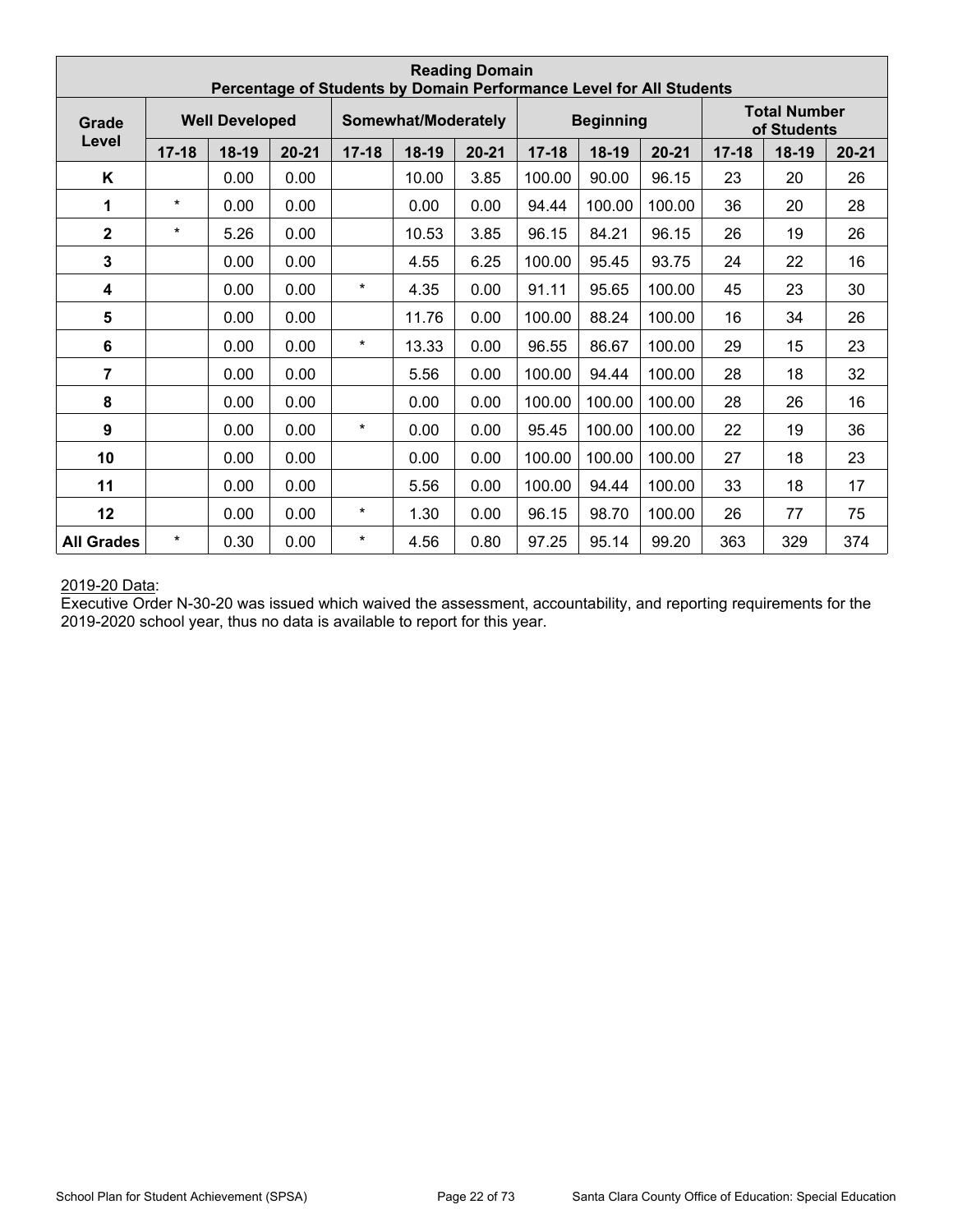|                         |           |                       |           |           |                     | <b>Writing Domain</b> | Percentage of Students by Domain Performance Level for All Students |                  |           |           |                                    |           |
|-------------------------|-----------|-----------------------|-----------|-----------|---------------------|-----------------------|---------------------------------------------------------------------|------------------|-----------|-----------|------------------------------------|-----------|
| Grade                   |           | <b>Well Developed</b> |           |           | Somewhat/Moderately |                       |                                                                     | <b>Beginning</b> |           |           | <b>Total Number</b><br>of Students |           |
| Level                   | $17 - 18$ | $18-19$               | $20 - 21$ | $17 - 18$ | $18-19$             | $20 - 21$             | $17 - 18$                                                           | $18-19$          | $20 - 21$ | $17 - 18$ | 18-19                              | $20 - 21$ |
| Κ                       |           | 0.00                  | 0.00      |           | 0.00                | 0.00                  | 100.00                                                              | 100.00           | 100.00    | 23        | 20                                 | 24        |
| 1                       |           | 0.00                  | 0.00      | $\star$   | 0.00                | 0.00                  | 97.22                                                               | 100.00           | 100.00    | 36        | 20                                 | 28        |
| $\mathbf{2}$            |           | 0.00                  | 0.00      | $\star$   | 10.53               | 0.00                  | 96.15                                                               | 89.47            | 100.00    | 26        | 19                                 | 24        |
| $\mathbf{3}$            |           | 0.00                  | 0.00      |           | 4.55                | 5.88                  | 100.00                                                              | 95.45            | 94.12     | 24        | 22                                 | 17        |
| $\overline{\mathbf{4}}$ |           | 0.00                  | 0.00      | $\star$   | 4.35                | 0.00                  | 88.89                                                               | 95.65            | 100.00    | 45        | 23                                 | 31        |
| 5                       |           | 0.00                  | 0.00      |           | 8.82                | 0.00                  | 100.00                                                              | 91.18            | 100.00    | 16        | 34                                 | 26        |
| $6\phantom{1}$          |           | 0.00                  | 0.00      | $\star$   | 13.33               | 0.00                  | 86.21                                                               | 86.67            | 100.00    | 29        | 15                                 | 23        |
| 7                       |           | 0.00                  | 0.00      |           | 16.67               | 0.00                  | 100.00                                                              | 83.33            | 100.00    | 28        | 18                                 | 32        |
| 8                       |           | 0.00                  | 0.00      |           | 3.85                | 0.00                  | 100.00                                                              | 96.15            | 100.00    | 28        | 26                                 | 16        |
| 9                       |           | 0.00                  | 0.00      | $\star$   | 0.00                | 0.00                  | 95.45                                                               | 100.00           | 100.00    | 22        | 19                                 | 36        |
| 10                      |           | 0.00                  | 0.00      | $\star$   | 5.56                | 0.00                  | 92.59                                                               | 94.44            | 100.00    | 27        | 18                                 | 23        |
| 11                      |           | 5.56                  | 0.00      | $\star$   | 5.56                | 0.00                  | 90.91                                                               | 88.89            | 100.00    | 33        | 18                                 | 17        |
| 12                      |           | 0.00                  | 0.00      | $\star$   | 5.19                | 0.00                  | 88.46                                                               | 94.81            | 100.00    | 26        | 77                                 | 75        |
| <b>All Grades</b>       |           | 0.30                  | 0.00      | 5.51      | 5.78                | 0.27                  | 94.49                                                               | 93.92            | 99.73     | 363       | 329                                | 372       |

Executive Order N-30-20 was issued which waived the assessment, accountability, and reporting requirements for the 2019-2020 school year, thus no data is available to report for this year.

#### **Conclusions based on this data:**

- **1.** There continues to be an extremely small number of students scoring at the "somewhat moderately" and "well developed" domains of this assessment.
- **2.** This assessment may also highlight areas of difficulty for students in our moderate to severe special education program that are impacted by their disability, in addition to their English language acquisition status.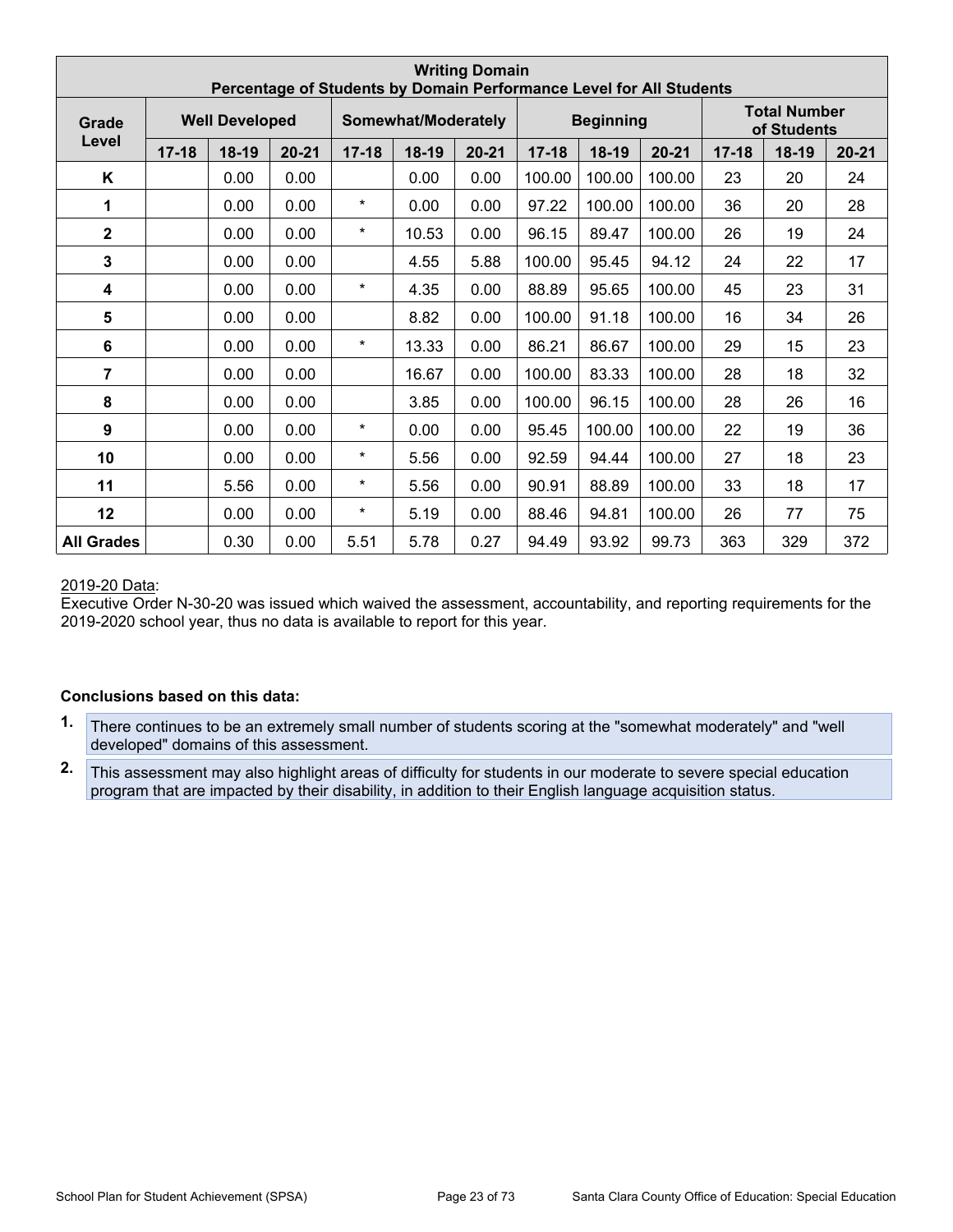## **Student Population**

Although both Senate Bill 98 and Assembly Bill 130 suspended the publication of state indicators on the 2020 and 2021 California School Dashboards, these bills also required the reporting of valid and reliable data that would have been included in these Dashboards.

To meet this requirement, CDE has made available the Enrollment, Graduation Rate Additional Report and the College/Career Measures Report data available. All other reports are not available for 2020 and 2021.

This section provides information about the school's student population.

| 2020-21 Student Population                        |                                                                                                                                                                     |                                                                                                                                                                                                    |                                                                                          |
|---------------------------------------------------|---------------------------------------------------------------------------------------------------------------------------------------------------------------------|----------------------------------------------------------------------------------------------------------------------------------------------------------------------------------------------------|------------------------------------------------------------------------------------------|
| <b>Total</b><br><b>Enrollment</b>                 | Socioeconomically<br><b>Disadvantaged</b>                                                                                                                           | <b>English</b><br><b>Learners</b>                                                                                                                                                                  | <b>Foster</b><br>Youth                                                                   |
| 1053                                              | 58.0                                                                                                                                                                | 40.5                                                                                                                                                                                               | 0.9                                                                                      |
| This is the total number of<br>students enrolled. | This is the percent of students<br>who are eligible for free or<br>reduced priced meals; or have<br>parents/quardians who did not<br>receive a high school diploma. | This is the percent of students<br>who are learning to communicate<br>effectively in English, typically<br>requiring instruction in both the<br>English Language and in their<br>academic courses. | This is the percent of students<br>whose well-being is the<br>responsibility of a court. |

| 2020-21 Enrollment for All Students/Student Group  |      |      |  |  |
|----------------------------------------------------|------|------|--|--|
| <b>Student Group</b><br><b>Total</b><br>Percentage |      |      |  |  |
| <b>English Learners</b>                            | 426  | 40.5 |  |  |
| <b>Foster Youth</b>                                | 10   | 0.9  |  |  |
| <b>Homeless</b>                                    |      | 0.7  |  |  |
| <b>Socioeconomically Disadvantaged</b>             | 611  | 58.0 |  |  |
| <b>Students with Disabilities</b>                  | 1051 | 99.8 |  |  |

| <b>Enrollment by Race/Ethnicity</b>                |     |      |  |  |  |
|----------------------------------------------------|-----|------|--|--|--|
| <b>Total</b><br><b>Student Group</b><br>Percentage |     |      |  |  |  |
| <b>African American</b>                            | 45  | 4.3  |  |  |  |
| American Indian or Alaska Native                   | 3   | 0.3  |  |  |  |
| Asian                                              | 311 | 29.5 |  |  |  |
| <b>Filipino</b>                                    | 56  | 5.3  |  |  |  |
| Hispanic                                           | 446 | 42.4 |  |  |  |
| <b>Two or More Races</b>                           | 7   | 0.7  |  |  |  |
| Native Hawaiian or Pacific Islander                | 6   | 0.6  |  |  |  |
| White                                              | 172 | 16.3 |  |  |  |

#### **Conclusions based on this data:**

**1.** The population of students in the special education program are multi-faceted and have high areas of need.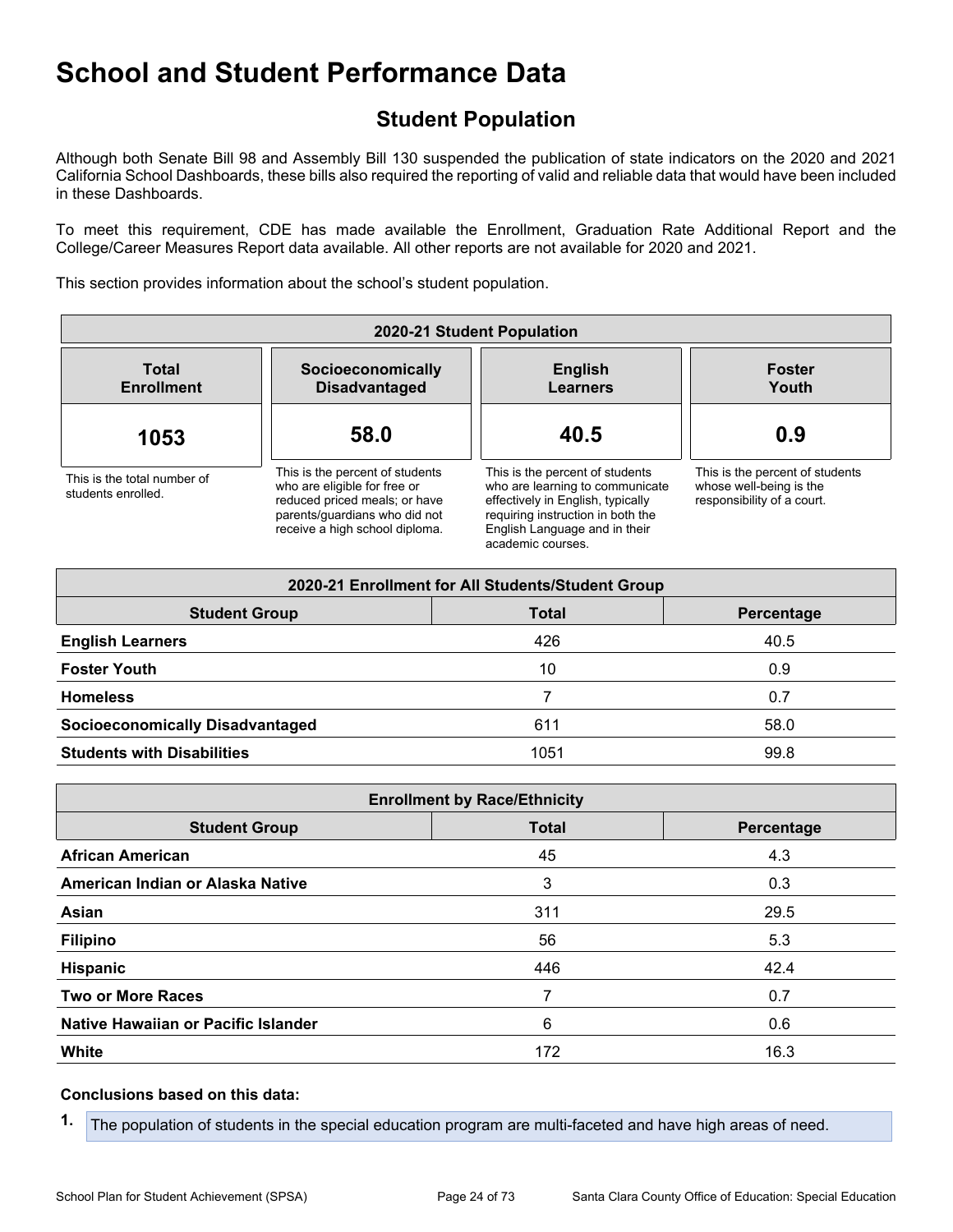**2.** More than half of the students in the special education program are socioeconomically disadvantaged. This is significant, as the Bay Area has an extremely high cost of living.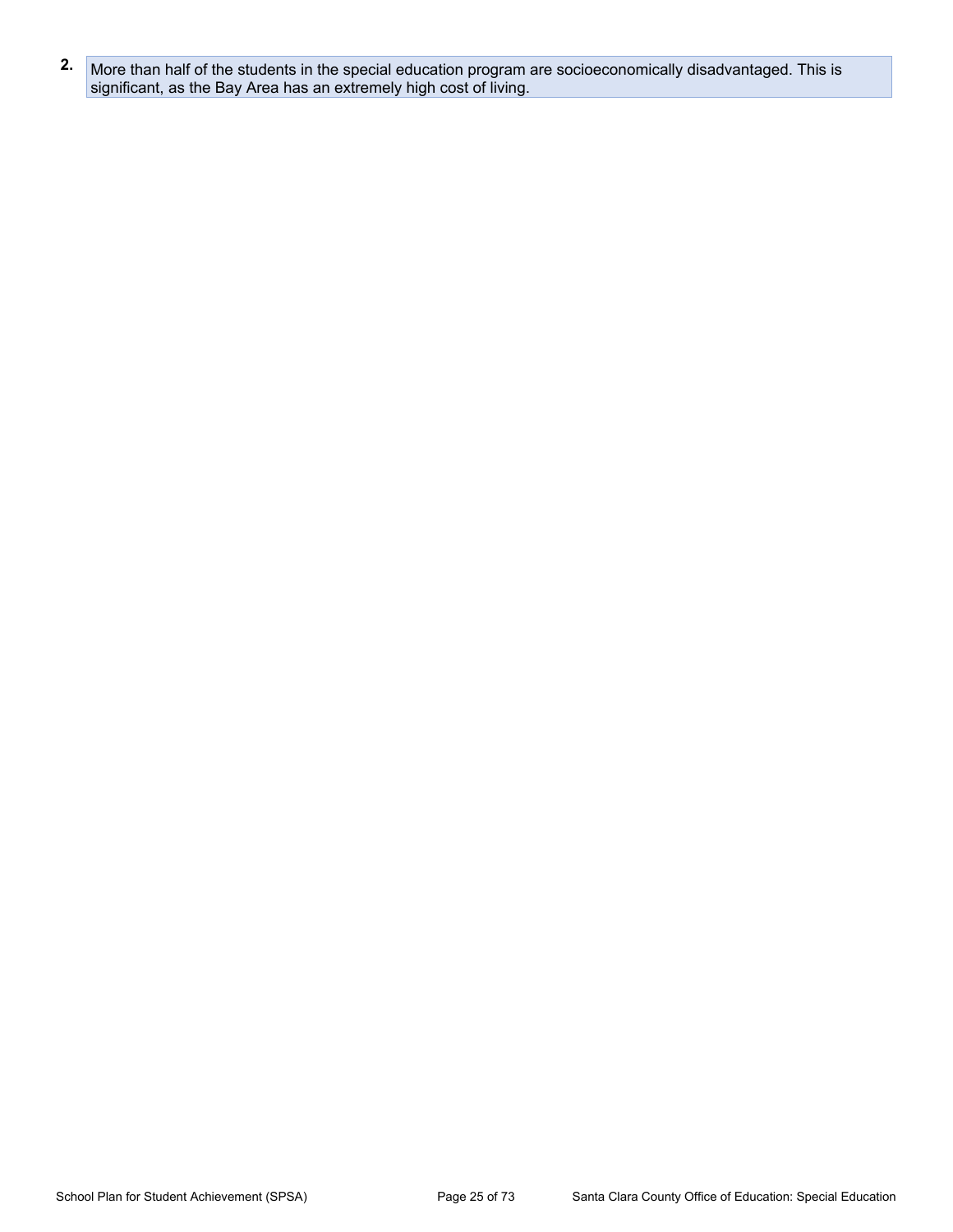## **Overall Performance**

Although both Senate Bill 98 and Assembly Bill 130 suspended the publication of state indicators on the 2020 and 2021 California School Dashboards, these bills also required the reporting of valid and reliable data that would have been included in these Dashboards.

To meet this requirement, CDE has made available the Enrollment, Graduation Rate Additional Report and the College/Career Measures Report data available. All other reports are not available for 2020 and 2021, thus the most recent data (2019 Fall) is provided here.



#### **Conclusions based on this data:**

**1.** Primary areas of focus for the Special Education department are related to addressing the chronic absenteeism rate, the graduation rate, and college/career readiness. Stakeholders analyzed data related to chronic absenteeism and found that students are absent across all grade spans, disability types, and programs. The Positive Behavior Intervention and Support (PBIS) teams from each cluster developed attendance incentives and focused on increasing the positive environment for students and staff. In addition, an attendance intervention cycle was developed and implementation began during the 2020-2021 school year. The intervention cycle includes a focus on early and regular communication with families surrounding student absences. Cluster School Office Coordinators contact parents/guardians to inform them of unverified absences and to determine the reason for the absence. A referral to the Cluster principal to hold a parent conference is made when a student is absent ten or more days. If absences continue beyond this conference, principals may visit the families home or pull together the IEP team to develop an intervention plan to support the student's regular attendance. The department is developing continued options for students to access instruction when they have a health condition that prevents them from attending school for short term time periods. Transportation and distance to programs continues to be an area that negatively impacts attendance. For instance, if students miss the bus in the morning, it is difficult for many of our families to bring their student to school. The graduation rate for our students has been low, which the department has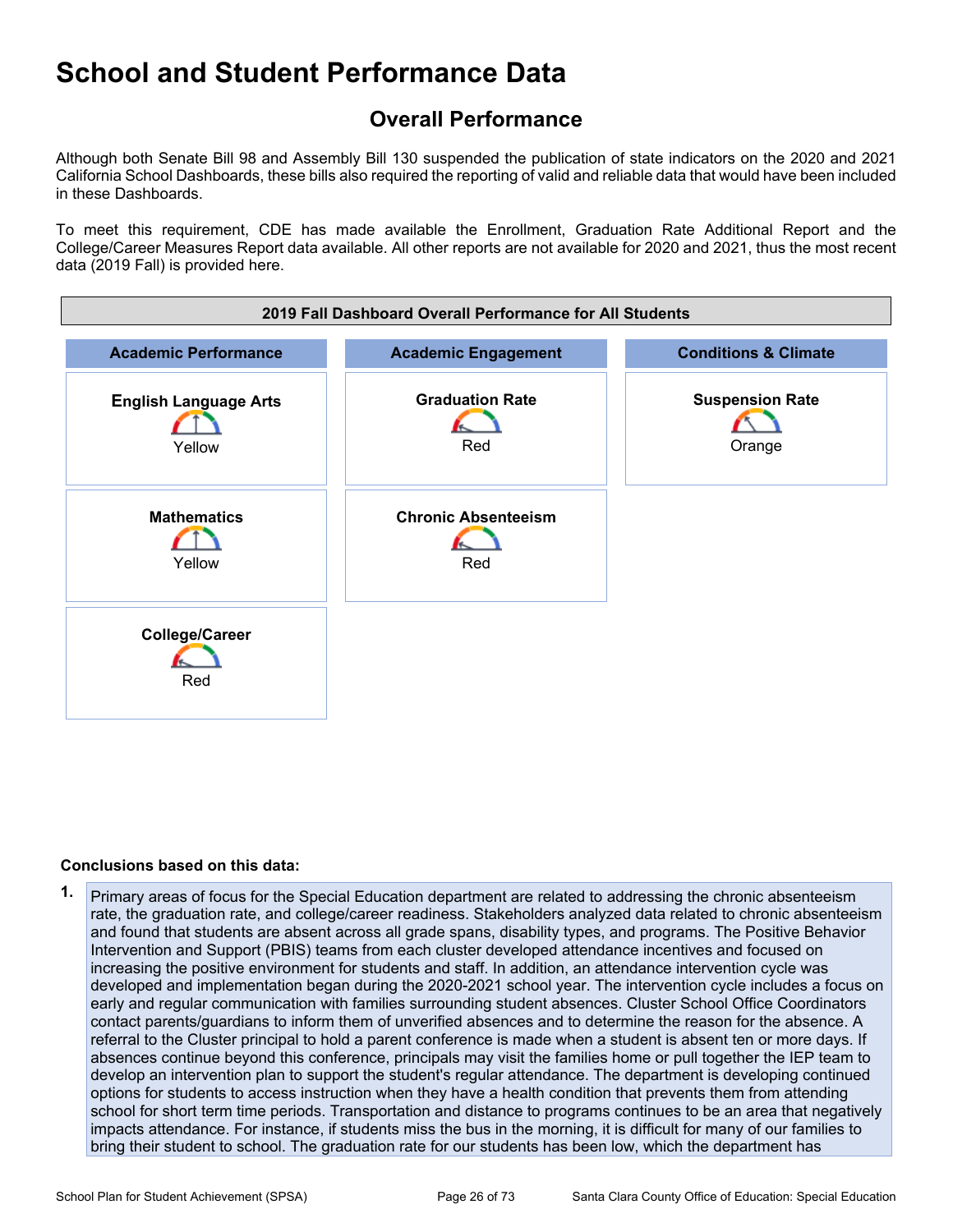attributed to a coding error in its student information system. The SPED department has updated its process for recording the Certificate of Completion that students obtain at the conclusion of their 12th grade year.

- **2.** Suspension continues to be an area where the department seeks improvement. While there was a significant decrease in suspension rates this year, many of the special education programs spent the year engaged in distance learning. The program will continue to seek alternatives to suspension through its focus on PBIS and has spent a significant amount of time ensuring that staff receive specialized training and support through the addition of a social worker to the team.
- **3.** While test scores in ELA and math are low, the department does utilize other methods / assessments to measure the academic performance and progress of students in primarily moderate to severe special education programs.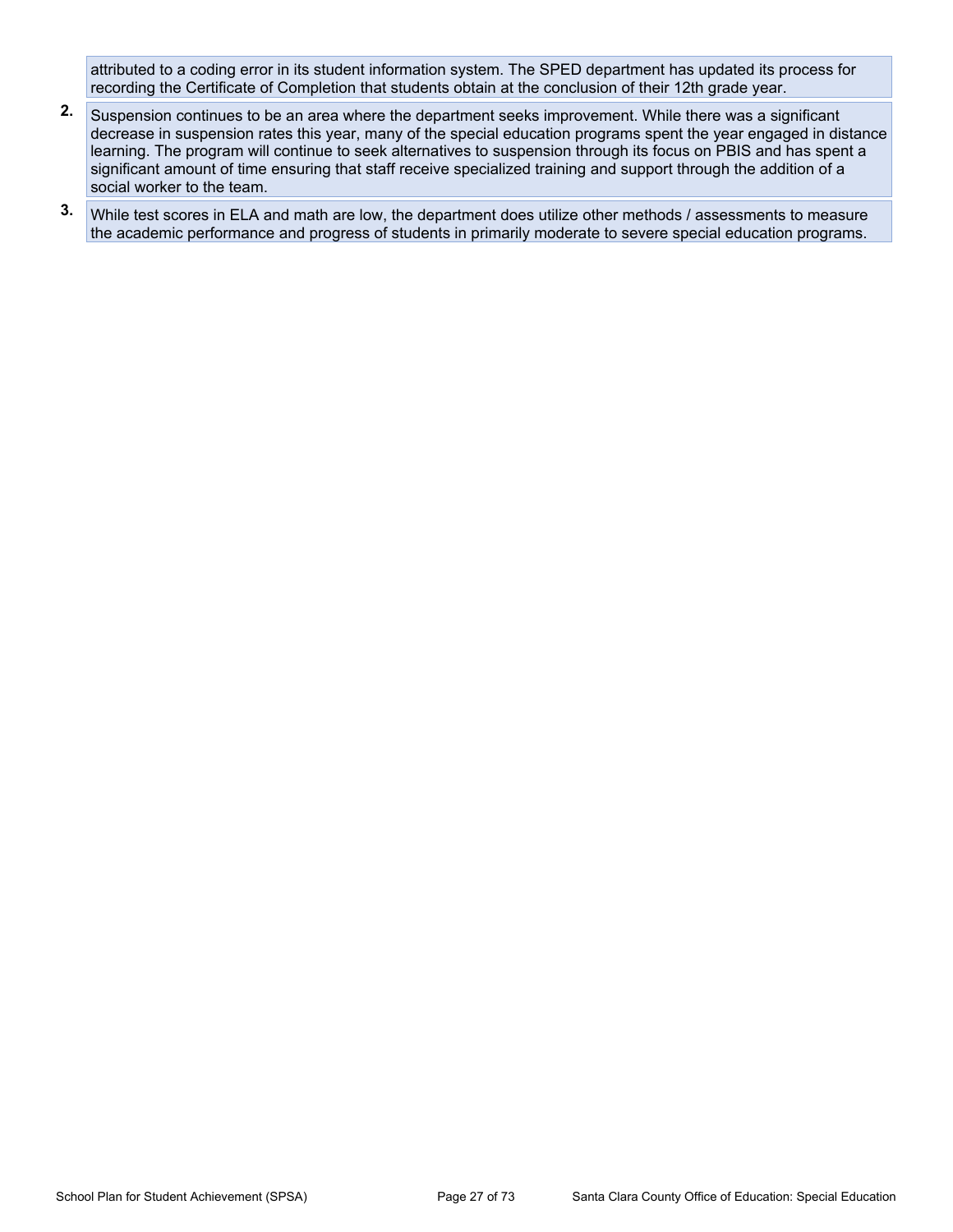## **Academic Performance English Language Arts**

Although both Senate Bill 98 and Assembly Bill 130 suspended the publication of state indicators on the 2020 and 2021 California School Dashboards, these bills also required the reporting of valid and reliable data that would have been included in these Dashboards.

To meet this requirement, CDE has made available the Enrollment, Graduation Rate Additional Report and the College/Career Measures Report data available. All other reports are not available for 2020 and 2021, thus the most recent data (2019 Fall) is provided here.

The performance levels are color-coded and range from lowest-to-highest performance in the following order:



This section provides number of student groups in each color.



This section provides a view of Student Assessment Results and other aspects of this school's performance, specifically how well students are meeting grade-level standards on the English Language Arts assessment. This measure is based on student performance on the Smarter Balanced Summative Assessment, which is taken annually by students in grades 3–8 and grade 11.

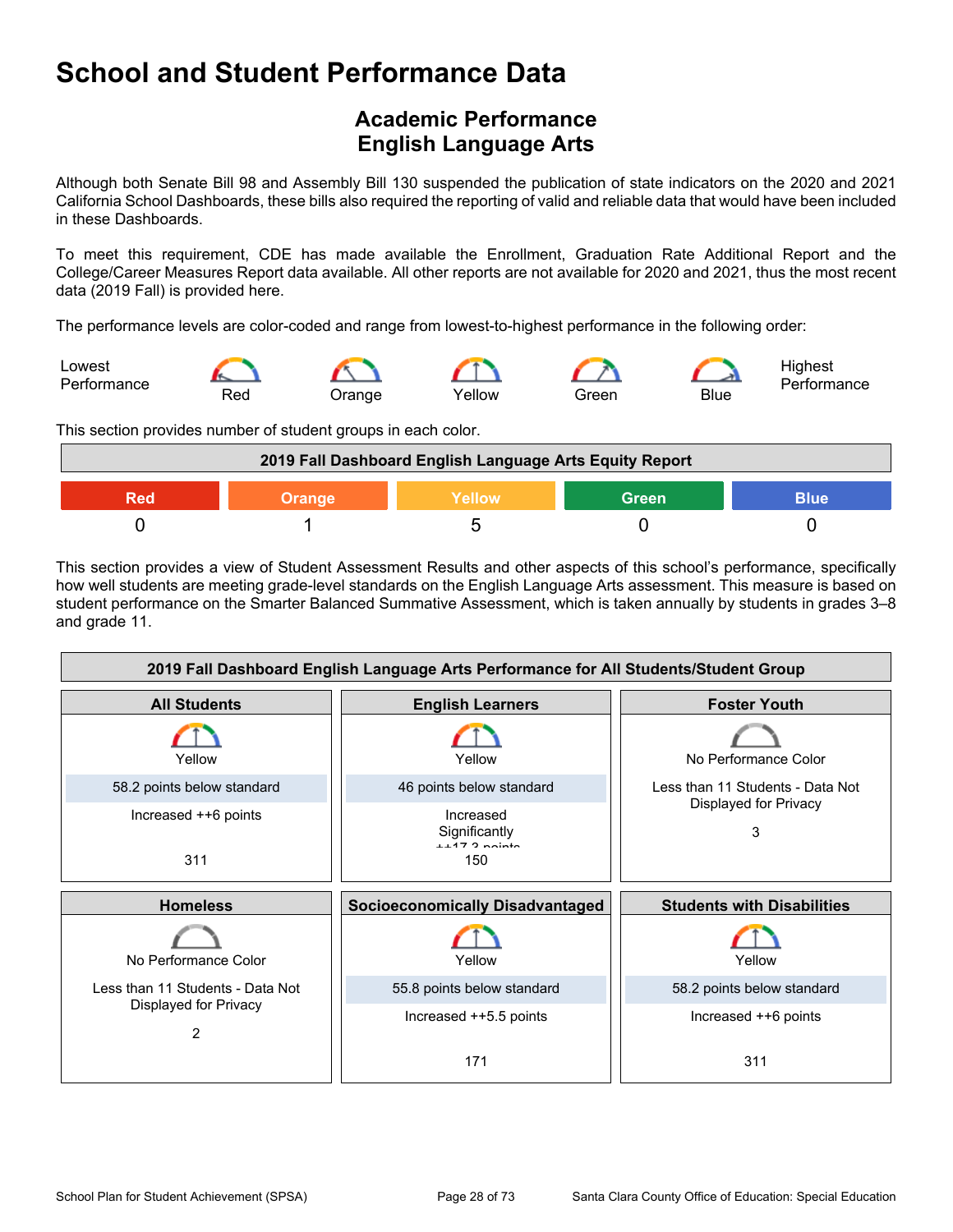

This section provides a view of Student Assessment Results and other aspects of this school's performance, specifically how well students are meeting grade-level standards on the English Language Arts assessment. This measure is based on student performance on the Smarter Balanced Summative Assessment, which is taken annually by students in grades 3–8 and grade 11.

| 2019 Fall Dashboard English Language Arts Data Comparisons for English Learners |                                      |                            |
|---------------------------------------------------------------------------------|--------------------------------------|----------------------------|
| <b>Current English Learner</b>                                                  | <b>Reclassified English Learners</b> | <b>English Only</b>        |
| 47.6 points below standard                                                      | Less than 11 Students - Data Not     | 72.4 points below standard |
| Increased<br>Significantly<br>$+120.1$ nointe                                   | Displayed for Privacy                | Declined -6.6 points       |
| 141                                                                             |                                      | 140                        |

#### **Conclusions based on this data:**

- **1.** While the academic performance on the ELA assessments are not at grade level, there was improvement in many subgroups.
- **2.** In terms of race/ethnicity, there is a significant difference in the performance of students when looking at Asian, White, and Hispanic students.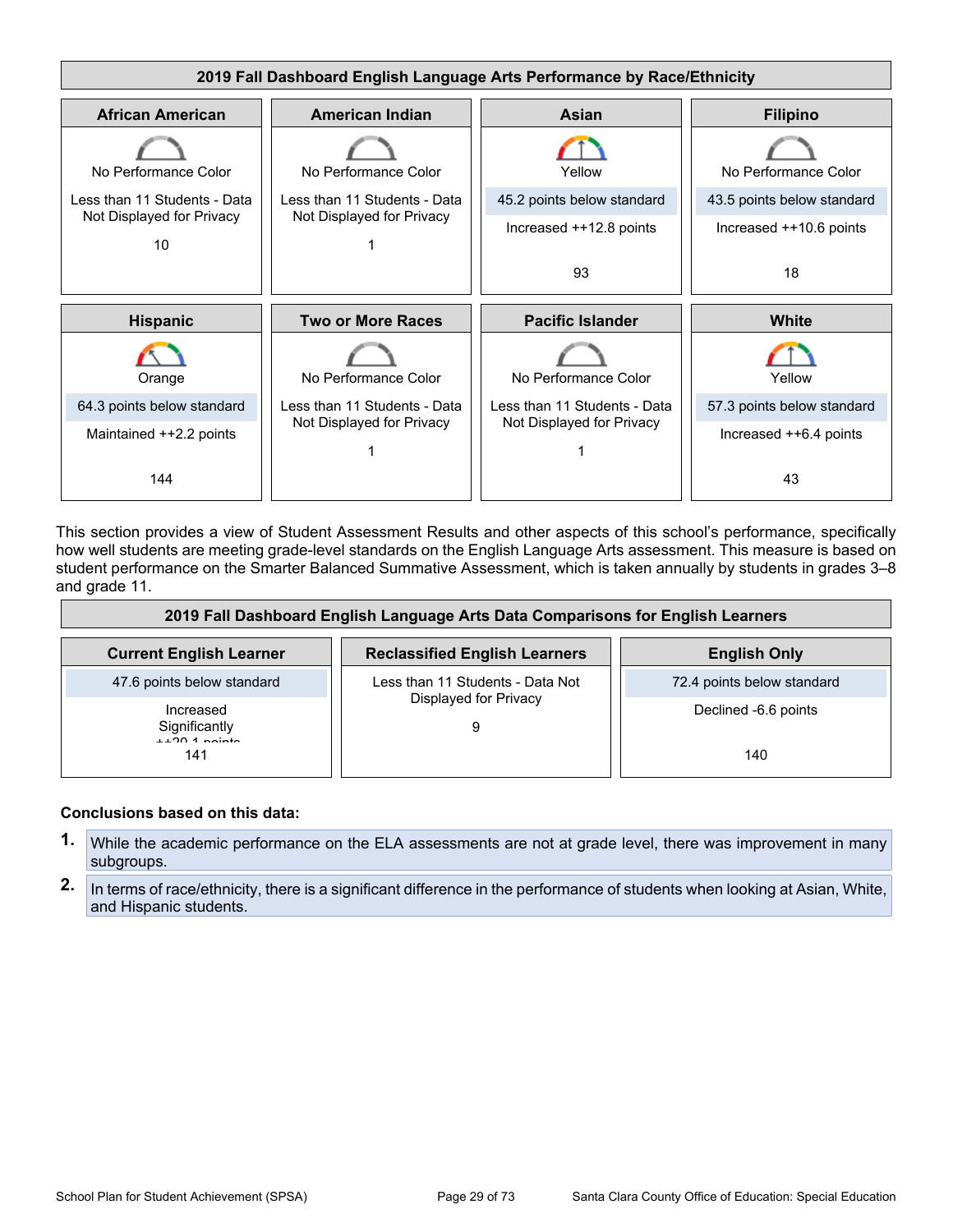### **Academic Performance Mathematics**

Although both Senate Bill 98 and Assembly Bill 130 suspended the publication of state indicators on the 2020 and 2021 California School Dashboards, these bills also required the reporting of valid and reliable data that would have been included in these Dashboards.

To meet this requirement, CDE has made available the Enrollment, Graduation Rate Additional Report and the College/Career Measures Report data available. All other reports are not available for 2020 and 2021, thus the most recent data (2019 Fall) is provided here.

The performance levels are color-coded and range from lowest-to-highest performance in the following order:



This section provides number of student groups in each color.



This section provides a view of Student Assessment Results and other aspects of this school's performance, specifically how well students are meeting grade-level standards on the Mathematics assessment. This measure is based on student performance on the Smarter Balanced Summative Assessment, which is taken annually by students in grades 3–8 and grade 11.

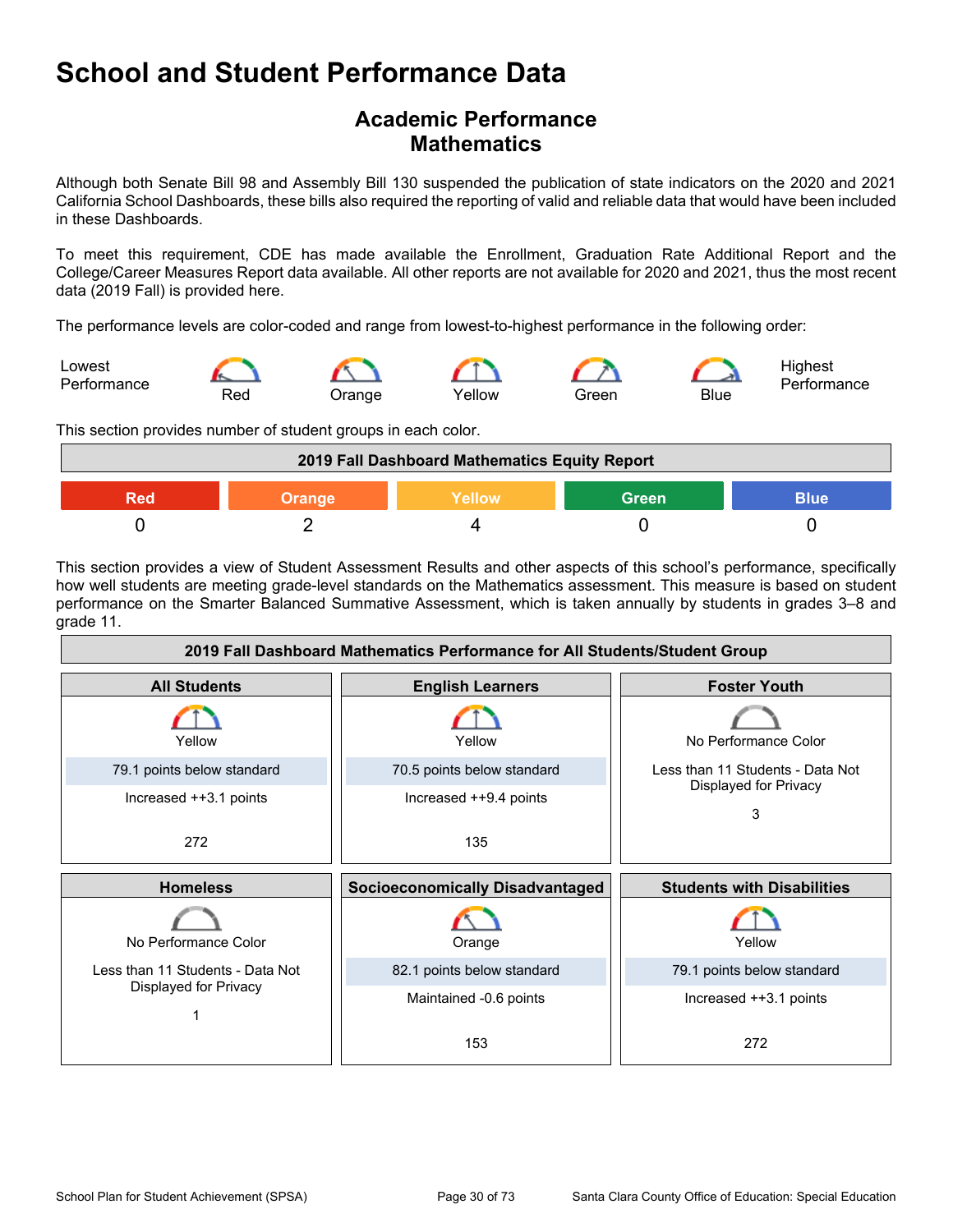

This section provides a view of Student Assessment Results and other aspects of this school's performance, specifically how well students are meeting grade-level standards on the Mathematics assessment. This measure is based on student performance on the Smarter Balanced Summative Assessment, which is taken annually by students in grades 3–8 and grade 11.

| 2019 Fall Dashboard Mathematics Data Comparisons for English Learners |                                      |                            |
|-----------------------------------------------------------------------|--------------------------------------|----------------------------|
| <b>Current English Learner</b>                                        | <b>Reclassified English Learners</b> | <b>English Only</b>        |
| 70.5 points below standard                                            | Less than 11 Students - Data Not     | 93.8 points below standard |
| Increased ++12.7 points                                               | Displayed for Privacy                | Declined -10.2 points      |
| 126                                                                   |                                      | 118                        |

#### **Conclusions based on this data:**

- **1.** Performance as a whole / all students either maintained or increased compared to previous years.
- **2.** Students in the English Only category declined in their performance by 10.2 points compared to the previous year (data based on 2019 school year).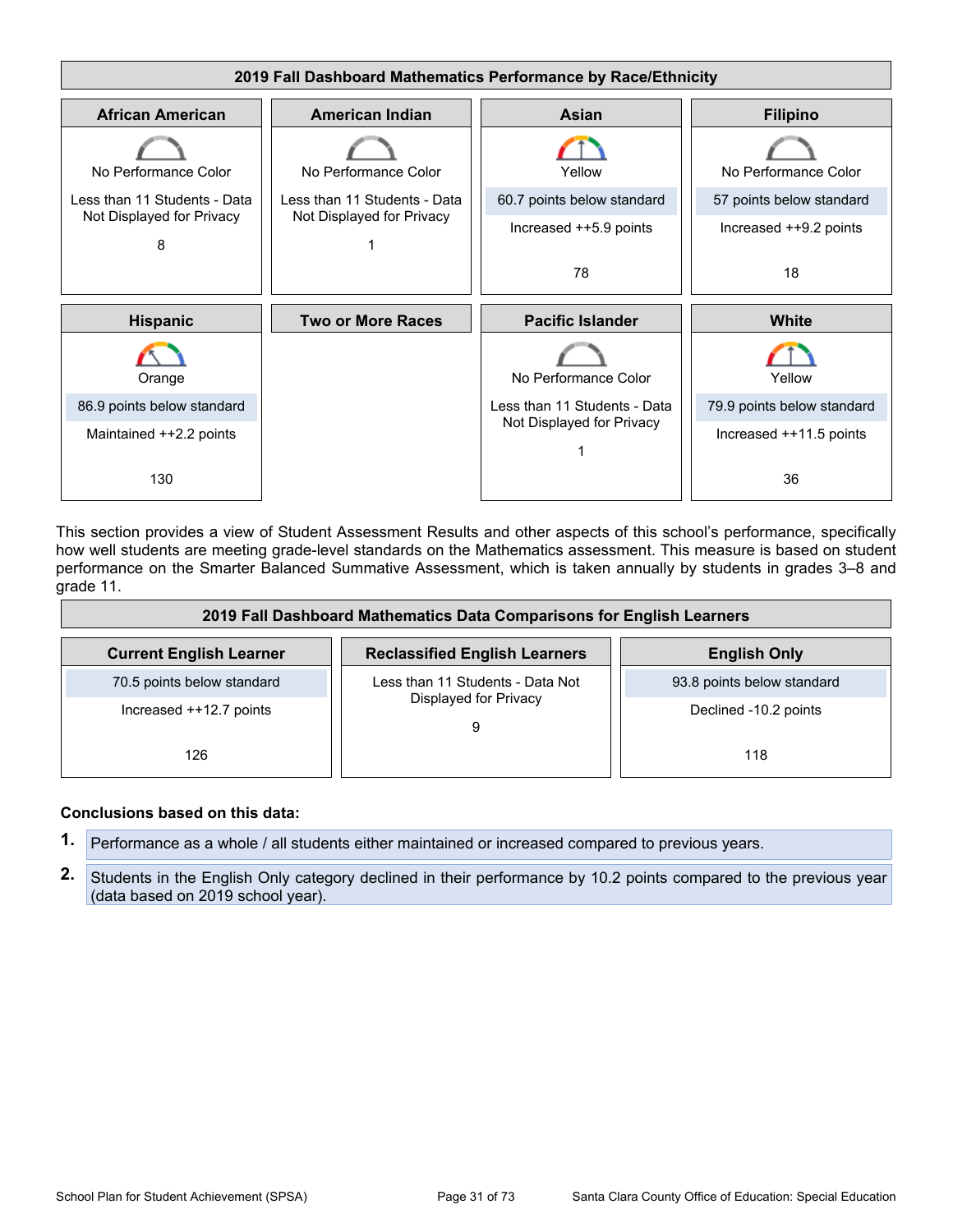### **Academic Performance English Learner Progress**

Although both Senate Bill 98 and Assembly Bill 130 suspended the publication of state indicators on the 2020 and 2021 California School Dashboards, these bills also required the reporting of valid and reliable data that would have been included in these Dashboards.

To meet this requirement, CDE has made available the Enrollment, Graduation Rate Additional Report and the College/Career Measures Report data available. All other reports are not available for 2020 and 2021, thus the most recent data (2019 Fall) is provided here.

This section provides a view of the percentage of current EL students making progress towards English language proficiency or maintaining the highest level.



This section provides a view of the percentage of current EL students who progressed at least one ELPI level, maintained ELPI level 4, maintained lower ELPI levels (i.e, levels 1, 2L, 2H, 3L, or 3H), or decreased at least one ELPI Level.

| 2019 Fall Dashboard Student English Language Acquisition Results |                                               |                                          |                                                     |
|------------------------------------------------------------------|-----------------------------------------------|------------------------------------------|-----------------------------------------------------|
| <b>Decreased</b><br><b>One ELPI Level</b>                        | Maintained ELPI Level 1,<br>2L, 2H, 3L, or 3H | <b>Maintained</b><br><b>ELPI Level 4</b> | <b>Progressed At Least</b><br><b>One ELPI Level</b> |
| 2.4                                                              | 92.7                                          |                                          | 4.8                                                 |

#### **Conclusions based on this data:**

**1.** The data indicates this as an area of focus for students that are classified as English Learners. The majority of students maintained their level (1-3), but did not see any improvement.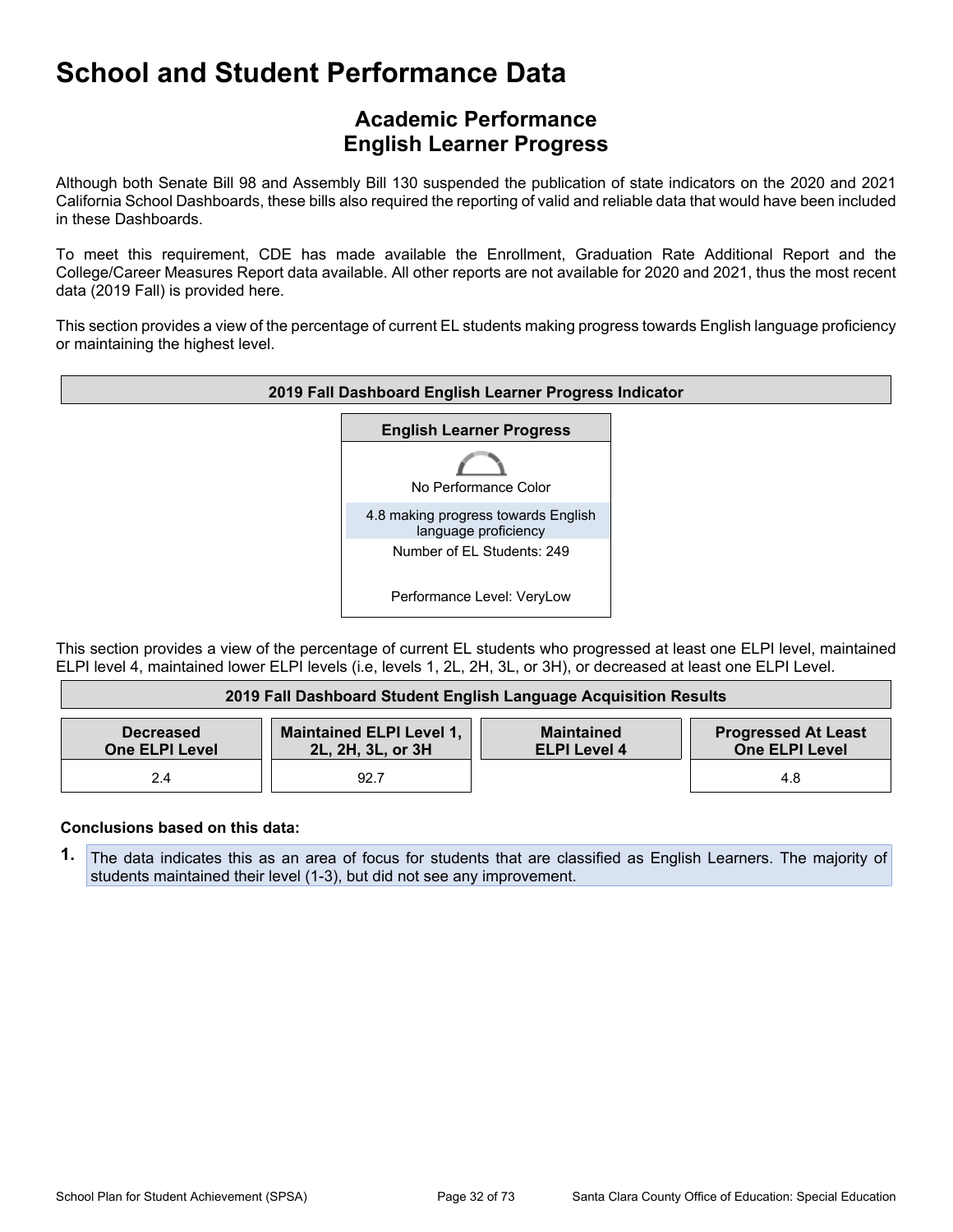### **Academic Performance College/Career Measures Only Report**

Although both Senate Bill 98 and Assembly Bill 130 suspended the publication of state indicators on the 2020 and 2021 California School Dashboards, these bills also required the reporting of valid and reliable data that would have been included in these Dashboards.

To meet this requirement, CDE has made available the Enrollment, Graduation Rate Additional Report and the College/Career Measures Report data available. All other reports are not available for 2020 and 2021.

| Number and Percentage of Students in the Combined Graduation Rate and/or<br>Dashboard Alternative School Status (DASS) Graduation Rate by Student Group |                                |                                 |
|---------------------------------------------------------------------------------------------------------------------------------------------------------|--------------------------------|---------------------------------|
| <b>Student Group</b>                                                                                                                                    | <b>Cohort</b><br><b>Totals</b> | <b>Cohort</b><br><b>Percent</b> |
| <b>All Students</b>                                                                                                                                     | 234                            | 100                             |
| <b>African American</b>                                                                                                                                 | 14                             | 6                               |
| American Indian or Alaska Native                                                                                                                        | 1                              | 0.4                             |
| Asian                                                                                                                                                   | 74                             | 31.6                            |
| <b>Filipino</b>                                                                                                                                         | 15                             | 6.4                             |
| <b>Hispanic</b>                                                                                                                                         | 94                             | 40.2                            |
| Native Hawaiian or Pacific Islander                                                                                                                     | 1                              | 0.4                             |
| White                                                                                                                                                   | 34                             | 14.5                            |
| <b>Two or More Races</b>                                                                                                                                |                                |                                 |
| <b>English Learners</b>                                                                                                                                 | 81                             | 34.6                            |
| <b>Socioeconomically Disadvantaged</b>                                                                                                                  | 153                            | 65.4                            |
| <b>Students with Disabilities</b>                                                                                                                       | 234                            | 100                             |
| <b>Foster Youth</b>                                                                                                                                     | 5                              | 2.1                             |
| <b>Homeless</b>                                                                                                                                         | 1                              | 0.4                             |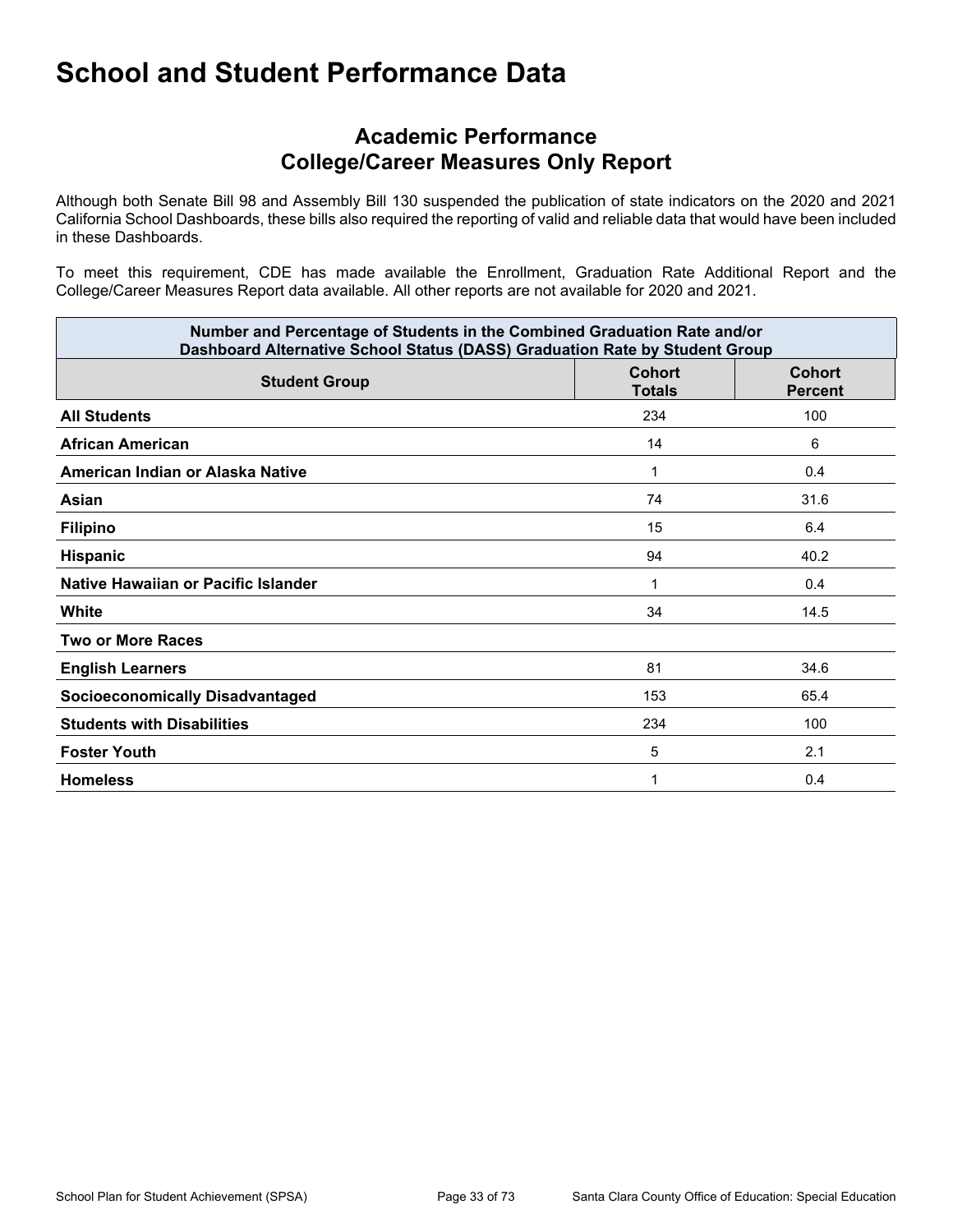| Advanced Placement Exams - Number and Percentage of Four-Year Graduation Rate Cohort Students |                                |                                 |  |
|-----------------------------------------------------------------------------------------------|--------------------------------|---------------------------------|--|
| <b>Student Group</b>                                                                          | <b>Cohort</b><br><b>Totals</b> | <b>Cohort</b><br><b>Percent</b> |  |
| <b>All Students</b>                                                                           | 0                              | 0                               |  |
| <b>African American</b>                                                                       | 0                              | 0                               |  |
| American Indian or Alaska Native                                                              |                                |                                 |  |
| Asian                                                                                         | 0                              | 0                               |  |
| <b>Filipino</b>                                                                               | 0                              | 0                               |  |
| <b>Hispanic</b>                                                                               | 0                              | 0                               |  |
| Native Hawaiian or Pacific Islander                                                           |                                |                                 |  |
| White                                                                                         | 0                              | 0                               |  |
| <b>Two or More Races</b>                                                                      |                                |                                 |  |
| <b>English Learners</b>                                                                       | 0                              | 0                               |  |
| <b>Socioeconomically Disadvantaged</b>                                                        | 0                              | 0                               |  |
| <b>Students with Disabilities</b>                                                             | 0                              | 0                               |  |
| <b>Foster Youth</b>                                                                           |                                |                                 |  |
| <b>Homeless</b>                                                                               |                                |                                 |  |

This table shows students in the four-year graduation rate cohort by student group who scored 3 or higher on at least two Advanced Placement exams.

| International Baccalaureate Exams - Number and Percentage of Four-Year Graduation Rate Cohort |                                |                                 |
|-----------------------------------------------------------------------------------------------|--------------------------------|---------------------------------|
| <b>Student Group</b>                                                                          | <b>Cohort</b><br><b>Totals</b> | <b>Cohort</b><br><b>Percent</b> |
| <b>All Students</b>                                                                           | 0                              | 0                               |
| <b>African American</b>                                                                       | 0                              | 0                               |
| American Indian or Alaska Native                                                              |                                |                                 |
| Asian                                                                                         | 0                              | 0                               |
| <b>Filipino</b>                                                                               | 0                              | 0                               |
| <b>Hispanic</b>                                                                               | 0                              | 0                               |
| Native Hawaiian or Pacific Islander                                                           |                                |                                 |
| White                                                                                         | 0                              | 0                               |
| <b>Two or More Races</b>                                                                      |                                |                                 |
| <b>English Learners</b>                                                                       | 0                              | 0                               |
| <b>Socioeconomically Disadvantaged</b>                                                        | 0                              | 0                               |
| <b>Students with Disabilities</b>                                                             | 0                              | 0                               |
| <b>Foster Youth</b>                                                                           |                                |                                 |
| <b>Homeless</b>                                                                               |                                |                                 |

\* This table shows students in the four-year graduation rate cohort by student group who scored 4 or higher on at least two International Baccalaureate Exams.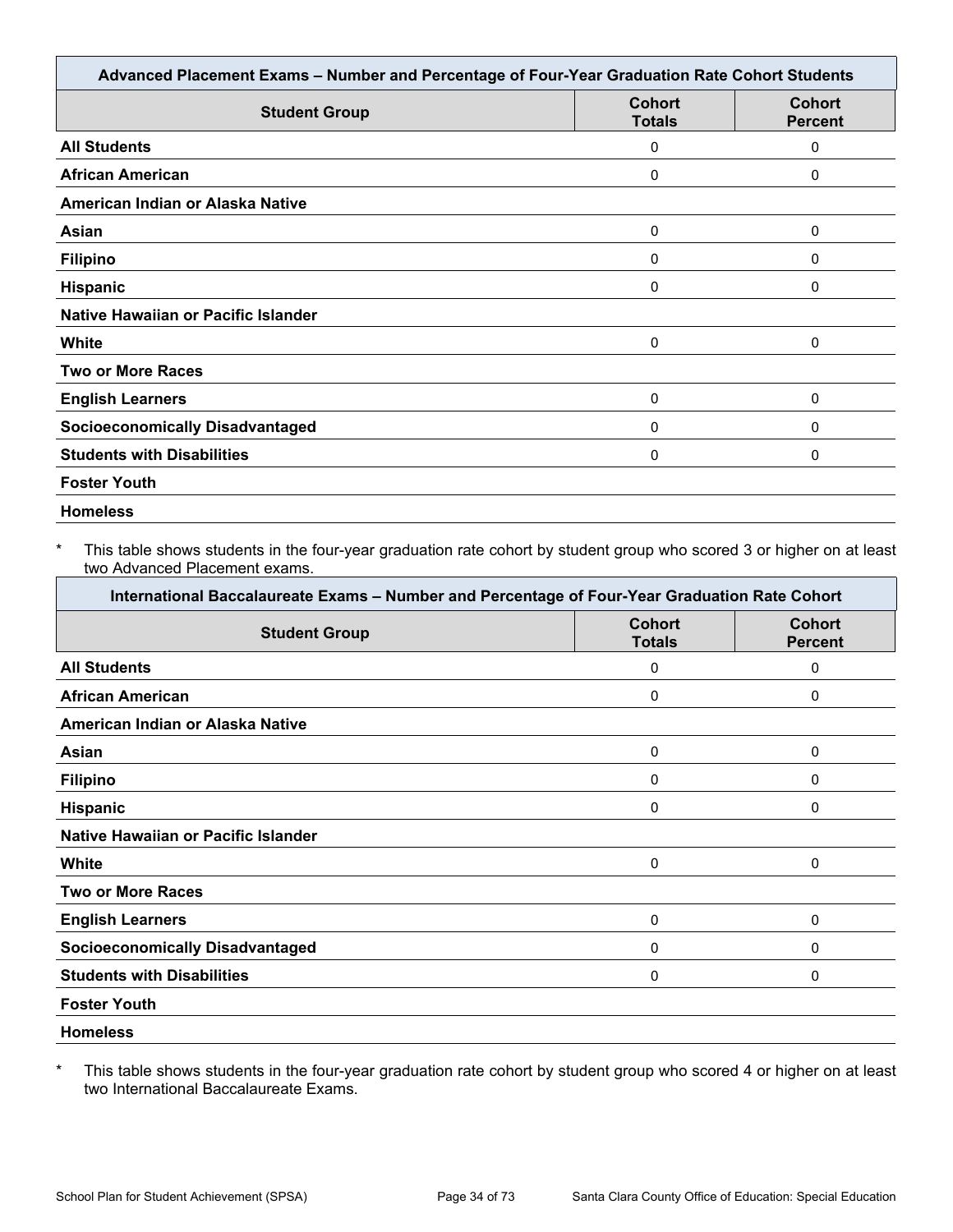| Completed at Least One Career Technical Education (CTE) Pathway - Number and Percentage of All Students |                                |                                 |
|---------------------------------------------------------------------------------------------------------|--------------------------------|---------------------------------|
| <b>Student Group</b>                                                                                    | <b>Cohort</b><br><b>Totals</b> | <b>Cohort</b><br><b>Percent</b> |
| <b>All Students</b>                                                                                     | 0                              | 0                               |
| <b>African American</b>                                                                                 | 0                              | 0                               |
| American Indian or Alaska Native                                                                        |                                |                                 |
| Asian                                                                                                   | 0                              | 0                               |
| <b>Filipino</b>                                                                                         | 0                              | 0                               |
| Hispanic                                                                                                | 0                              | 0                               |
| Native Hawaiian or Pacific Islander                                                                     |                                |                                 |
| White                                                                                                   | 0                              | 0                               |
| <b>Two or More Races</b>                                                                                |                                |                                 |
| <b>English Learners</b>                                                                                 | 0                              | 0                               |
| <b>Socioeconomically Disadvantaged</b>                                                                  | 0                              | 0                               |
| <b>Students with Disabilities</b>                                                                       | 0                              | 0                               |
| <b>Foster Youth</b>                                                                                     |                                |                                 |
| <b>Homeless</b>                                                                                         |                                |                                 |

This table shows students in the combined graduation rate and/or DASS graduation rate by student group who completed at least one CTE Pathway with a grade of C- or better (or Pass) in the capstone course.

| Completed a-g Requirements - Number and Percentage of All Students |                                |                                 |
|--------------------------------------------------------------------|--------------------------------|---------------------------------|
| <b>Student Group</b>                                               | <b>Cohort</b><br><b>Totals</b> | <b>Cohort</b><br><b>Percent</b> |
| <b>All Students</b>                                                | 0                              | 0                               |
| <b>African American</b>                                            | 0                              | 0                               |
| American Indian or Alaska Native                                   |                                |                                 |
| Asian                                                              | 0                              | 0                               |
| <b>Filipino</b>                                                    | $\mathbf{0}$                   | 0                               |
| Hispanic                                                           | 0                              | 0                               |
| Native Hawaiian or Pacific Islander                                |                                |                                 |
| White                                                              | 0                              | 0                               |
| <b>Two or More Races</b>                                           |                                |                                 |
| <b>English Learners</b>                                            | 0                              | 0                               |
| <b>Socioeconomically Disadvantaged</b>                             | 0                              | 0                               |
| <b>Students with Disabilities</b>                                  | 0                              | 0                               |
| <b>Foster Youth</b>                                                |                                |                                 |
| <b>Homeless</b>                                                    |                                |                                 |

\* This table shows students in the combined graduation rate and/or DASS graduation rate by student group who met the University of California (UC) or California State University (CSU) a-g criteria with a grade of C or better (or Pass).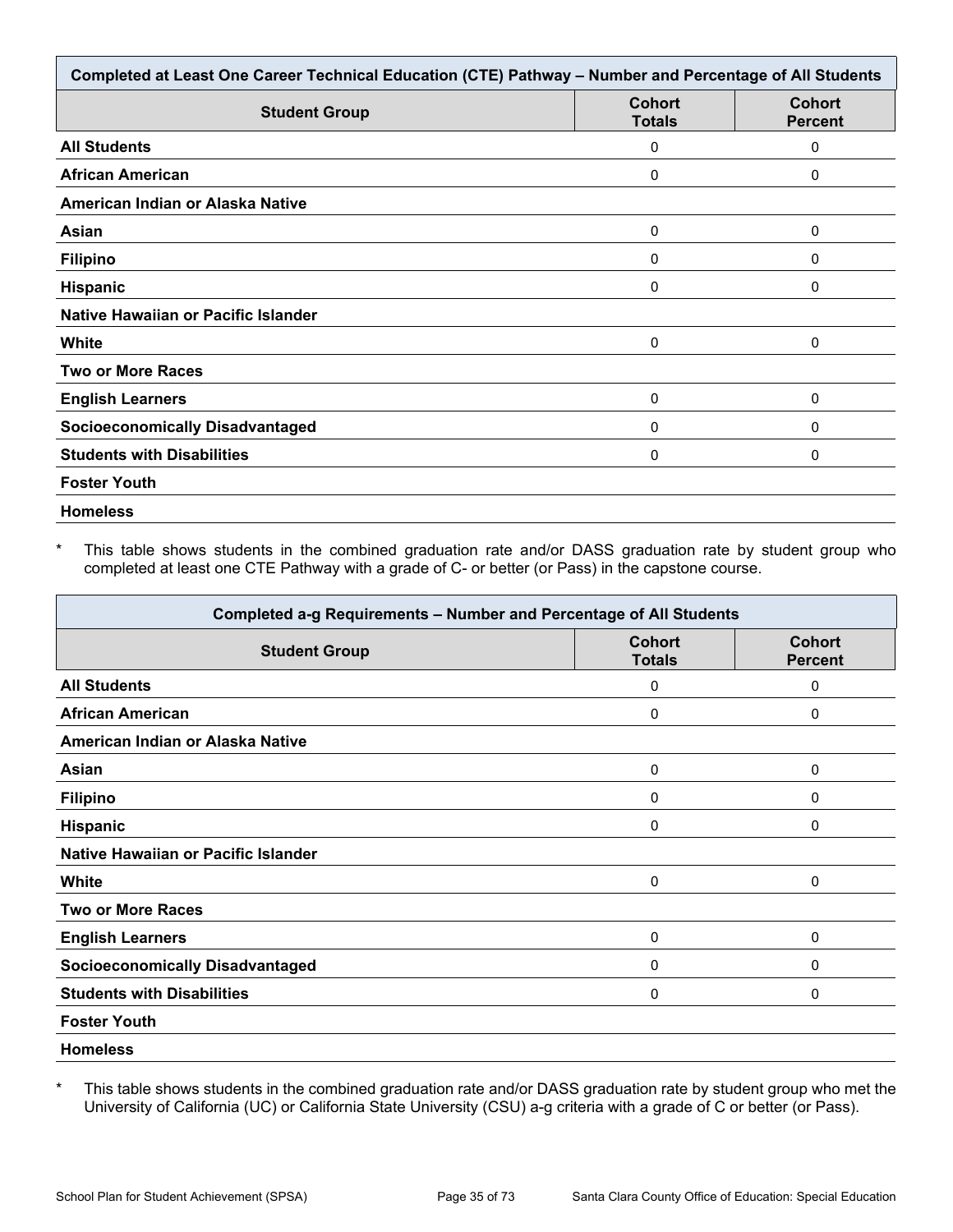|                                        | Completed a-g Requirements AND at Least One CTE Pathway - Number and Percentage of All Students |                                 |
|----------------------------------------|-------------------------------------------------------------------------------------------------|---------------------------------|
| <b>Student Group</b>                   | <b>Cohort</b><br><b>Totals</b>                                                                  | <b>Cohort</b><br><b>Percent</b> |
| <b>All Students</b>                    | 0                                                                                               | 0                               |
| <b>African American</b>                | 0                                                                                               | 0                               |
| American Indian or Alaska Native       |                                                                                                 |                                 |
| Asian                                  | 0                                                                                               | 0                               |
| <b>Filipino</b>                        | 0                                                                                               | 0                               |
| <b>Hispanic</b>                        | 0                                                                                               | 0                               |
| Native Hawaiian or Pacific Islander    |                                                                                                 |                                 |
| White                                  | 0                                                                                               | 0                               |
| <b>Two or More Races</b>               |                                                                                                 |                                 |
| <b>English Learners</b>                | 0                                                                                               | 0                               |
| <b>Socioeconomically Disadvantaged</b> | 0                                                                                               | 0                               |
| <b>Students with Disabilities</b>      | 0                                                                                               | 0                               |
| <b>Foster Youth</b>                    |                                                                                                 |                                 |

\* This table shows students in the combined graduation rate and/or DASS graduation rate by student group who met the UC or CSU a-g criteria with a grade of C or better (or Pass) AND completed at least one CTE Pathway with a grade of C- or better (or Pass) in the capstone course.

| <b>Completed College Credit Courses - Number and Percentage of All Student</b><br>Students Completing One Semester, Two Quarters, or Two Trimesters of College Credit Courses |   |                                               |
|-------------------------------------------------------------------------------------------------------------------------------------------------------------------------------|---|-----------------------------------------------|
| <b>Student Group</b>                                                                                                                                                          |   | <b>Number of Students Percent of Students</b> |
| <b>All Students</b>                                                                                                                                                           | 0 | 0                                             |
| <b>African American</b>                                                                                                                                                       | 0 | 0                                             |
| American Indian or Alaska Native                                                                                                                                              |   |                                               |
| Asian                                                                                                                                                                         | 0 | 0                                             |
| <b>Filipino</b>                                                                                                                                                               | 0 | 0                                             |
| <b>Hispanic</b>                                                                                                                                                               | 0 | 0                                             |
| Native Hawaiian or Pacific Islander                                                                                                                                           |   |                                               |
| White                                                                                                                                                                         | 0 | 0                                             |
| <b>Two or More Races</b>                                                                                                                                                      |   |                                               |
| <b>English Learners</b>                                                                                                                                                       | 0 | 0                                             |
| <b>Socioeconomically Disadvantaged</b>                                                                                                                                        | 0 | 0                                             |
| <b>Students with Disabilities</b>                                                                                                                                             | 0 | 0                                             |
| <b>Foster Youth</b>                                                                                                                                                           |   |                                               |
| <b>Homeless</b>                                                                                                                                                               |   |                                               |

\* This table shows students in the combined graduation rate and/or DASS graduation rate by student group who completed Academic or CTE subject college credit courses with a grade of C- or better (or Pass).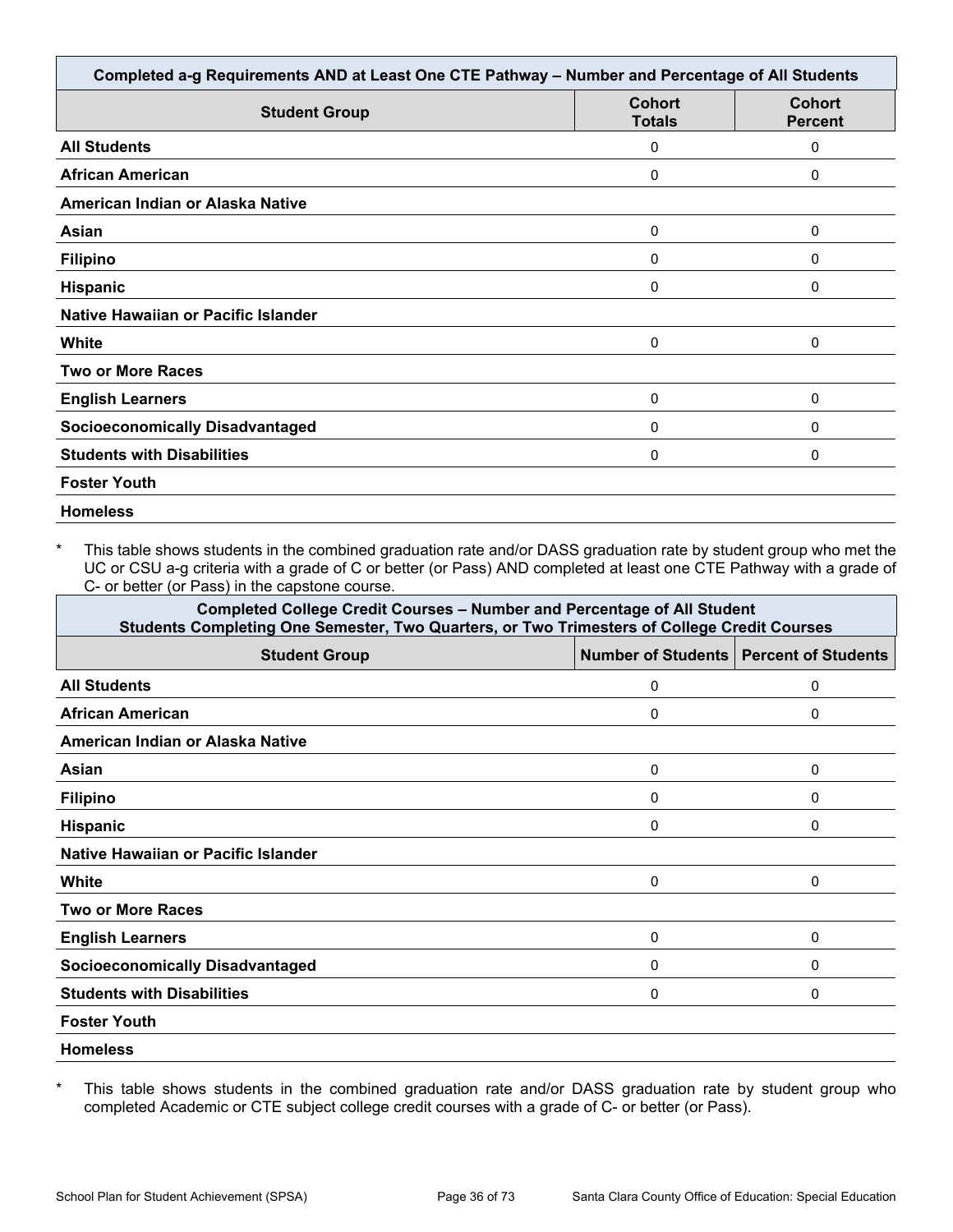| <b>Completed College Credit Courses - Number and Percentage of All Student</b><br>Students Completing Two Semesters, Three Quarters, or Three Trimesters of College Credit Courses |   |                                          |
|------------------------------------------------------------------------------------------------------------------------------------------------------------------------------------|---|------------------------------------------|
| <b>Student Group</b>                                                                                                                                                               |   | Number of Students   Percent of Students |
| <b>All Students</b>                                                                                                                                                                | 0 | 0                                        |
| <b>African American</b>                                                                                                                                                            | 0 | 0                                        |
| American Indian or Alaska Native                                                                                                                                                   |   |                                          |
| Asian                                                                                                                                                                              | 0 | 0                                        |
| <b>Filipino</b>                                                                                                                                                                    | 0 | 0                                        |
| <b>Hispanic</b>                                                                                                                                                                    | 0 | 0                                        |
| Native Hawaiian or Pacific Islander                                                                                                                                                |   |                                          |
| White                                                                                                                                                                              | 0 | 0                                        |
| <b>Two or More Races</b>                                                                                                                                                           |   |                                          |
| <b>English Learners</b>                                                                                                                                                            | 0 | 0                                        |
| <b>Socioeconomically Disadvantaged</b>                                                                                                                                             | 0 | 0                                        |
| <b>Students with Disabilities</b>                                                                                                                                                  | 0 | 0                                        |
| <b>Foster Youth</b>                                                                                                                                                                |   |                                          |
| <b>Homeless</b>                                                                                                                                                                    |   |                                          |

\* This table shows students in the combined graduation rate and/or DASS graduation rate by student group who completed Academic or CTE subject college credit courses with a grade of C- or better (or Pass).

| Earned the State Seal of Biliteracy - Number and Percentage of All Students |                                |                                 |
|-----------------------------------------------------------------------------|--------------------------------|---------------------------------|
| <b>Student Group</b>                                                        | <b>Cohort</b><br><b>Totals</b> | <b>Cohort</b><br><b>Percent</b> |
| <b>All Students</b>                                                         | 0                              | 0                               |
| <b>African American</b>                                                     | 0                              | 0                               |
| American Indian or Alaska Native                                            |                                |                                 |
| Asian                                                                       | 0                              | 0                               |
| <b>Filipino</b>                                                             | 0                              | 0                               |
| <b>Hispanic</b>                                                             | 0                              | 0                               |
| Native Hawaiian or Pacific Islander                                         |                                |                                 |
| <b>White</b>                                                                | $\mathbf 0$                    | 0                               |
| <b>Two or More Races</b>                                                    |                                |                                 |
| <b>English Learners</b>                                                     | 0                              | 0                               |
| <b>Socioeconomically Disadvantaged</b>                                      | 0                              | 0                               |
| <b>Students with Disabilities</b>                                           | 0                              | 0                               |
| <b>Foster Youth</b>                                                         |                                |                                 |
| <b>Homeless</b>                                                             |                                |                                 |

\* This table shows students in the combined graduation rate and/or DASS graduation rate by student group who earned the State Seal of Biliteracy.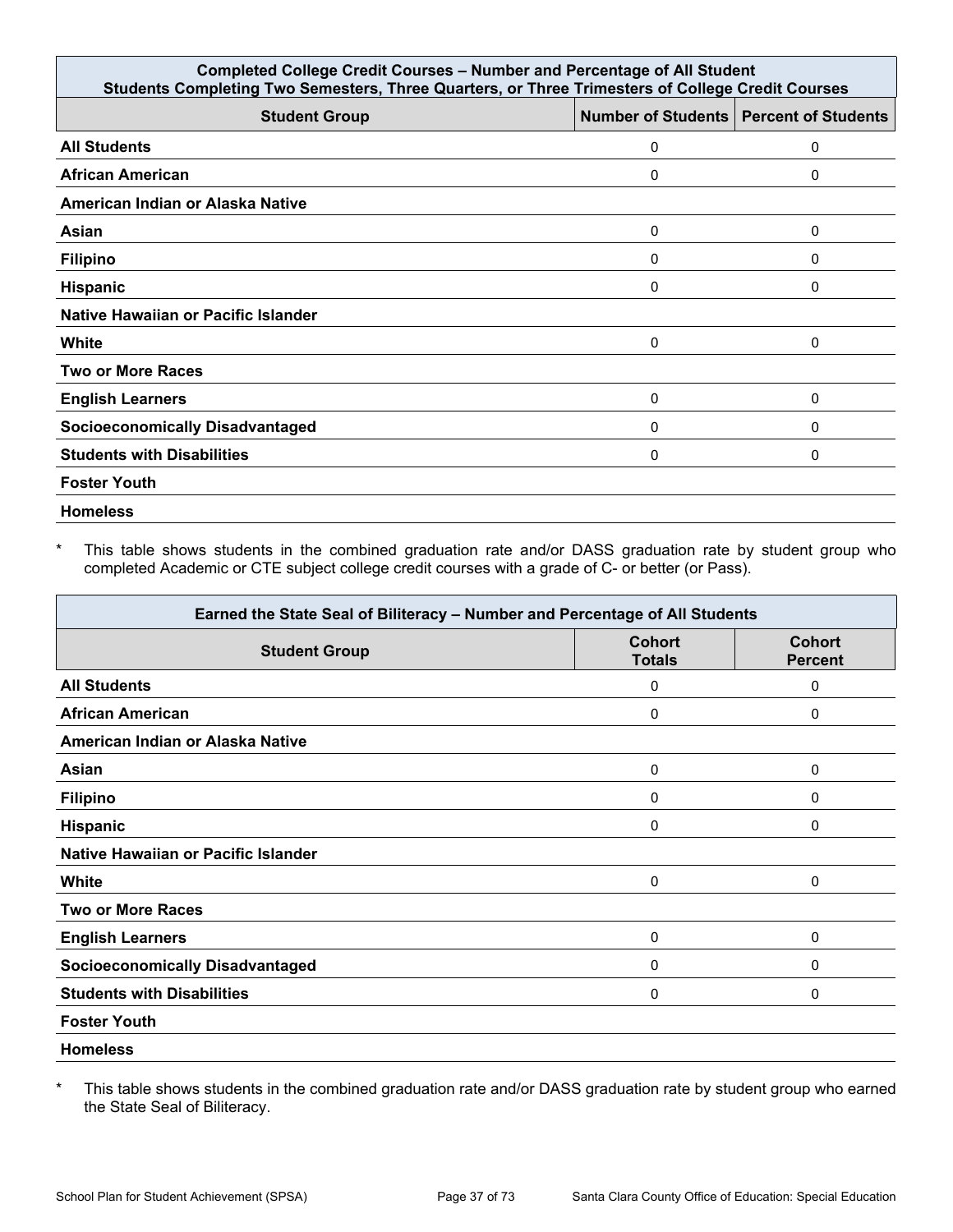#### **Conclusions based on this data:**

- **1.** The majority of students in the SCCOE special education department are on a certificate of completion track and are preparing for adult day programs and independent living.
- **2.** Although none of the students completed the full A-G requirements, all of the students in the Deaf/Hard of Hearing program have access to and are taking A-G classes.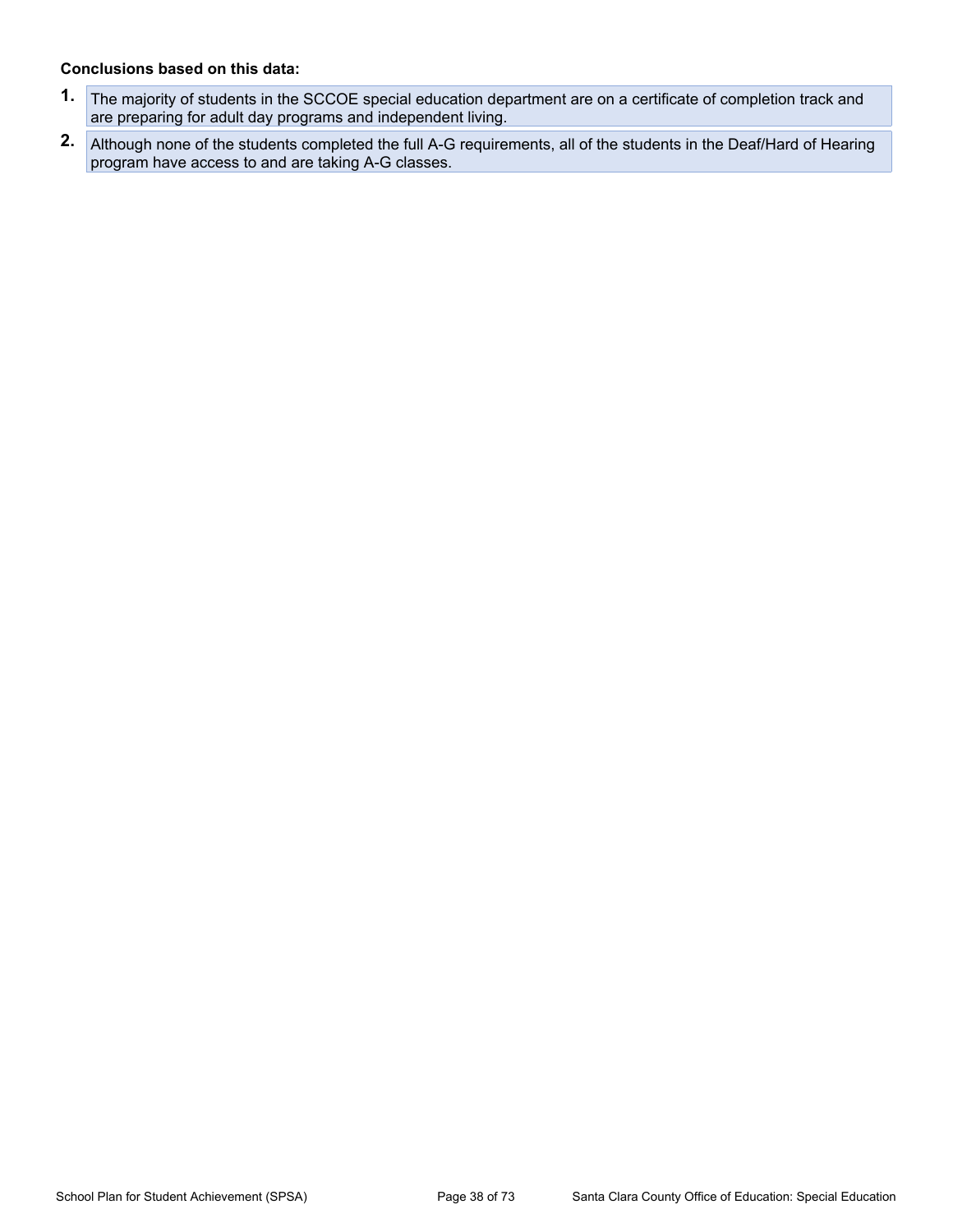## **School and Student Performance Data**

### **Academic Engagement Chronic Absenteeism**

Although both Senate Bill 98 and Assembly Bill 130 suspended the publication of state indicators on the 2020 and 2021 California School Dashboards, these bills also required the reporting of valid and reliable data that would have been included in these Dashboards.

To meet this requirement, CDE has made available the Enrollment, Graduation Rate Additional Report and the College/Career Measures Report data available. All other reports are not available for 2020 and 2021, thus the most recent data (2019 Fall) is provided here.

The performance levels are color-coded and range from lowest-to-highest performance in the following order:



This section provides number of student groups in each color.



This section provides information about the percentage of students in kindergarten through grade 8 who are absent 10 percent or more of the instructional days they were enrolled.

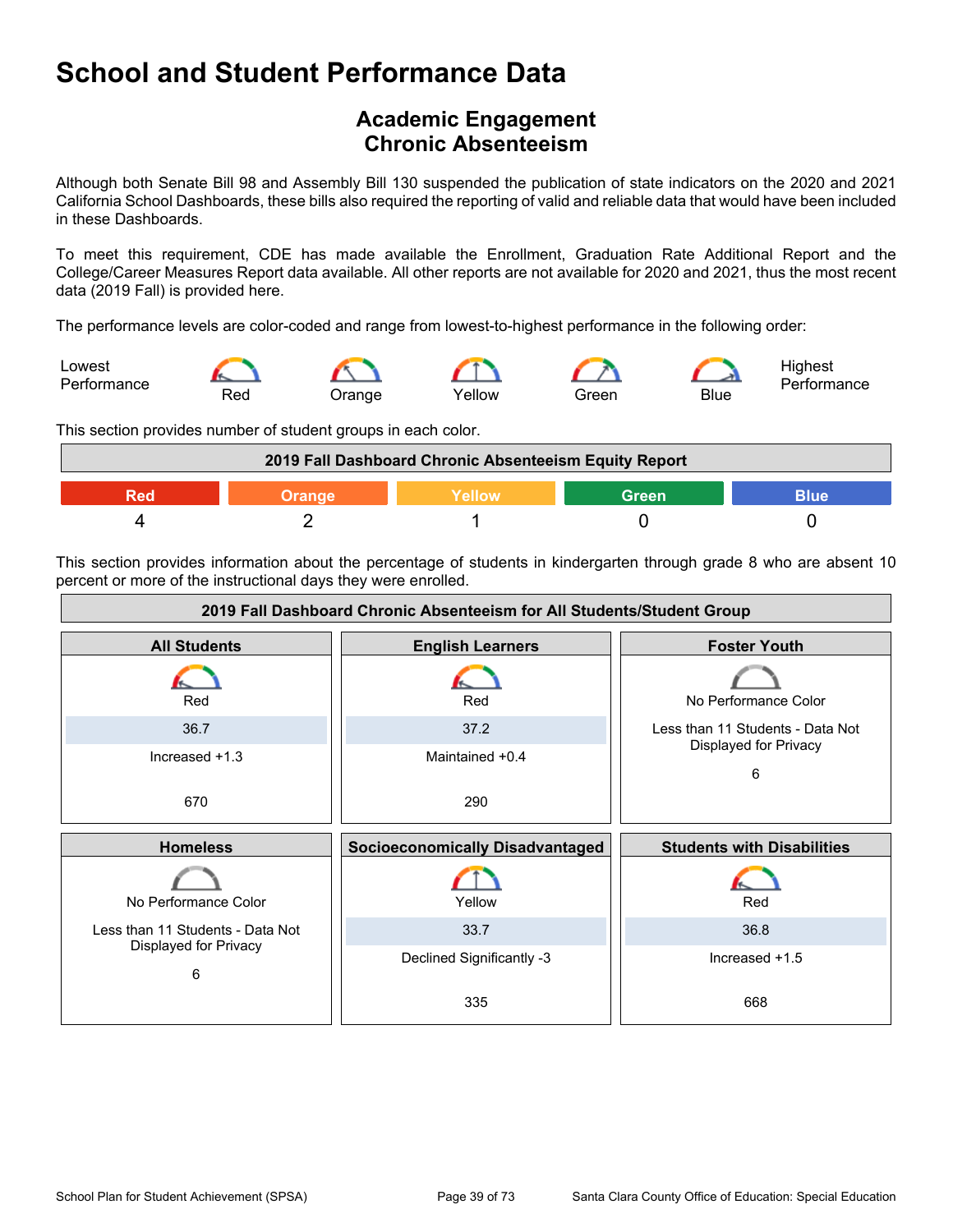

#### **Conclusions based on this data:**

- **1.** Chronic absenteeism continues to be an area of need for students in the special education program.
- **2.** The rates of chronic absenteeism by race/ethnicity are fairly similar across students in the following categories (African American, Hispanic, and White). Students in the Asian and Filipino categories have approximately 10% less of a chronic absenteeism rate compared to the previous mentioned groups.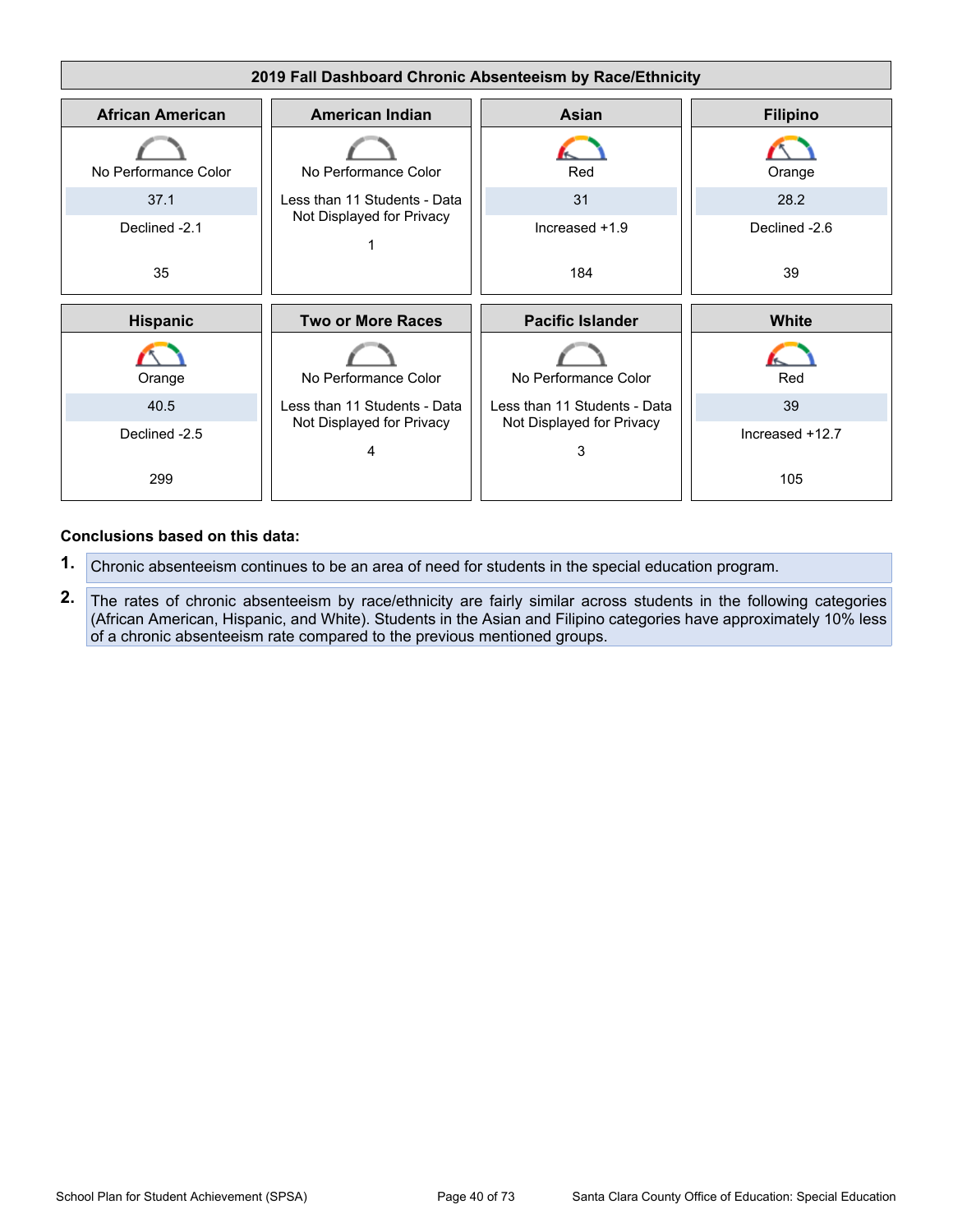## **School and Student Performance Data**

### **Academic Engagement Graduation Rate Additional Report**

Although both Senate Bill 98 and Assembly Bill 130 suspended the publication of state indicators on the 2020 and 2021 California School Dashboards, these bills also required the reporting of valid and reliable data that would have been included in these Dashboards.

To meet this requirement, CDE has made available the Enrollment, Graduation Rate Additional Report and the College/Career Measures Report data available. All other reports are not available for 2020 and 2021.

| 2021 Graduation Rate by Student Group  |                                                                            |                                      |                                                    |                           |
|----------------------------------------|----------------------------------------------------------------------------|--------------------------------------|----------------------------------------------------|---------------------------|
| <b>Student Group</b>                   | <b>Number of</b><br><b>Students in</b><br>the<br><b>Graduation</b><br>Rate | <b>Number of</b><br><b>Graduates</b> | Number of<br><b>Fifth Year</b><br><b>Graduates</b> | <b>Graduation</b><br>Rate |
| <b>All Students</b>                    | 234                                                                        | 11                                   | 0                                                  | 4.7                       |
| <b>English Learners</b>                | 81                                                                         | 3                                    | 0                                                  | 3.7                       |
| <b>Foster Youth</b>                    | 5                                                                          |                                      | 0                                                  |                           |
| <b>Homeless</b>                        | 1                                                                          |                                      | 0                                                  |                           |
| <b>Socioeconomically Disadvantaged</b> | 153                                                                        | $\overline{7}$                       | 0                                                  | 4.6                       |
| <b>Students with Disabilities</b>      | 234                                                                        | 11                                   | 0                                                  | 4.7                       |
| <b>African American</b>                | 14                                                                         | 1                                    | 0                                                  | 7.1                       |
| American Indian or Alaska Native       | 1                                                                          |                                      | 0                                                  |                           |
| Asian                                  | 74                                                                         | $\overline{2}$                       | 0                                                  | 2.7                       |
| <b>Filipino</b>                        | 15                                                                         | 1                                    | 0                                                  | 6.7                       |
| Hispanic                               | 94                                                                         | 6                                    | 0                                                  | 6.4                       |
| Native Hawaiian or Pacific Islander    | 1                                                                          |                                      | 0                                                  |                           |
| White                                  | 34                                                                         | 1                                    | 0                                                  | 2.9                       |
| <b>Two or More Races</b>               |                                                                            |                                      |                                                    |                           |

#### **Conclusions based on this data:**

**1.** We believe this decline is indicative of an error in data entry for the 2019 school year. Students in 12th grade either graduated with a diploma or a certificate of completion. Upon further review of the data, it appears that students that received their certificate of completion were not coded correctly, which resulted in the score of 0. The error was corrected for the 2020-2021 school year.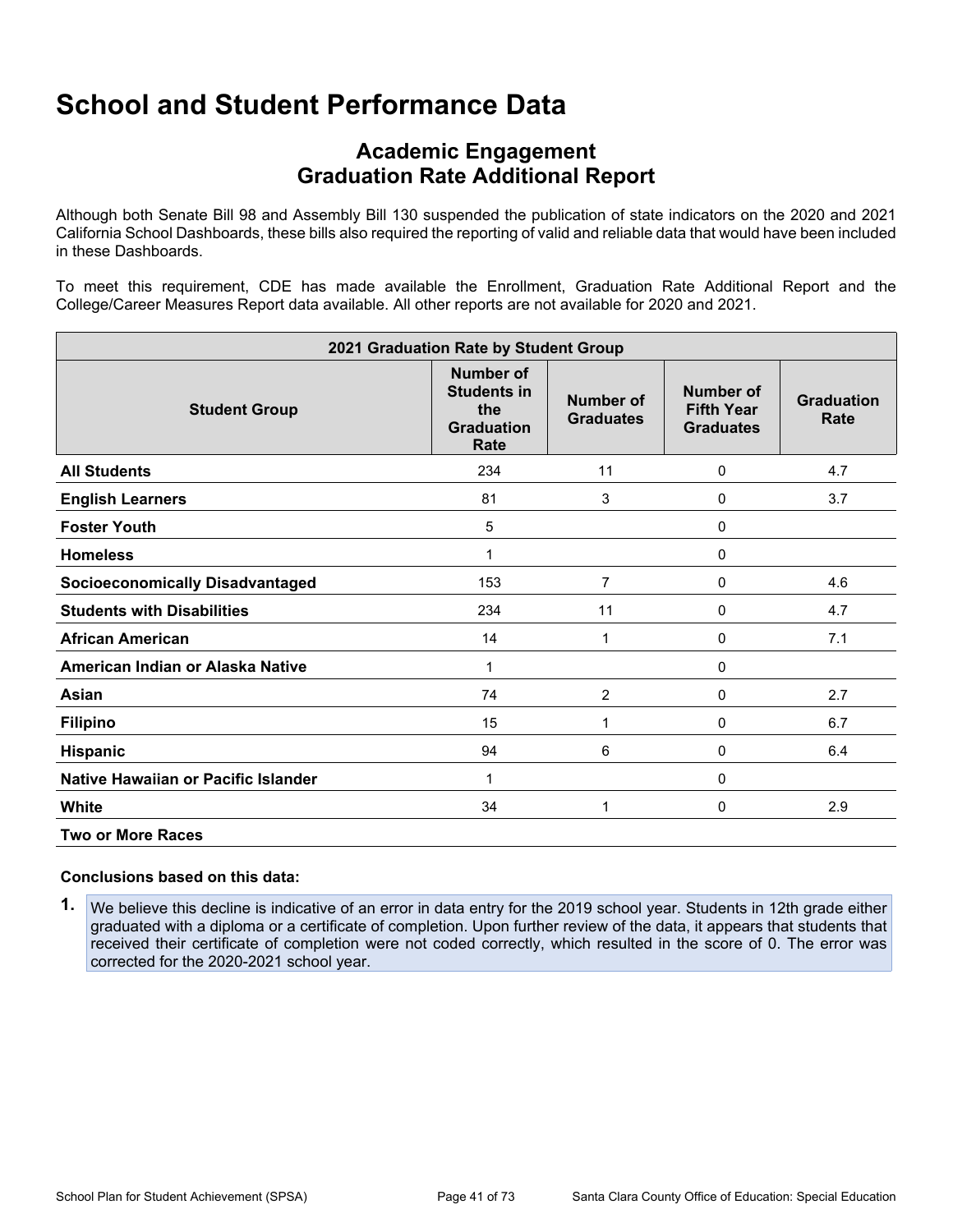## **School and Student Performance Data**

### **Conditions & Climate Suspension Rate**

Although both Senate Bill 98 and Assembly Bill 130 suspended the publication of state indicators on the 2020 and 2021 California School Dashboards, these bills also required the reporting of valid and reliable data that would have been included in these Dashboards.

To meet this requirement, CDE has made available the Enrollment, Graduation Rate Additional Report and the College/Career Measures Report data available. All other reports are not available for 2020 and 2021, thus the most recent data (2019 Fall) is provided here.

The performance levels are color-coded and range from lowest-to-highest performance in the following order:



This section provides number of student groups in each color.



This section provides information about the percentage of students in kindergarten through grade 12 who have been suspended at least once in a given school year. Students who are suspended multiple times are only counted once.

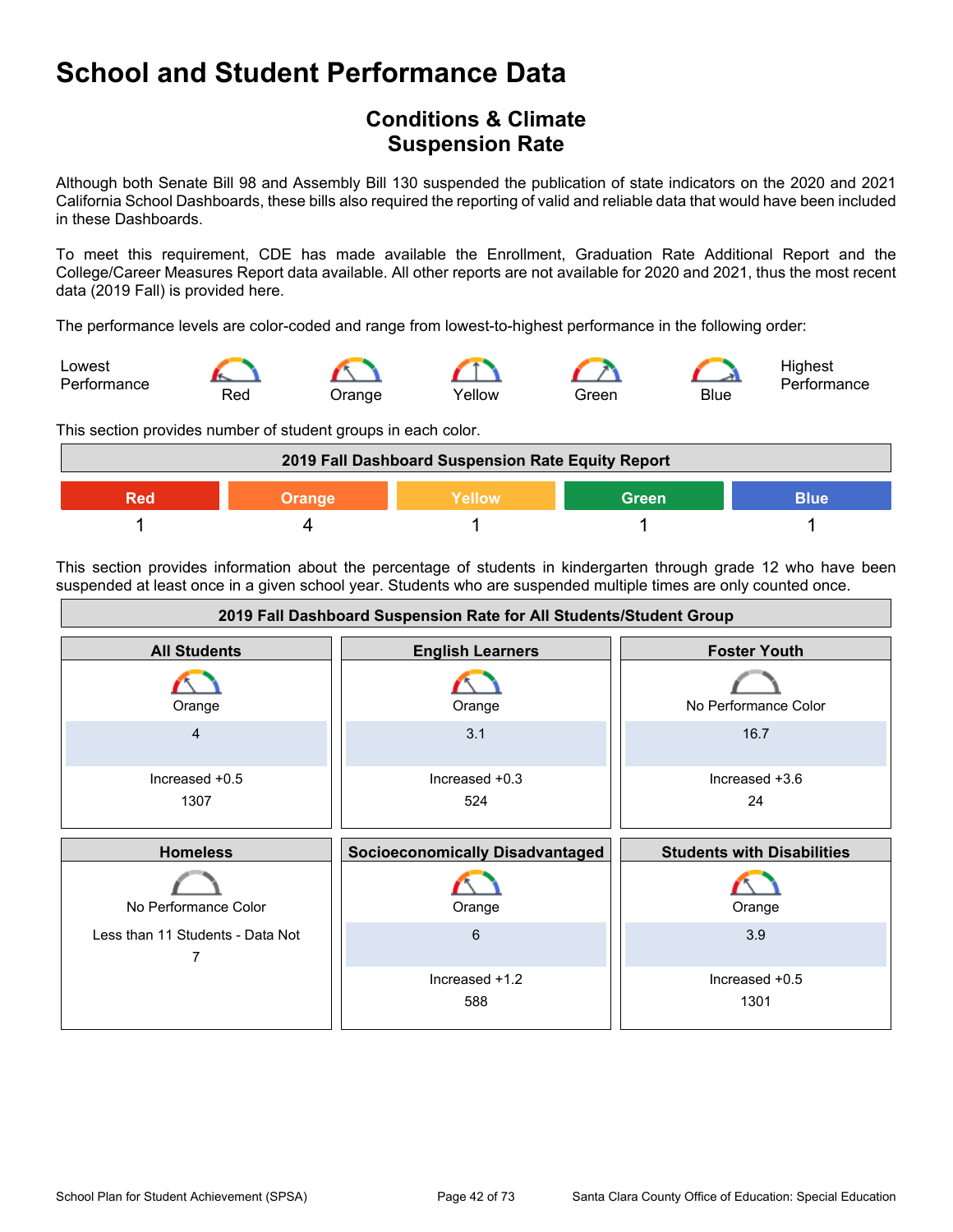

This section provides a view of the percentage of students who were suspended.

| 2019 Fall Dashboard Suspension Rate by Year |  |  |
|---------------------------------------------|--|--|
| 2017<br>2018<br>2019                        |  |  |
|                                             |  |  |

#### **Conclusions based on this data:**

- **1.** While the overall percentage of students being suspended remains low (4%), there is a significant concern regarding the high percentage represented for students in foster youth (16.7%).
- **2.** In terms of race/ethnicity, students in the following subgroups (White, African American, and Hispanic) were suspended at a higher rate than Asian and Filipino students.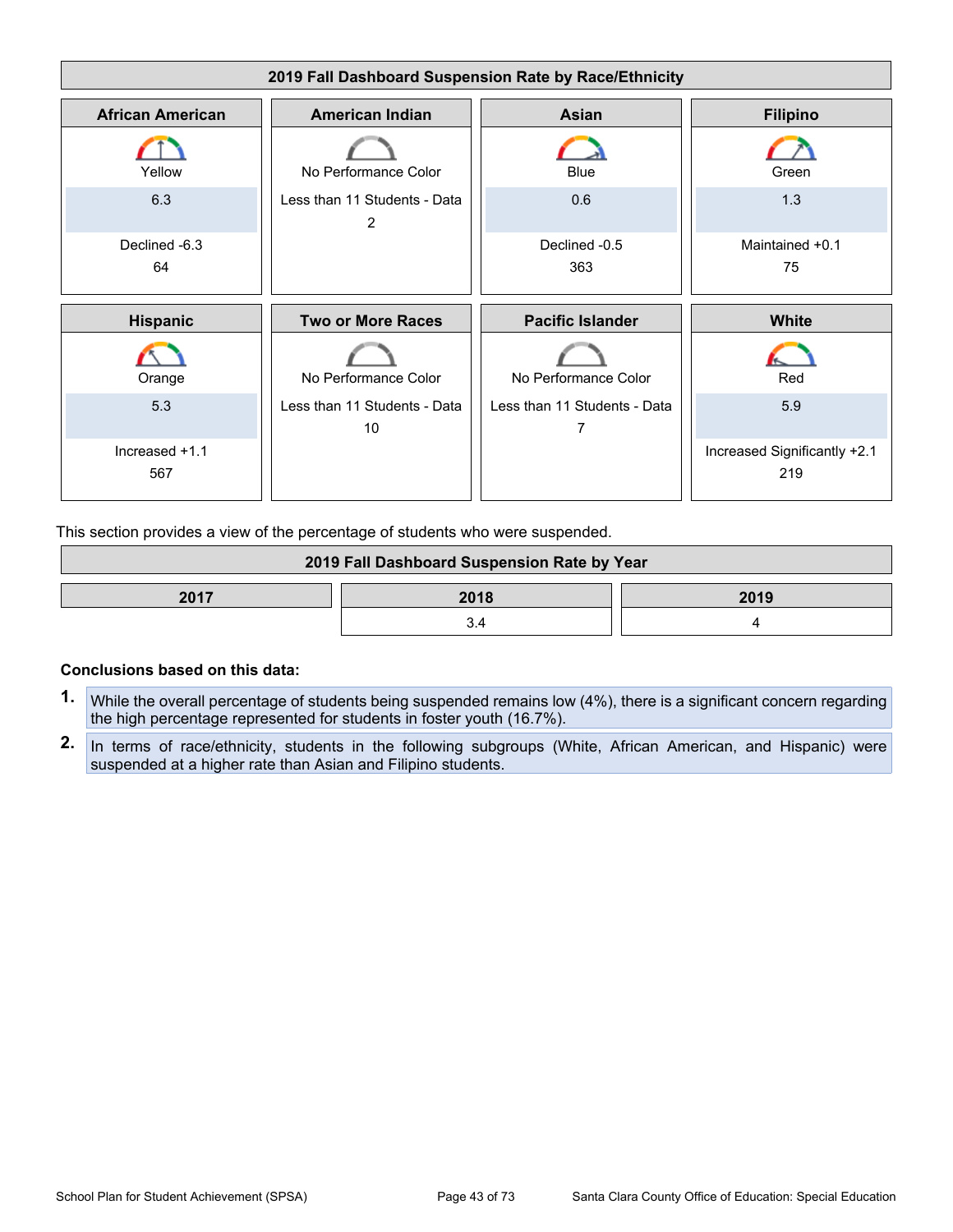# **Goals, Strategies, & Proposed Expenditures**

Complete a copy of the following table for each of the school's goals. Duplicate the table as needed.

### **Goal Subject**

Student Outcomes

### **LEA/LCAP Goal**

All students will participate in rigorous, relevant and engaging instruction aligned to 21st century skills to eliminate barriers and promote achievement.

## **Goal 1**

All students will participate in rigorous, relevant and engaging instruction aligned to 21st century skills to eliminate barriers and promote achievement.

#### **Identified Need**

The Special Education department has identified the following areas of need for all students: reduce chronic absenteeism rates; increase the graduation rate; increase the number of students who are college and career ready (using the diploma bound cohort); increase the reclassification rate of students that have been identified as English learners, and reduce the suspension rate of students.

#### **Annual Measurable Outcomes**

| Metric/Indicator         | <b>Baseline/Actual Outcome</b>                                                                                                                                                                                                                                                                                                                                                                                                                                                                                                              | <b>Expected Outcome</b>                                                                                                                                                                                                                                                                                                                                                                                                                           |
|--------------------------|---------------------------------------------------------------------------------------------------------------------------------------------------------------------------------------------------------------------------------------------------------------------------------------------------------------------------------------------------------------------------------------------------------------------------------------------------------------------------------------------------------------------------------------------|---------------------------------------------------------------------------------------------------------------------------------------------------------------------------------------------------------------------------------------------------------------------------------------------------------------------------------------------------------------------------------------------------------------------------------------------------|
| <b>Academic Outcomes</b> | SANDI Proficiency: 50.5% of<br>students showed an increase<br>on their Growth Composite<br>score between their fall and<br>spring assessment. This<br>assessment measures reading,<br>writing, math, and<br>communication development.<br>ELPAC-2018-19 329 tested *<br>Met or Exceed<br>2019-20- % at Level Four<br>Proficiency on ELPAC= 0<br>2020-21- % at Level Four<br>Proficiency on ELPAC=.27%<br>Re-Classification- 1.0% in<br>Reclassified 2018-19 data<br>1.0% Reclassified in 2020-21<br>per Data Quest.<br>Reclassified 2018-19 | Increase student participation<br>in the SANDI assessment to<br>70% or more of the students in<br><b>Transitional Kindergarten</b><br>through Age 22 programs.<br>Increase performance by 4.5%<br>of the SANDI Composite score<br>(Reading, Writing, Math, and<br><b>Communication Development)</b><br>– 55%.<br>ELPAC- Increase % meeting<br>level 3 and 4 (met or exceed)<br>by 3%.<br>Increase Reclassification by<br>1%<br>LTEL- Reduce by 3% |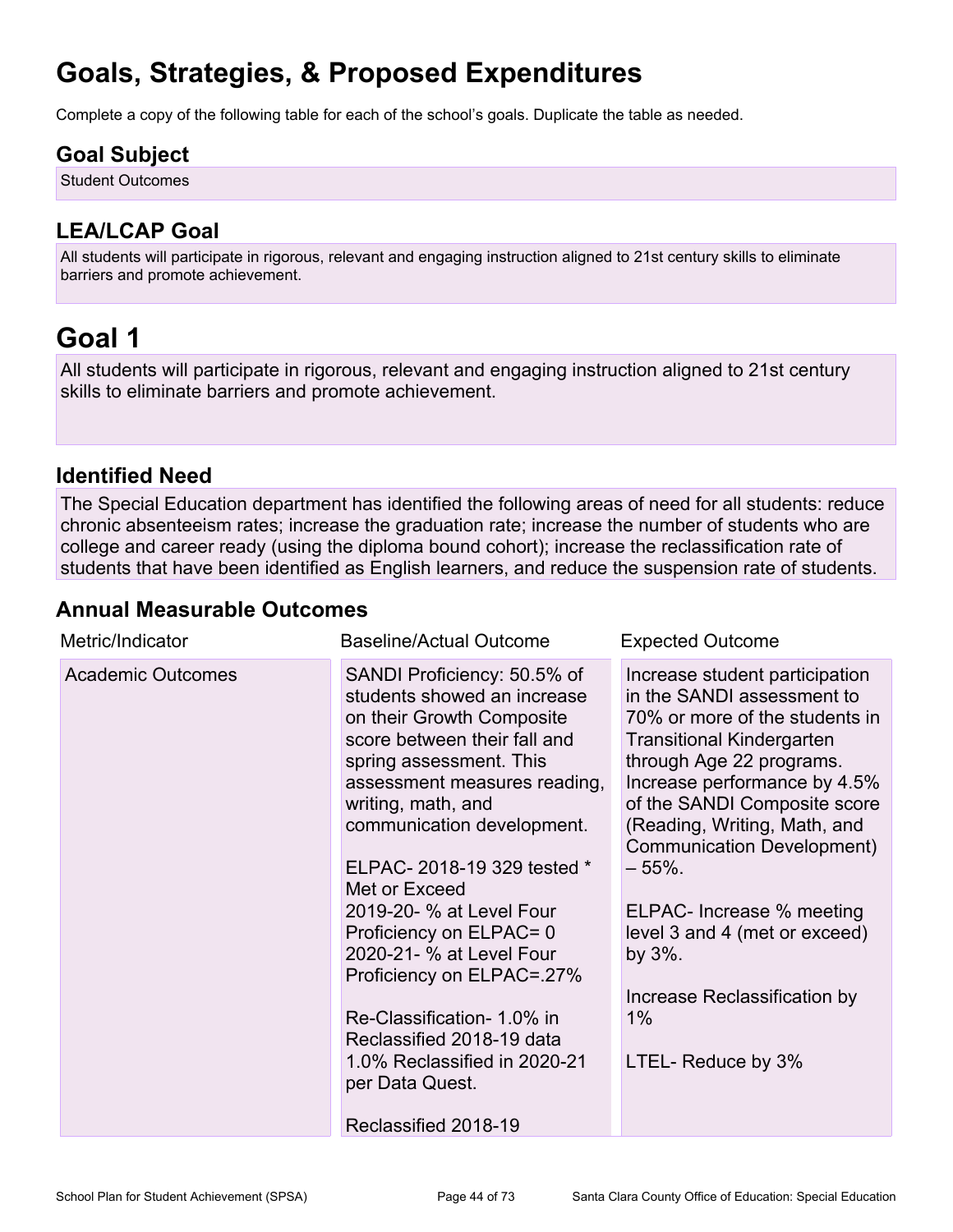| Metric/Indicator             | <b>Baseline/Actual Outcome</b>                                                                                                | <b>Expected Outcome</b>                                                                                                                                                             |
|------------------------------|-------------------------------------------------------------------------------------------------------------------------------|-------------------------------------------------------------------------------------------------------------------------------------------------------------------------------------|
|                              | LTEL-46% of EL are LTEL in<br>2021-22 per Aeries                                                                              |                                                                                                                                                                                     |
| <b>Graduation Rate</b>       | <b>Graduation Rate for all</b><br>students is 0%, per the<br>dashboard.<br>DASS Dashboard 2021=4.7%<br><b>Graduation Rate</b> | Increase graduation rate for<br>students on diploma track to<br>$5\%$ .<br>Increase graduation rate for all<br>students to 70%. This can<br>include a Certificate of<br>Completion. |
| College and Career Indicator | % Prepared- 0 2021<br>Dashboard                                                                                               | Increase the percentage of<br>students that are college and<br>career ready, using the<br>diploma bound cohort to<br>measure progress.                                              |
| <b>Suspension Rate</b>       | 2019 Dashboard= 4.0%<br>Orange 2020-21 Per Data<br>Quest= $.2\%$                                                              | Reduce the suspension rate to<br>$1\%$ .                                                                                                                                            |
| <b>Chronic Absenteeism</b>   | 2019 Dashboard= 36.7% Red<br>2020-21 Per Data Quest-<br>34.3%                                                                 | Decrease the rate of students<br>that are chronically absent to<br>25%.                                                                                                             |

Complete a copy of the Strategy/Activity table for each of the school's strategies/activities. Duplicate the table, including Proposed Expenditures, as needed.

### **Strategy/Activity 1**

#### **Students to be Served by this Strategy/Activity**

(Identify either All Students or one or more specific student groups) All Students

#### Strategy/Activity

Provide curriculum that is culturally responsive in all classes to increase student engagement and a sense of belonging on campus; differentiated professional development opportunities will be offered to support student-centered learning and promote critical thinking skills.

#### **Proposed Expenditures for this Strategy/Activity**

List the amount(s) and funding source(s) for the proposed expenditures. Specify the funding source(s) using one or more of the following: LCFF, Federal (if Federal identify the Title and Part, as applicable), Other State, and/or Local.

| Amount(s) | Source(s)                                                                 |
|-----------|---------------------------------------------------------------------------|
| 15,000    | Title I<br>5000-5999: Services And Other Operating<br><b>Expenditures</b> |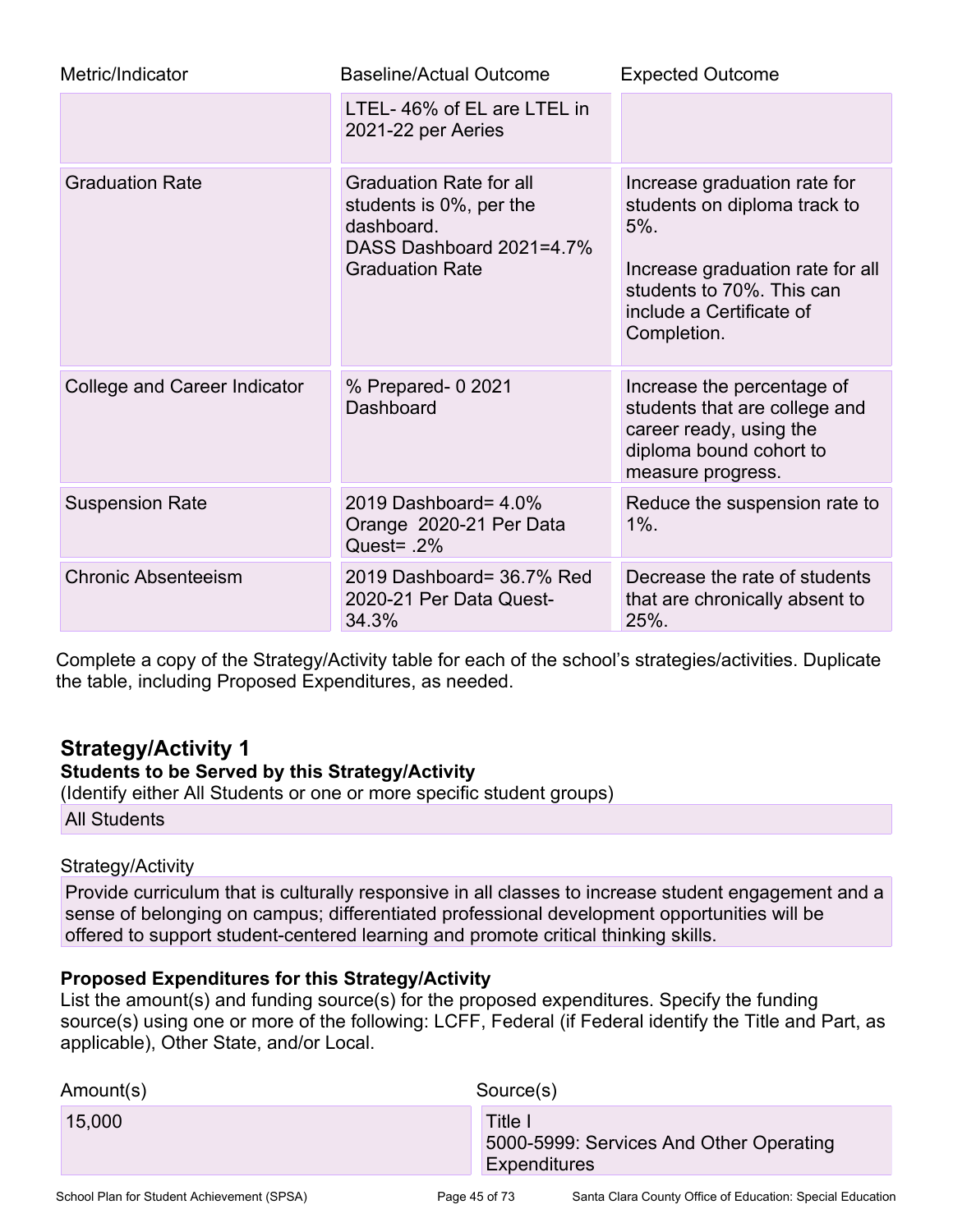|        | Supplemental programs/subscriptions                                                                                                     |
|--------|-----------------------------------------------------------------------------------------------------------------------------------------|
| 7,000  | Title I<br>5800: Professional/Consulting Services And<br><b>Operating Expenditures</b><br>Professional learning and instruction support |
| 2,000  | Title I<br>2000-2999: Classified Personnel Salaries<br>Professional learning and instruction support                                    |
| 4,000  | Title I<br>1000-1999: Certificated Personnel Salaries<br>Ongoing professional development                                               |
| 19,000 | Title I<br>7000-7439: Other Outgo<br>On-going Teacher Training: Curricula /<br><b>Classroom and Behavior Management</b>                 |
| 14,634 | Title I<br>2000-2999: Classified Personnel Salaries<br>Administrative Support/Title 1 Oversight                                         |
| 13,000 | Title I<br>5000-5999: Services And Other Operating<br><b>Expenditures</b><br><b>Instructional Training: Back to School</b>              |
| 25,000 | Title I<br>4000-4999: Books And Supplies<br>Supplemental materials                                                                      |

### **Strategy/Activity 2**

#### **Students to be Served by this Strategy/Activity**

(Identify either All Students or one or more specific student groups)

English Learners

#### Strategy/Activity

Teachers will review ELL student data at least once a semester and choose remediation/support strategies to implement in their classrooms. The review of ELL performance data will include test data and performance on ELL goals in IEPs. Programming will focus on teacher and para-educator training and online resources for students.

#### **Proposed Expenditures for this Strategy/Activity**

List the amount(s) and funding source(s) for the proposed expenditures. Specify the funding source(s) using one or more of the following: LCFF, Federal (if Federal identify the Title and Part, as applicable), Other State, and/or Local.

| Amount(s) | Source(s)                                                                                          |
|-----------|----------------------------------------------------------------------------------------------------|
| 7,458     | Title III<br>4000-4999: Books And Supplies<br>Supplemental materials to support ELL<br>instruction |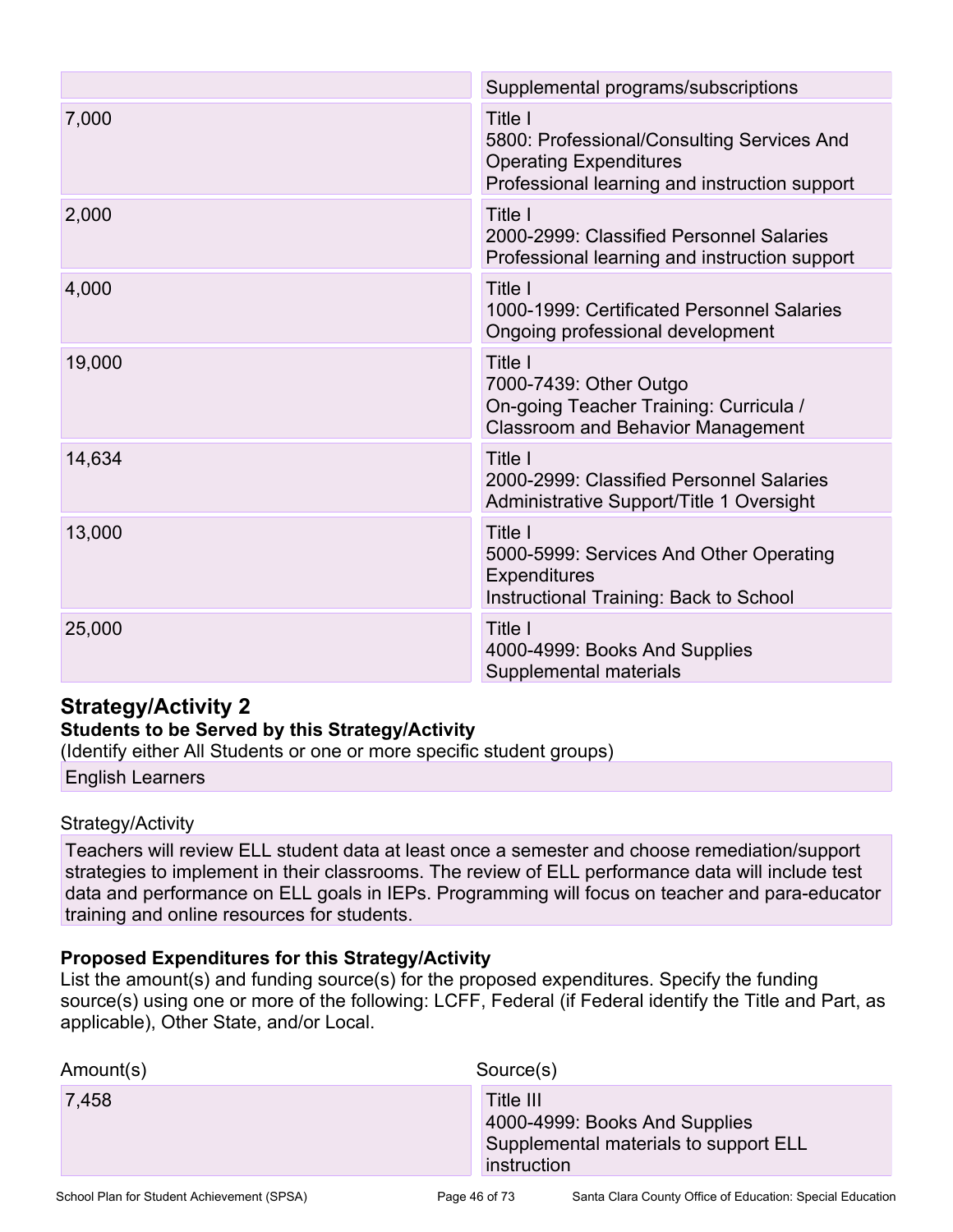### **Strategy/Activity 3 Students to be Served by this Strategy/Activity**

(Identify either All Students or one or more specific student groups)

#### All students.

#### Strategy/Activity

Students will have access to online curriculum assessments, and other technologies used for individualized learning to include: Raz-Kids, Edgenuity, N2Y (Unique, SymbolStix, L3 Skills), HelpKidzLearn/ChooseItMaker, IXL, Lexia, STAR/LINKS, SANDI.

#### **Proposed Expenditures for this Strategy/Activity**

List the amount(s) and funding source(s) for the proposed expenditures. Specify the funding source(s) using one or more of the following: LCFF, Federal (if Federal identify the Title and Part, as applicable), Other State, and/or Local.

| Amount(s) | Source(s)                                                                                                                       |
|-----------|---------------------------------------------------------------------------------------------------------------------------------|
| 3,000     | Title I<br>5800: Professional/Consulting Services And<br><b>Operating Expenditures</b><br><b>Training: Online Subscriptions</b> |
| 799       | Title I<br>7000-7439: Other Outgo<br><b>Training: Online Subscriptions</b>                                                      |

#### **Strategy/Activity 4**

#### **Students to be Served by this Strategy/Activity**

(Identify either All Students or one or more specific student groups)

All Students

#### Strategy/Activity

Maximize student learning by providing a rich learning environment that integrates technology. (Non-capitalized equipment)

#### **Proposed Expenditures for this Strategy/Activity**

List the amount(s) and funding source(s) for the proposed expenditures. Specify the funding source(s) using one or more of the following: LCFF, Federal (if Federal identify the Title and Part, as applicable), Other State, and/or Local.

| Amount(s) | Source(s)                                                                                              |
|-----------|--------------------------------------------------------------------------------------------------------|
| 5,000     | Title I<br>1000-1999: Certificated Personnel Salaries<br>Professional learning and instruction support |
| 3,400     | Title I<br>1000-1999: Certificated Personnel Salaries<br><b>Training: Online Subscriptions</b>         |

#### **Strategy/Activity 5 Students to be Served by this Strategy/Activity**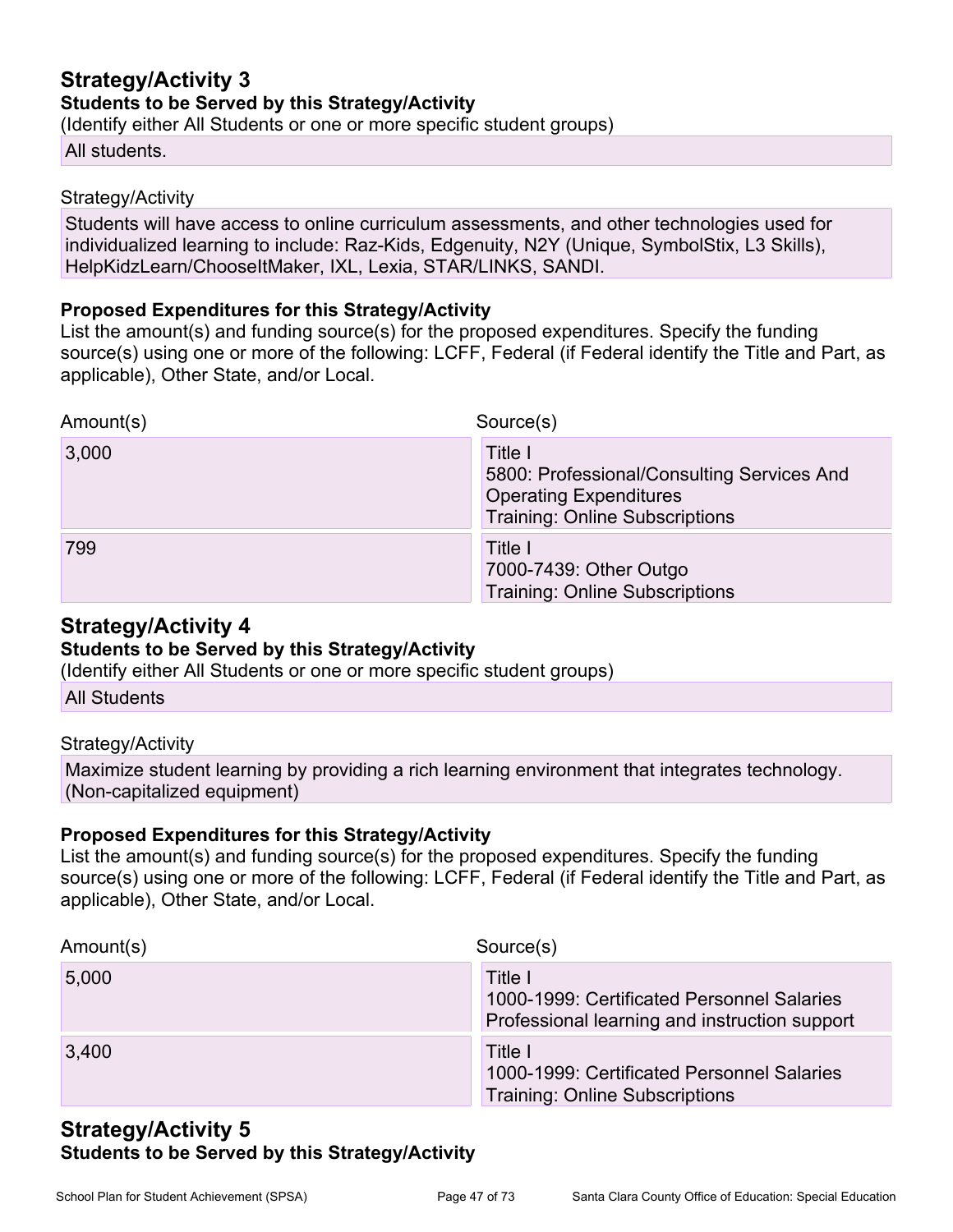#### (Identify either All Students or one or more specific student groups) All Students

#### Strategy/Activity

Meaningful lessons will promote leadership, self-advocacy, a sense of belonging, and life skills development to include educational excursions, sports programs, and extra curricular activities/instructions (visual and performing arts).

#### **Proposed Expenditures for this Strategy/Activity**

List the amount(s) and funding source(s) for the proposed expenditures. Specify the funding source(s) using one or more of the following: LCFF, Federal (if Federal identify the Title and Part, as applicable), Other State, and/or Local.

| Amount(s) | Source(s)                                                                                                                               |
|-----------|-----------------------------------------------------------------------------------------------------------------------------------------|
| 22,561    | Title I<br>5000-5999: Services And Other Operating<br><b>Expenditures</b><br><b>Educational Excursions</b>                              |
| 25,000    | Comprehensive Support and Improvement (CSI)<br>5000-5999: Services And Other Operating<br>Expenditures<br><b>Educational Excursions</b> |

# **Annual Review**

#### **SPSA Year Reviewed: 2021-22**

Respond to the following prompts relative to this goal. If the school is in the first year of implementing the goal, an analysis is not required and this section may be deleted.

## **ANALYSIS**

Describe the overall implementation of the strategies/activities and the overall effectiveness of the strategies/activities to achieve the articulated goal.

Strategies and activities were encumbered as planned for Goal One in 2021-2022 SPSA.

Briefly describe any major differences between the intended implementation and/or the budgeted expenditures to implement the strategies/activities to meet the articulated goal.

Describe any changes that will be made to this goal, the annual outcomes, metrics, or strategies/activities to achieve this goal as a result of this analysis. Identify where those changes can be found in the SPSA.

No changes were made from the 2021-22 to the 2022-23 SPSA.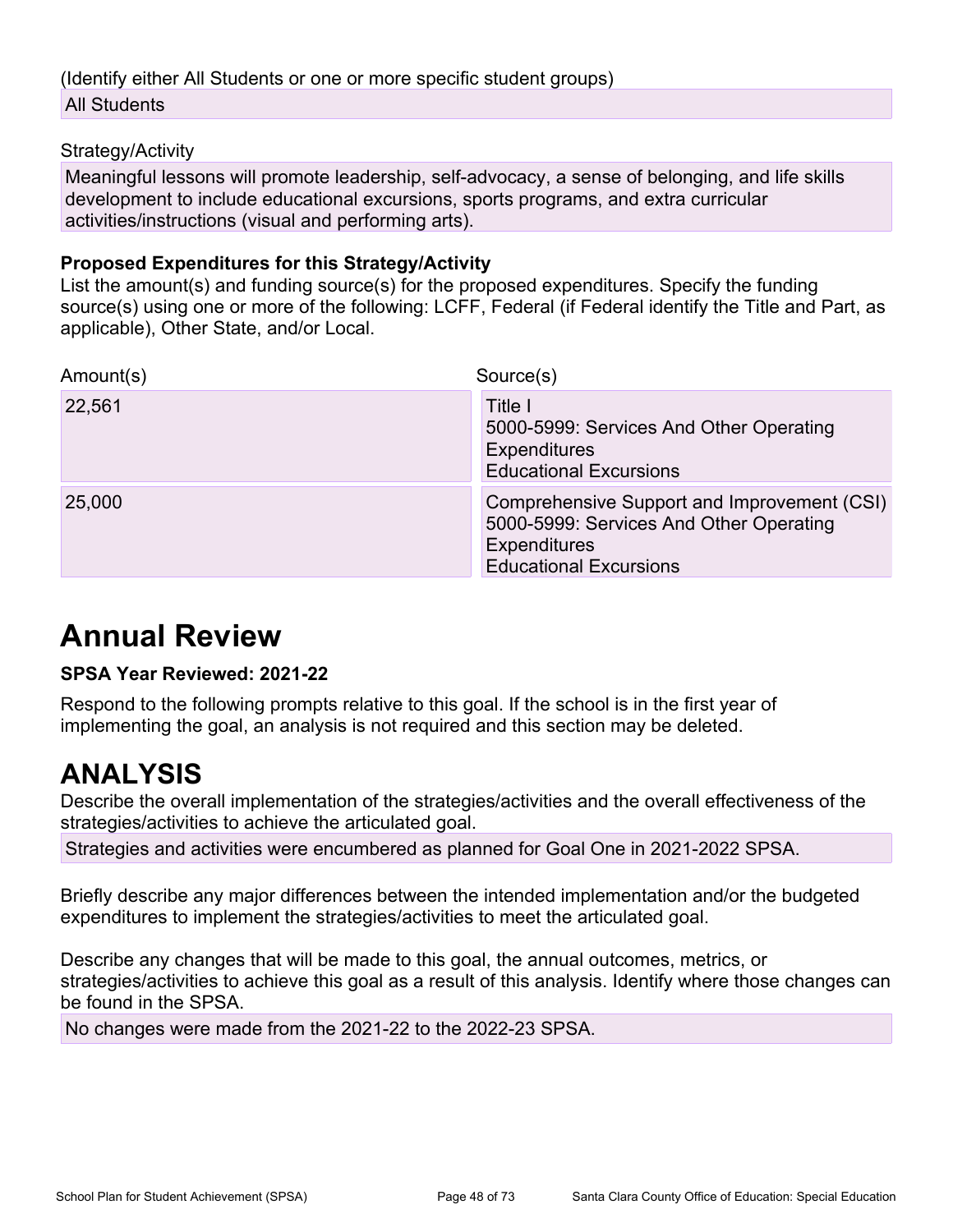# **Goals, Strategies, & Proposed Expenditures**

Complete a copy of the following table for each of the school's goals. Duplicate the table as needed.

### **Goal Subject**

Student Outcomes, Student Engagement

### **LEA/LCAP Goal**

Goal 2 - All students will leave prepared for a successful transition to college and/or career as a result of quality programs, services and curriculum.

## **Goal 2**

All students will leave prepared for a successful transition to college and/or career as a result of quality programs, services and curriculum.

#### **Identified Need**

The Special Education Department has identified the following areas of need for students: reducing chronic absenteeism rates, increasing the graduation rate of students (including certification of completion), increasing the amount of students that are college and career ready (using the diploma bound cohort), increasing the reclassification rate of students that have been identified as English learners, and reducing the suspension rate of students.

#### **Annual Measurable Outcomes**

| Metric/Indicator         | <b>Baseline/Actual Outcome</b>                                                                                                                                                                                                                                                                                                                                                                                                                                                                                                                            | <b>Expected Outcome</b>                                                                                                                                                                                                                                                                                                                                                                                                        |
|--------------------------|-----------------------------------------------------------------------------------------------------------------------------------------------------------------------------------------------------------------------------------------------------------------------------------------------------------------------------------------------------------------------------------------------------------------------------------------------------------------------------------------------------------------------------------------------------------|--------------------------------------------------------------------------------------------------------------------------------------------------------------------------------------------------------------------------------------------------------------------------------------------------------------------------------------------------------------------------------------------------------------------------------|
| <b>Academic Outcomes</b> | <b>SANDI Spring 2020-2021</b><br>results (546 students<br>assessed): student scores<br>increased by .60 for a total<br>score of 3.59 out of 4.0 in the<br>area of reading. In the area of<br>mathematics, student scores<br>decrease .42 for a total score<br>of 3.17 out of 4.<br>ELPAC-2018-19 329 tested *<br>Met or Exceed<br>2020-21 % Meeting Level 4<br>Proficiency= .27%<br>ReClassification- 1.0% in<br>Reclassified 2018-19<br>1.0% Reclassified 2020-21 Per<br>Data Quest<br>LTEL-46 % of EL are LTEL<br>46% of EL are LTEL per Aeries<br>2022 | Increase student participation<br>on the SANDI assessment to<br>70% or more of the students in<br><b>Transitional Kindergarten</b><br>through Age 22 programs (48%<br>assessed in Spring 2021).<br>Increase overall performance<br>in reading to 3.75/4 and to<br>3.5/4 in mathematics.<br>ELPAC- Increase % meeting<br>level 3 and 4 (met or exceed)<br>by 3%.<br>Increase Reclassification by<br>$1\%$<br>LTEL- Reduce by 3% |
|                          |                                                                                                                                                                                                                                                                                                                                                                                                                                                                                                                                                           |                                                                                                                                                                                                                                                                                                                                                                                                                                |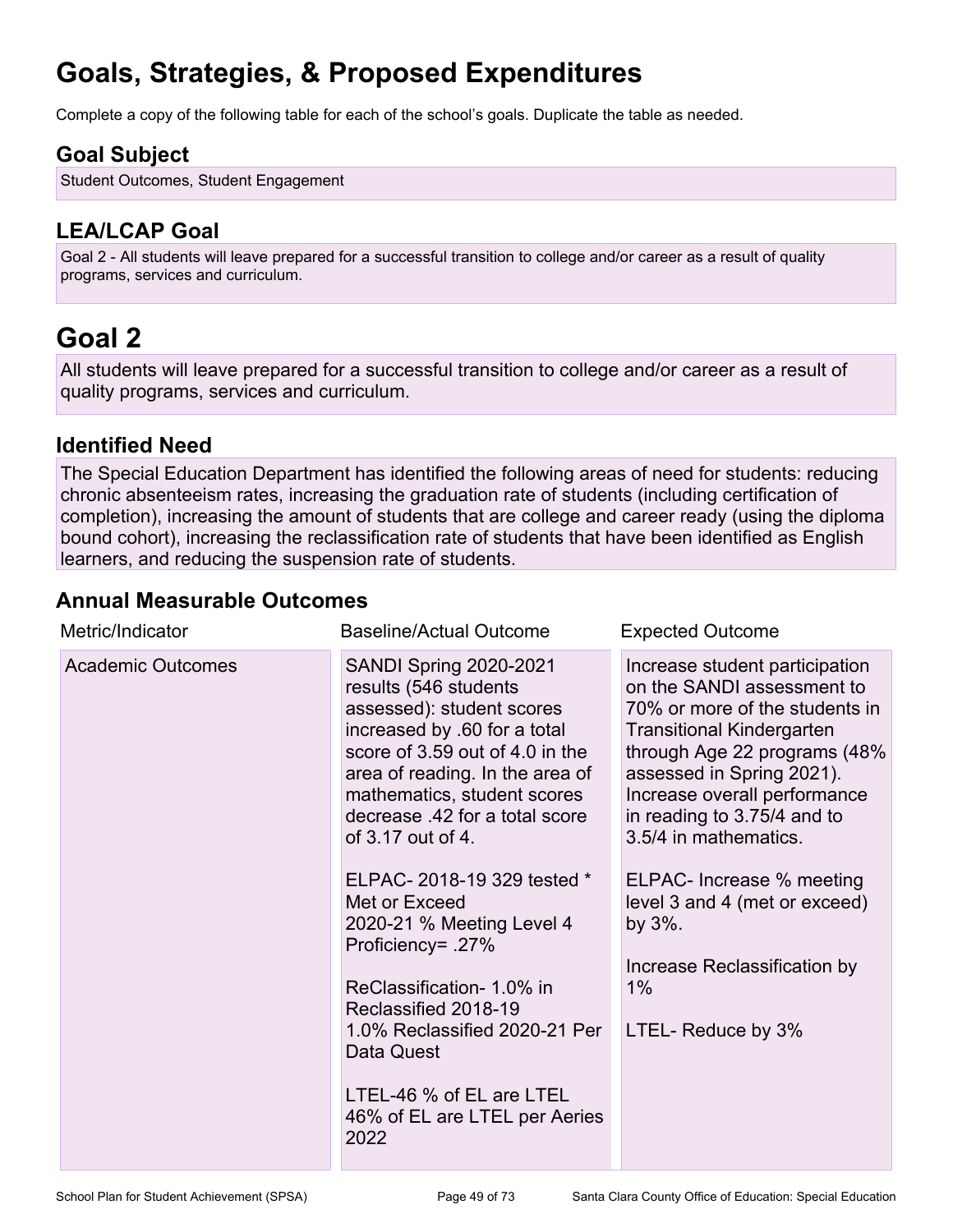| Metric/Indicator             | <b>Baseline/Actual Outcome</b>                                                                                                | <b>Expected Outcome</b>                                                                                                                                                             |
|------------------------------|-------------------------------------------------------------------------------------------------------------------------------|-------------------------------------------------------------------------------------------------------------------------------------------------------------------------------------|
|                              |                                                                                                                               |                                                                                                                                                                                     |
| <b>Graduation Rate</b>       | <b>Graduation Rate for all</b><br>students is 0%, per the<br>dashboard.<br>DASS Dashboard 2021=4.7%<br><b>Graduation Rate</b> | Increase graduation rate for<br>students on diploma track to<br>$85%$ .<br>Increase graduation rate for all<br>students to 70%. This can<br>include a Certificate of<br>Completion. |
| College and Career Indicator | % Prepared- 0 2021<br>Dashboard                                                                                               | Increase the percentage of<br>students that are college and<br>career ready, using the<br>diploma bound cohort to<br>measure progress.                                              |
| <b>Suspension Rate</b>       | 2018 Dashboard= 4.0%<br>Orange                                                                                                | Reduce the suspension rate to<br>$1\%$ .                                                                                                                                            |
| <b>Chronic Absenteeism</b>   | 2018 Dashboard= 36.7%<br>Orange                                                                                               | Decrease the rate of students<br>that are chronically absent to<br>25%.                                                                                                             |

Complete a copy of the Strategy/Activity table for each of the school's strategies/activities. Duplicate the table, including Proposed Expenditures, as needed.

#### **Strategy/Activity 1**

#### **Students to be Served by this Strategy/Activity**

(Identify either All Students or one or more specific student groups)

All students

#### Strategy/Activity

Provide workshops and webinars for students and parents regarding college and career opportunities/options (how to read transcripts, FAFSA forms, etc.). Provide opportunities for students in diploma bound cohorts from colleges to promote their college and requirements.

#### **Proposed Expenditures for this Strategy/Activity**

List the amount(s) and funding source(s) for the proposed expenditures. Specify the funding source(s) using one or more of the following: LCFF, Federal (if Federal identify the Title and Part, as applicable), Other State, and/or Local.

Amount(s) Source(s)

# **Annual Review**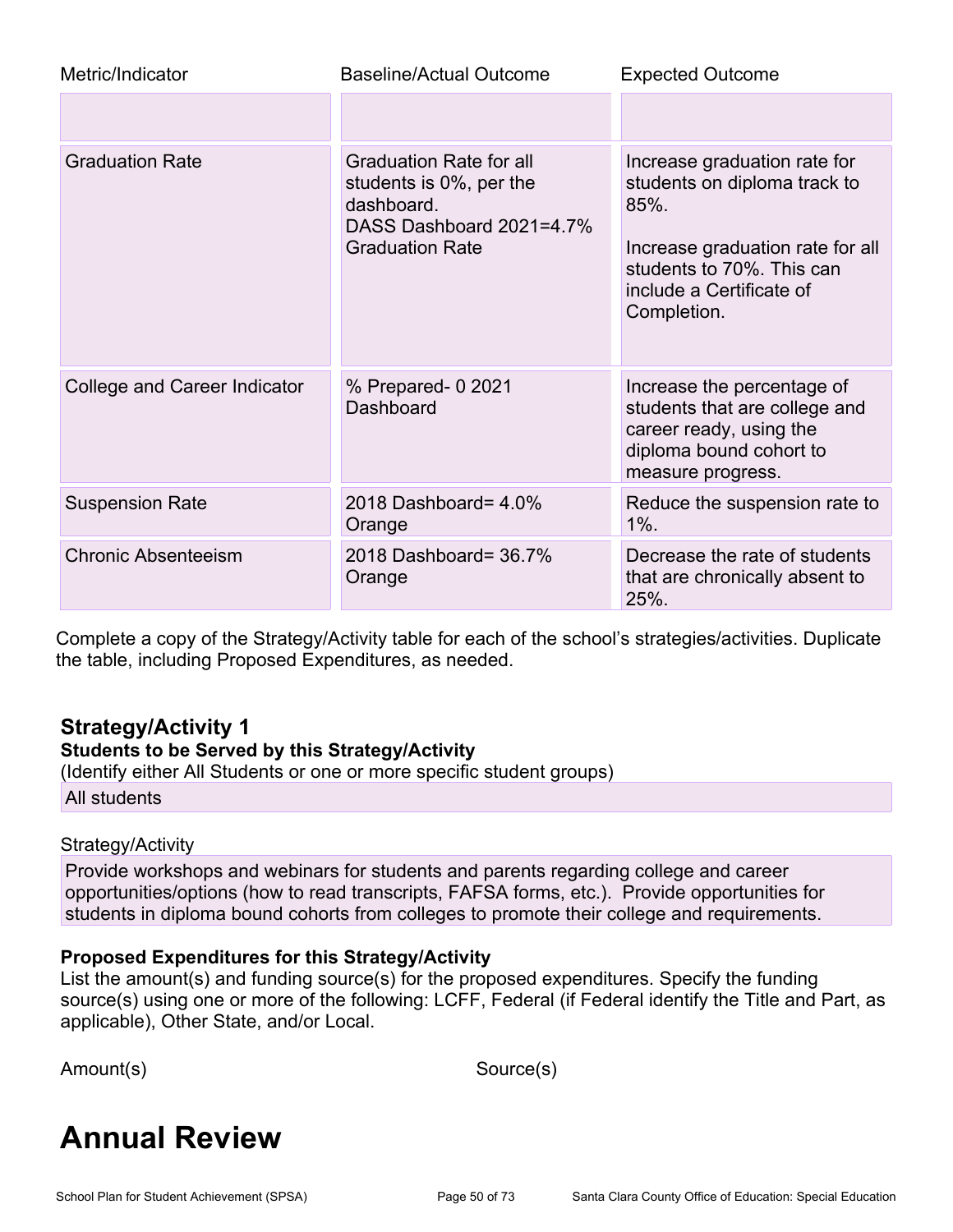#### **SPSA Year Reviewed: 2021-22**

Respond to the following prompts relative to this goal. If the school is in the first year of implementing the goal, an analysis is not required and this section may be deleted.

## **ANALYSIS**

Describe the overall implementation of the strategies/activities and the overall effectiveness of the strategies/activities to achieve the articulated goal.

No funds were allocated to Goal Two in the 2021-2022 SPSA.

Briefly describe any major differences between the intended implementation and/or the budgeted expenditures to implement the strategies/activities to meet the articulated goal.

Describe any changes that will be made to this goal, the annual outcomes, metrics, or strategies/activities to achieve this goal as a result of this analysis. Identify where those changes can be found in the SPSA.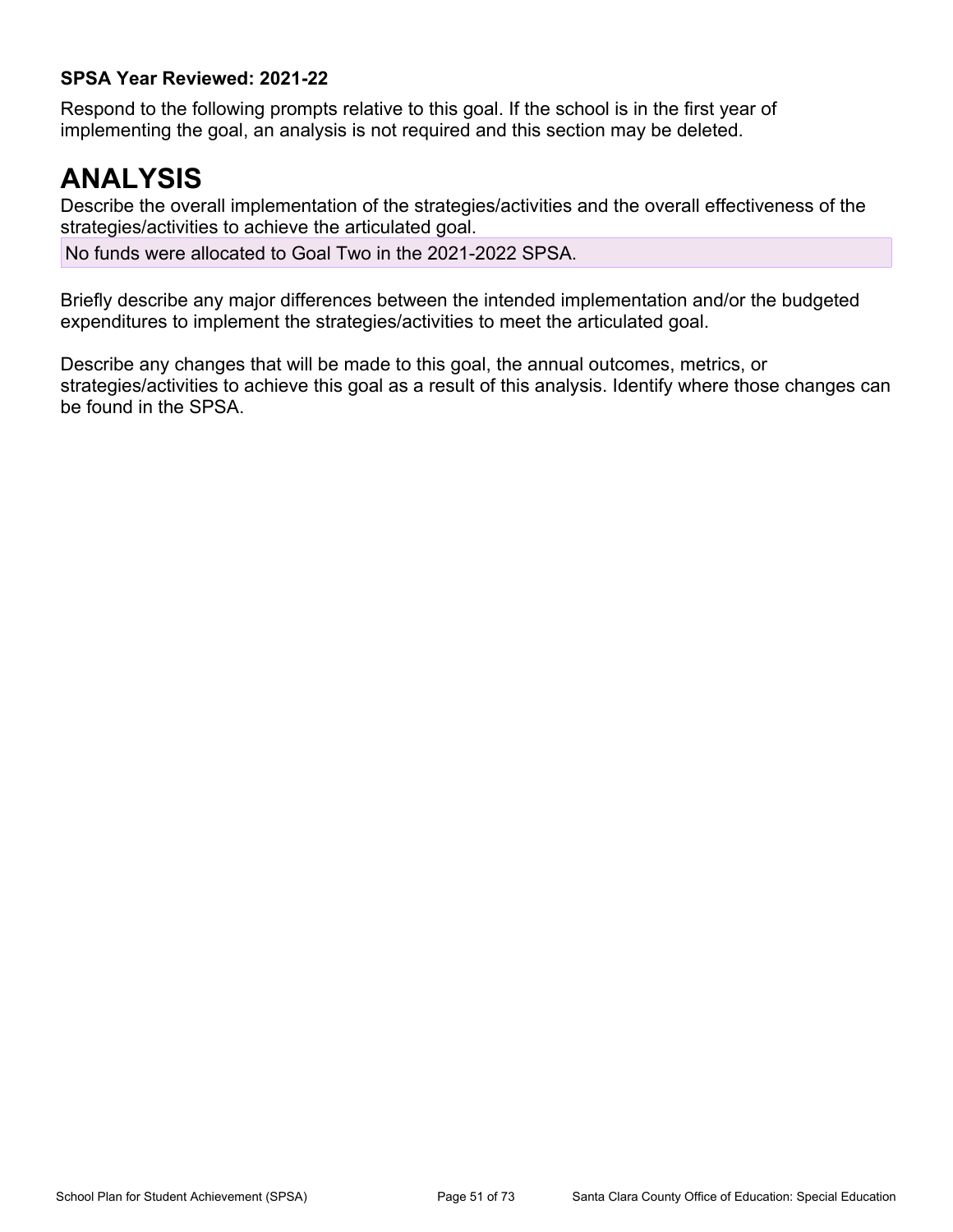# **Goals, Strategies, & Proposed Expenditures**

Complete a copy of the following table for each of the school's goals. Duplicate the table as needed.

### **Goal Subject**

Student Outcomes and Student/Parent Engagement

### **LEA/LCAP Goal**

Goal 3 - In partnership with community and family members, achievement levels will increase by engaging students in a rigorous curriculum in an environment that is culturally responsive and safe.

## **Goal 3**

In partnership with community and family members, achievement levels will increase by engaging students in a rigorous curriculum in an environment that is culturally responsive and safe.

#### **Identified Need**

Parent and community engagement in the School Site Council, the English Learner Advisory Committee, and the Local Control Accountability Plan Parent Advisory Committee are priorities in order to involve parents in decision making and outcomes.

### **Annual Measurable Outcomes**

| Metric/Indicator         | <b>Baseline/Actual Outcome</b>                                                                                                                                                                                                                                                                                                                                                                                                                                                      | <b>Expected Outcome</b>                                                                                                                                                                                                                                                                                                                                                                                                               |
|--------------------------|-------------------------------------------------------------------------------------------------------------------------------------------------------------------------------------------------------------------------------------------------------------------------------------------------------------------------------------------------------------------------------------------------------------------------------------------------------------------------------------|---------------------------------------------------------------------------------------------------------------------------------------------------------------------------------------------------------------------------------------------------------------------------------------------------------------------------------------------------------------------------------------------------------------------------------------|
| <b>Academic Outcomes</b> | <b>SANDI Spring 2020-2021</b><br>results (546 students<br>assessed): student scores<br>increased by .60 for a total<br>score of 3.59 out of 4.0 in the<br>area of reading. In the area of<br>mathematics, student scores<br>decrease .42 for a total score<br>of 3.17 out of 4.<br>This assessment measures<br>reading, writing, math, and<br>communication development.<br>ELPAC-2018-19 329 tested *<br>Met or Exceed<br>1.0% in Reclassified 2018-19<br>LTEL-46% of EL are LTEL. | Increase student participation<br>on the SANDI assessment to<br>70% or more of the students in<br><b>Transitional Kindergarten</b><br>through Age 22 programs (48%<br>assessed in Spring 2021).<br>Increase overall performance<br>in reading to 3.75/4 and to<br>3.5/4 in mathematics.<br>ELPAC- Increase % meeting<br>level 3 and 4 (met or exceed)<br>by $3\%$ .<br>Increase Reclassification by<br>$1\%$ .<br>LTEL- Reduce by 3%. |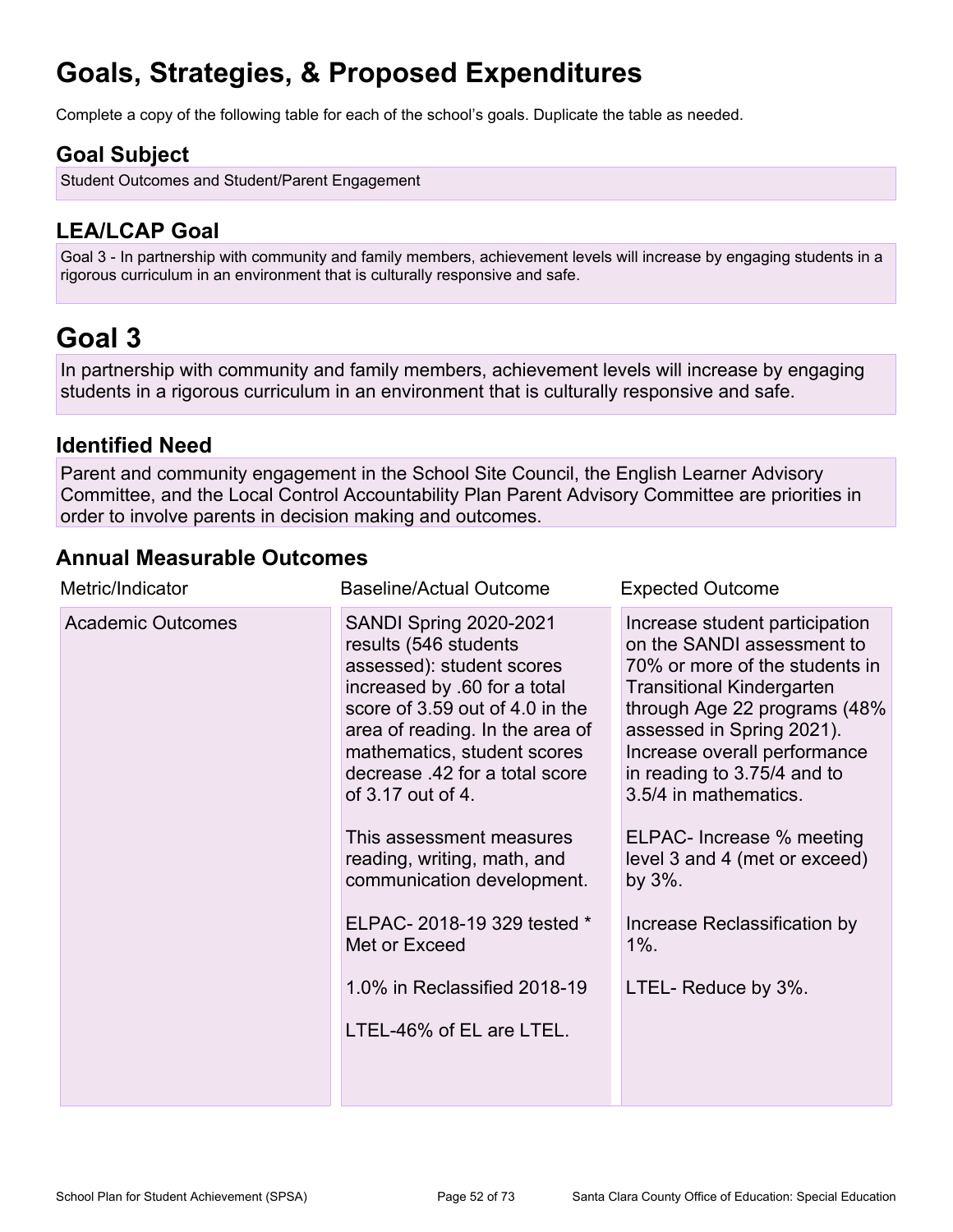| Metric/Indicator             | <b>Baseline/Actual Outcome</b>                                                                                                                                                                                       | <b>Expected Outcome</b>                                                                                                                                                         |
|------------------------------|----------------------------------------------------------------------------------------------------------------------------------------------------------------------------------------------------------------------|---------------------------------------------------------------------------------------------------------------------------------------------------------------------------------|
| <b>Graduation Rate</b>       | <b>Graduation Rate Per</b><br>Dashboard 0% Red                                                                                                                                                                       | Increase graduation rate for<br>students on diploma track to<br>85%<br>Increase graduation rate for all<br>students to 70%. This can<br>include a Certificate of<br>Completion. |
| College and Career Indicator | % Prepared- 0 (Red)                                                                                                                                                                                                  | Increase the percentage of<br>students that are college and<br>career ready, using the<br>diploma bound cohort to<br>measure progress.                                          |
| <b>Suspension Rate</b>       | 2018 Dashboard= 4.0%<br>Orange                                                                                                                                                                                       | Reduce the suspension rate to<br>$1\%$ .                                                                                                                                        |
| <b>Chronic Absenteeism</b>   | 2018 Dashboard= 36.7%<br>Orange                                                                                                                                                                                      | Decrease the rate of students<br>that are chronically absent to<br>25%.                                                                                                         |
| <b>Parent Meetings</b>       | A combined level of<br>participation in parent meetings<br>was approximately 20 parents.<br>However, attendance was<br>spread out among the<br>meetings and many meetings<br>only had 5 or fewer parents<br>present. | Increase participation at parent<br>meetings. At meetings held for<br>parents, a minimum of 7<br>parents will be in attendance at<br>each meeting.                              |

Complete a copy of the Strategy/Activity table for each of the school's strategies/activities. Duplicate the table, including Proposed Expenditures, as needed.

### **Strategy/Activity 1**

#### **Students to be Served by this Strategy/Activity**

(Identify either All Students or one or more specific student groups)

All parents are invited to all activities.

#### Strategy/Activity

Increase communication with parents regarding their participation in School Site Council, ELAC, DELAC and LCAP Parent Advisory Meetings. Offer a Parent Resource Fair to include information related to Common Core State Standards and College and Career Readiness.

### **Proposed Expenditures for this Strategy/Activity**

List the amount(s) and funding source(s) for the proposed expenditures. Specify the funding source(s) using one or more of the following: LCFF, Federal (if Federal identify the Title and Part, as applicable), Other State, and/or Local.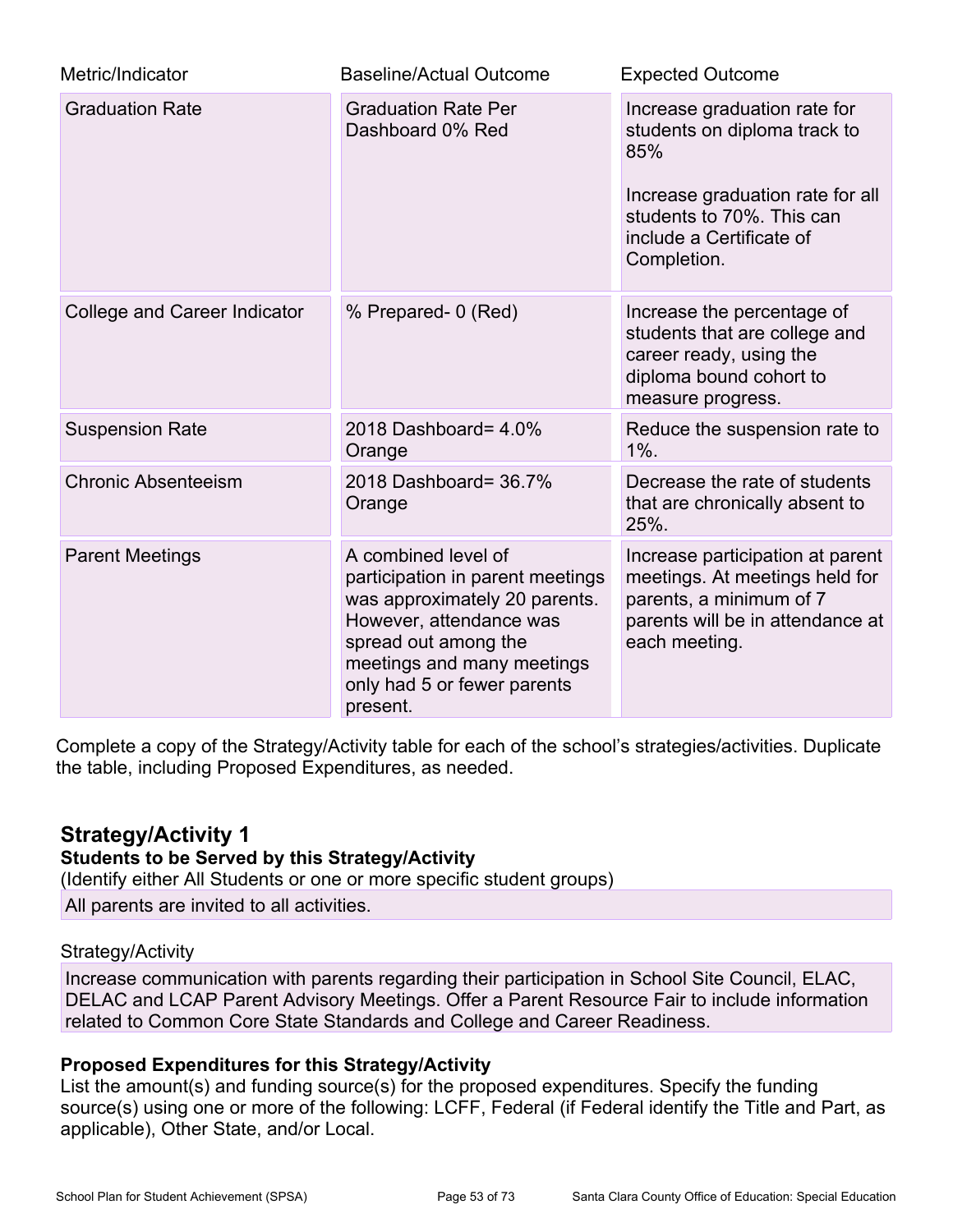| Amount(s) | Source(s)                                                                                                                |
|-----------|--------------------------------------------------------------------------------------------------------------------------|
| 511       | Title I Part A: Parent Involvement<br>5900: Communications<br><b>Mailings and Print</b>                                  |
| 26,494    | <b>Title III</b><br>7000-7439: Other Outgo<br><b>Educational Excursions</b>                                              |
| 2,500     | Title III<br>4000-4999: Books And Supplies<br>Parent Lending Library: Cluster Offices                                    |
| 8,000     | Title III<br>5000-5999: Services And Other Operating<br>Expenditures<br>Parent Groups: Spanish / Vietnamese / ASL        |
| 1,989     | Title III<br>2000-2999: Classified Personnel Salaries<br>Parent newsletter and other mailings:<br><b>Translation</b>     |
| 23,671    | Title I<br>4000-4999: Books And Supplies<br><b>Parent and Student Engagement Activities</b>                              |
| 13,290    | Title I<br>4000-4999: Books And Supplies<br><b>Supplemental Resources: Classroom</b>                                     |
| 15,000    | Title I<br>5000-5999: Services And Other Operating<br><b>Expenditures</b><br><b>Educational Excursions</b>               |
| 45,727    | <b>Title IV</b><br>2000-2999: Classified Personnel Salaries<br><b>Family Liaison</b>                                     |
| 5,663     | <b>Title IV</b><br>5800: Professional/Consulting Services And<br><b>Operating Expenditures</b><br><b>Parent Training</b> |

### **Strategy/Activity 2**

#### **Students to be Served by this Strategy/Activity**

(Identify either All Students or one or more specific student groups)

All students

#### Strategy/Activity

Implement Positive Behavior Intervention Supports program in effort to improve school climate, and reduce suspensions and chronic absenteeism as indicated in CA Accountability Dashboard.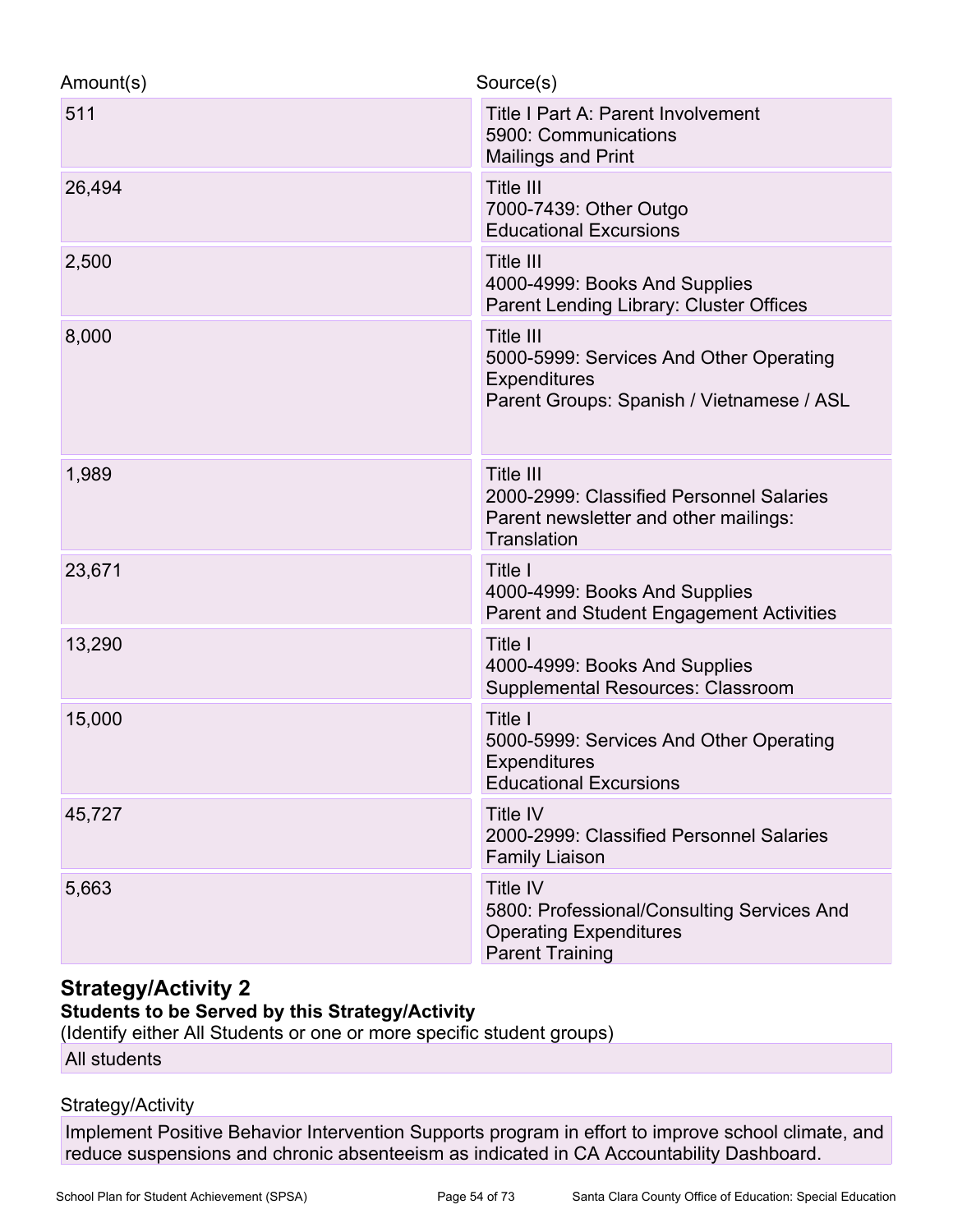#### **Proposed Expenditures for this Strategy/Activity**

List the amount(s) and funding source(s) for the proposed expenditures. Specify the funding source(s) using one or more of the following: LCFF, Federal (if Federal identify the Title and Part, as applicable), Other State, and/or Local.

| Amount(s) | Source(s)                                                                                                                                                                                                      |
|-----------|----------------------------------------------------------------------------------------------------------------------------------------------------------------------------------------------------------------|
| 74,524.22 | Comprehensive Support and Improvement (CSI)<br>5800: Professional/Consulting Services And<br><b>Operating Expenditures</b><br>Intensive coaching/professional development for<br>staff of approved curricula   |
| 8214.39   | Comprehensive Support and Improvement (CSI)<br>5000-5999: Services And Other Operating<br><b>Expenditures</b><br>Restorative Justice and SEL/Trauma                                                            |
| 10,311    | Comprehensive Support and Improvement (CSI)<br>5000-5999: Services And Other Operating<br><b>Expenditures</b><br>Conferences/trainings                                                                         |
| 4,047     | Comprehensive Support and Improvement (CSI)<br>4000-4999: Books And Supplies<br>Capacity building: Administration Team                                                                                         |
| 31353.00  | Comprehensive Support and Improvement (CSI)<br>5800: Professional/Consulting Services And<br><b>Operating Expenditures</b><br><b>Educational Excursions</b>                                                    |
| 35,000    | Comprehensive Support and Improvement (CSI)<br>5800: Professional/Consulting Services And<br><b>Operating Expenditures</b><br>Attendance: RaaWee Truancy Dropout<br>Prevention System and AERIES Parent Portal |
| 2,000     | Title I Part A: Parent Involvement<br>5800: Professional/Consulting Services And<br><b>Operating Expenditures</b><br>Parent trainings regarding SEL                                                            |

### **Strategy/Activity 3**

#### **Students to be Served by this Strategy/Activity**

(Identify either All Students or one or more specific student groups)

English Learners

#### Strategy/Activity

English Learner Parent and Family Engagement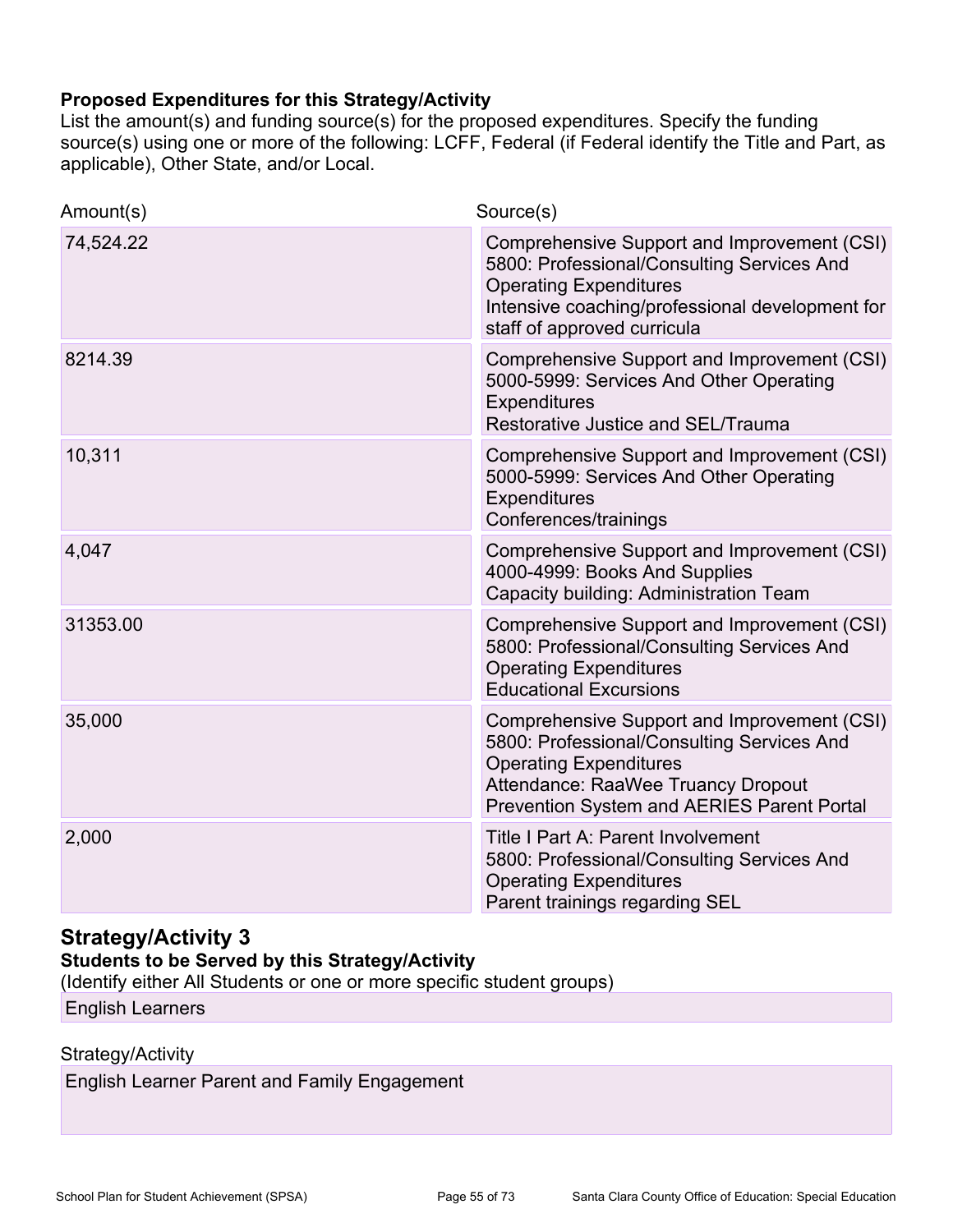#### **Proposed Expenditures for this Strategy/Activity**

List the amount(s) and funding source(s) for the proposed expenditures. Specify the funding source(s) using one or more of the following: LCFF, Federal (if Federal identify the Title and Part, as applicable), Other State, and/or Local.

| Amount(s) | Source(s)                                                                               |
|-----------|-----------------------------------------------------------------------------------------|
| 2000.00   | Title III<br>4000-4999: Books And Supplies<br>Monthly Parent Engagement Training Series |

## **Annual Review**

#### **SPSA Year Reviewed: 2021-22**

Respond to the following prompts relative to this goal. If the school is in the first year of implementing the goal, an analysis is not required and this section may be deleted.

## **ANALYSIS**

Describe the overall implementation of the strategies/activities and the overall effectiveness of the strategies/activities to achieve the articulated goal.

Engagement of parents and students was a priority for the 2021-2022 school year. Funds were encumbered to support parent engagement and continue the implementation of PBIS.

Briefly describe any major differences between the intended implementation and/or the budgeted expenditures to implement the strategies/activities to meet the articulated goal.

Most funds were encumbered as allocated for parent engagement during the 2021-2022 school year. Due to continued restrictions from the pandemic, a resource fair was not held. The School Site Council met regularly to adjust the SPSA in order to maximize available funds.

Describe any changes that will be made to this goal, the annual outcomes, metrics, or strategies/activities to achieve this goal as a result of this analysis. Identify where those changes can be found in the SPSA.

No major changes were made in the goal from 2021-22 to 2022-23.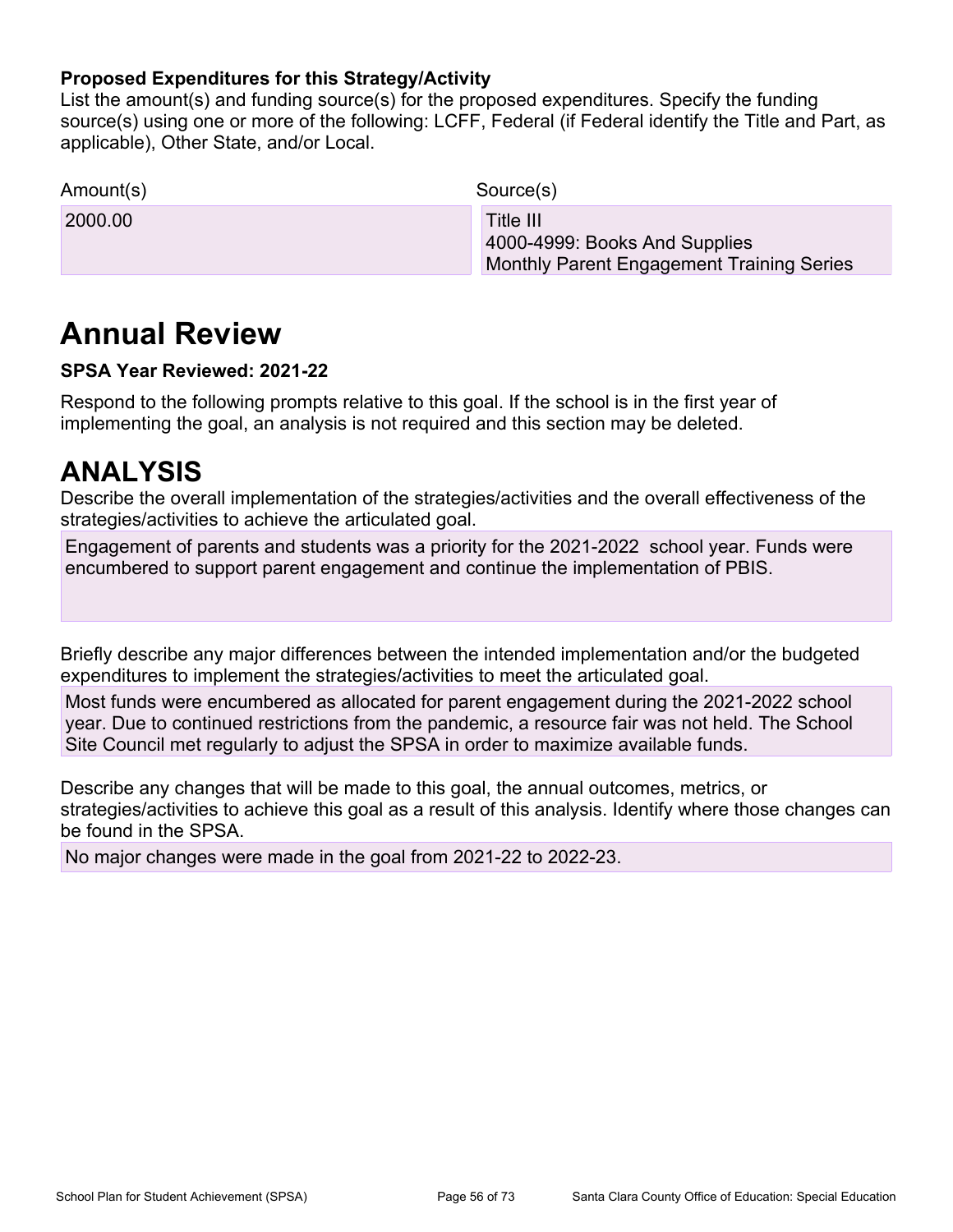## **Budget Summary**

Complete the table below. Schools may include additional information. Adjust the table as needed. The Budget Summary is required for schools funded through the ConApp, and/or that receive funds from the LEA for Comprehensive Support and Improvement (CSI).

## **Budget Summary**

| <b>Description</b>                                                      | Amount       |
|-------------------------------------------------------------------------|--------------|
| Total Funds Provided to the School Through the Consolidated Application | \$288,697.00 |
| Total Federal Funds Provided to the School from the LEA for CSI         | \$181,131.00 |
| Total Funds Budgeted for Strategies to Meet the Goals in the SPSA       | \$477,146.61 |

### **Other Federal, State, and Local Funds**

List the additional Federal programs that the school is including in the schoolwide program. Adjust the table as needed. If the school is not operating a Title I schoolwide program this section is not applicable and may be deleted.

| <b>Federal Programs</b>                     | Allocation (\$) |
|---------------------------------------------|-----------------|
| Comprehensive Support and Improvement (CSI) | \$188,449.61    |
| Title I                                     | \$186,355.00    |
| Title I Part A: Parent Involvement          | \$2,511.00      |
| Title III                                   | \$48,441.00     |
| Title IV                                    | \$51,390.00     |

Subtotal of additional federal funds included for this school: \$477,146.61

List the State and local programs that the school is including in the schoolwide program. Duplicate the table as needed.

| <b>State or Local Programs</b> | <b>Allocation (\$)</b> |
|--------------------------------|------------------------|
|--------------------------------|------------------------|

Subtotal of state or local funds included for this school: \$

Total of federal, state, and/or local funds for this school: \$477,146.61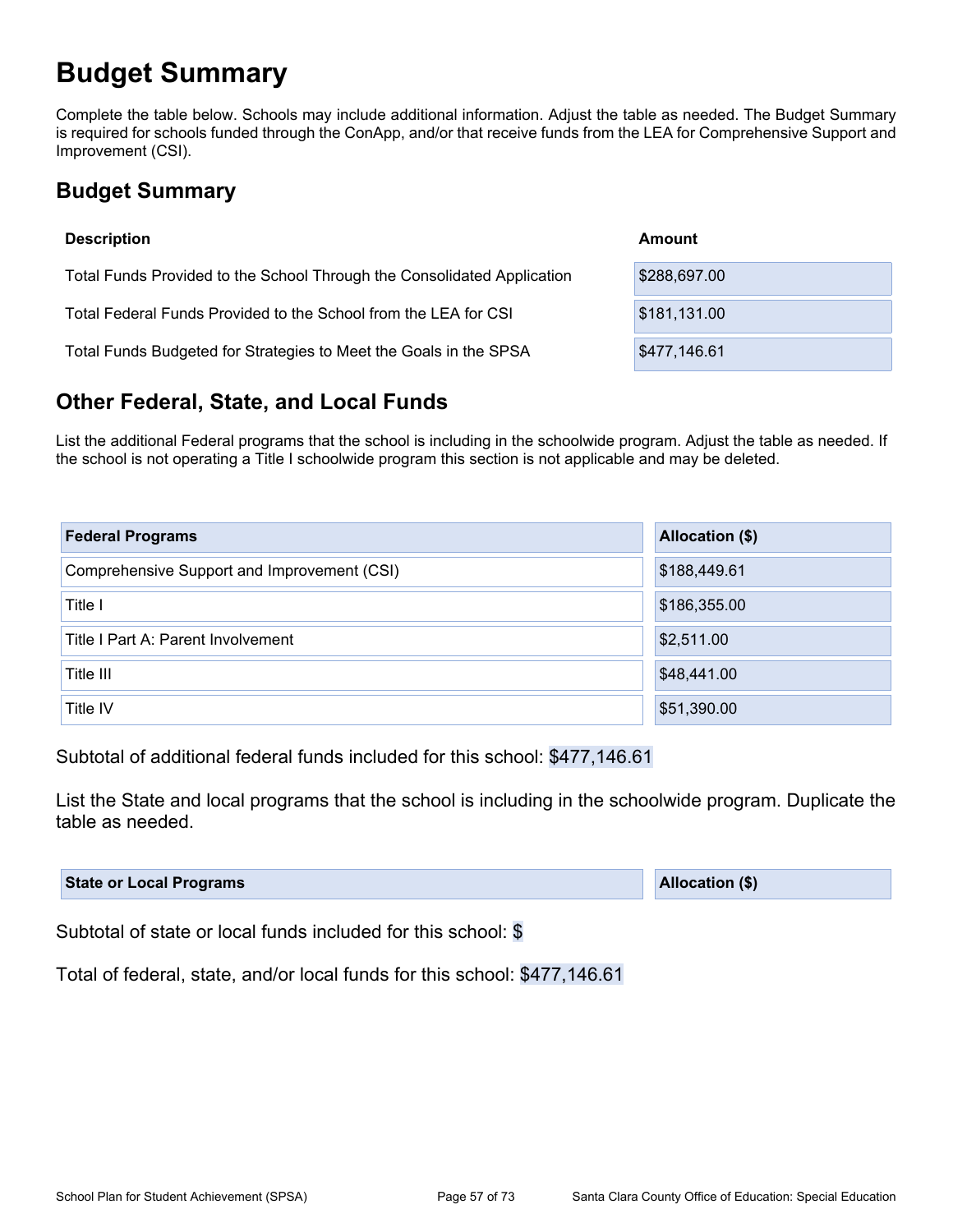## **Budgeted Funds and Expenditures in this Plan**

The tables below are provided to help the school track expenditures as they relate to funds budgeted to the school.

## **Funds Budgeted to the School by Funding Source**

**Funding Source Amount Balance** 

## **Expenditures by Funding Source**

| <b>Funding Source</b>                       | Amount     |
|---------------------------------------------|------------|
| Comprehensive Support and Improvement (CSI) | 188,449.61 |
| Title I                                     | 186,355.00 |
| Title I Part A: Parent Involvement          | 2,511.00   |
| Title III                                   | 48,441.00  |
| <b>Title IV</b>                             | 51,390.00  |

### **Expenditures by Budget Reference**

| <b>Budget Reference</b>                                                     | Amount     |
|-----------------------------------------------------------------------------|------------|
| 1000-1999: Certificated Personnel Salaries                                  | 12,400.00  |
| 2000-2999: Classified Personnel Salaries                                    | 64,350.00  |
| 4000-4999: Books And Supplies                                               | 77,966.00  |
| 5000-5999: Services And Other Operating<br><b>Expenditures</b>              | 117,086.39 |
| 5800: Professional/Consulting Services And Operating<br><b>Expenditures</b> | 158,540.22 |
| 5900: Communications                                                        | 511.00     |
| 7000-7439: Other Outgo                                                      | 46.293.00  |

## **Expenditures by Budget Reference and Funding Source**

| <b>Budget Reference</b>                                        | <b>Funding Source</b>                          | Amount    |
|----------------------------------------------------------------|------------------------------------------------|-----------|
| 4000-4999: Books And Supplies                                  | Comprehensive Support and<br>Improvement (CSI) | 4.047.00  |
| 5000-5999: Services And Other<br><b>Operating Expenditures</b> | Comprehensive Support and<br>Improvement (CSI) | 43,525.39 |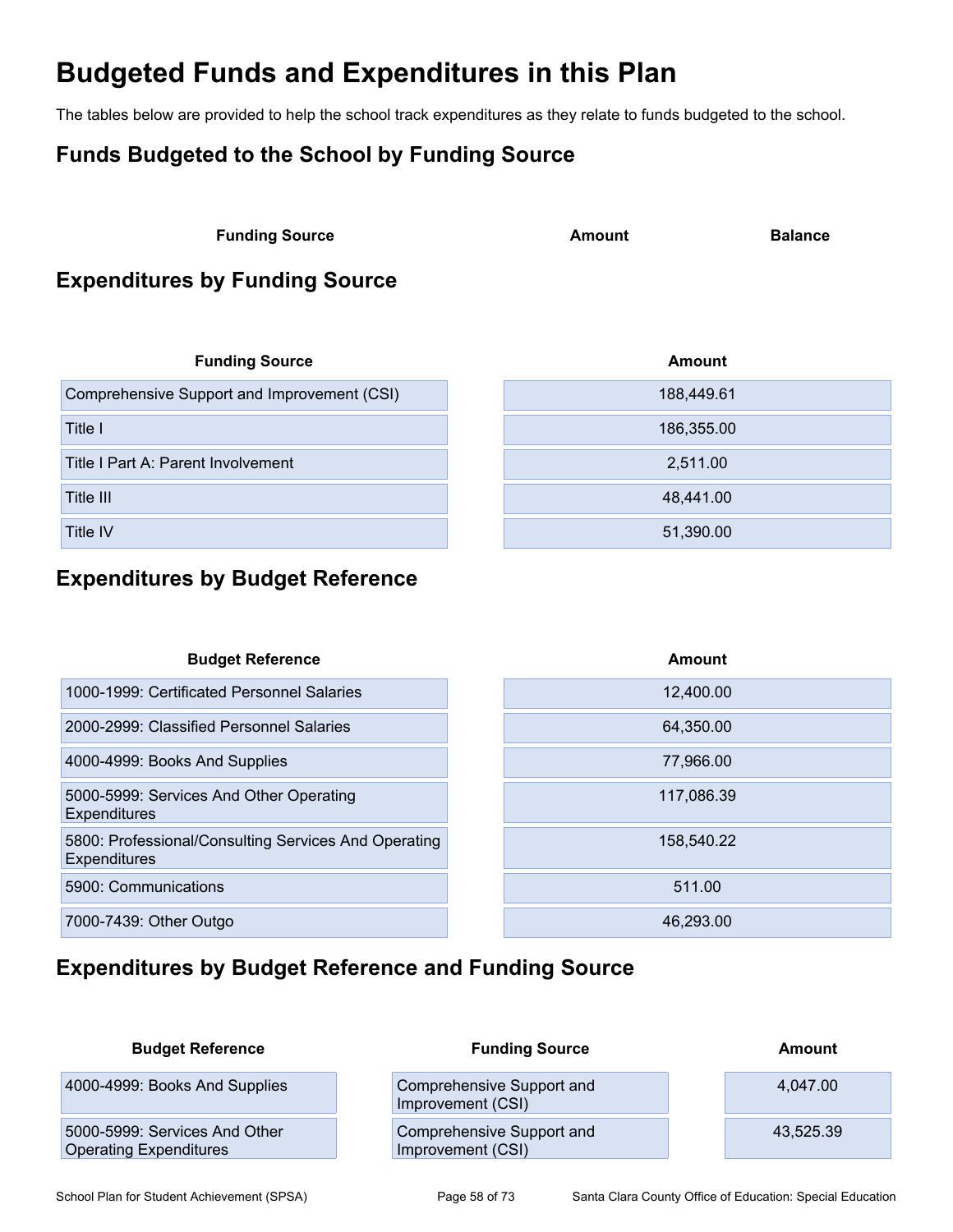| 5800: Professional/Consulting<br><b>Services And Operating Expenditures</b> |
|-----------------------------------------------------------------------------|
| 1000-1999: Certificated Personnel<br><b>Salaries</b>                        |
| 2000-2999: Classified Personnel<br>Salaries                                 |
| 4000-4999: Books And Supplies                                               |
| 5000-5999: Services And Other<br><b>Operating Expenditures</b>              |
| 5800: Professional/Consulting<br>Services And Operating Expenditures        |
| 7000-7439: Other Outgo                                                      |
| 5800: Professional/Consulting<br><b>Services And Operating Expenditures</b> |
| 5900: Communications                                                        |
| 2000-2999: Classified Personnel<br><b>Salaries</b>                          |
| 4000-4999: Books And Supplies                                               |
| 5000-5999: Services And Other<br><b>Operating Expenditures</b>              |
| 7000-7439: Other Outgo                                                      |
| 2000-2999: Classified Personnel<br><b>Salaries</b>                          |
| 5800: Professional/Consulting<br>Services And Operating Expenditures        |

## **Expenditures by Goal**

| 5800: Professional/Consulting<br>Services And Operating Expenditures | Comprehensive Support and<br>Improvement (CSI) | 140,877.22 |
|----------------------------------------------------------------------|------------------------------------------------|------------|
| 1000-1999: Certificated Personnel<br>Salaries                        | Title I                                        | 12,400.00  |
| 2000-2999: Classified Personnel<br><b>Salaries</b>                   | Title I                                        | 16,634.00  |
| 4000-4999: Books And Supplies                                        | Title I                                        | 61,961.00  |
| 5000-5999: Services And Other<br><b>Operating Expenditures</b>       | Title I                                        | 65,561.00  |
| 5800: Professional/Consulting<br>Services And Operating Expenditures | Title I                                        | 10,000.00  |
| 7000-7439: Other Outgo                                               | Title I                                        | 19,799.00  |
| 5800: Professional/Consulting<br>Services And Operating Expenditures | Title I Part A: Parent Involvement             | 2,000.00   |
| 5900: Communications                                                 | Title I Part A: Parent Involvement             | 511.00     |
| 2000-2999: Classified Personnel<br><b>Salaries</b>                   | Title III                                      | 1,989.00   |
| 4000-4999: Books And Supplies                                        | <b>Title III</b>                               | 11,958.00  |
| 5000-5999: Services And Other<br><b>Operating Expenditures</b>       | <b>Title III</b>                               | 8,000.00   |
| 7000-7439: Other Outgo                                               | <b>Title III</b>                               | 26,494.00  |
| 2000-2999: Classified Personnel<br><b>Salaries</b>                   | <b>Title IV</b>                                | 45,727.00  |
| 5800: Professional/Consulting                                        | <b>Title IV</b>                                | 5,663.00   |

| <b>Goal Number</b> | <b>Total Expenditures</b> |
|--------------------|---------------------------|
| Goal 1             | 166,852.00                |
| Goal 3             | 310,294.61                |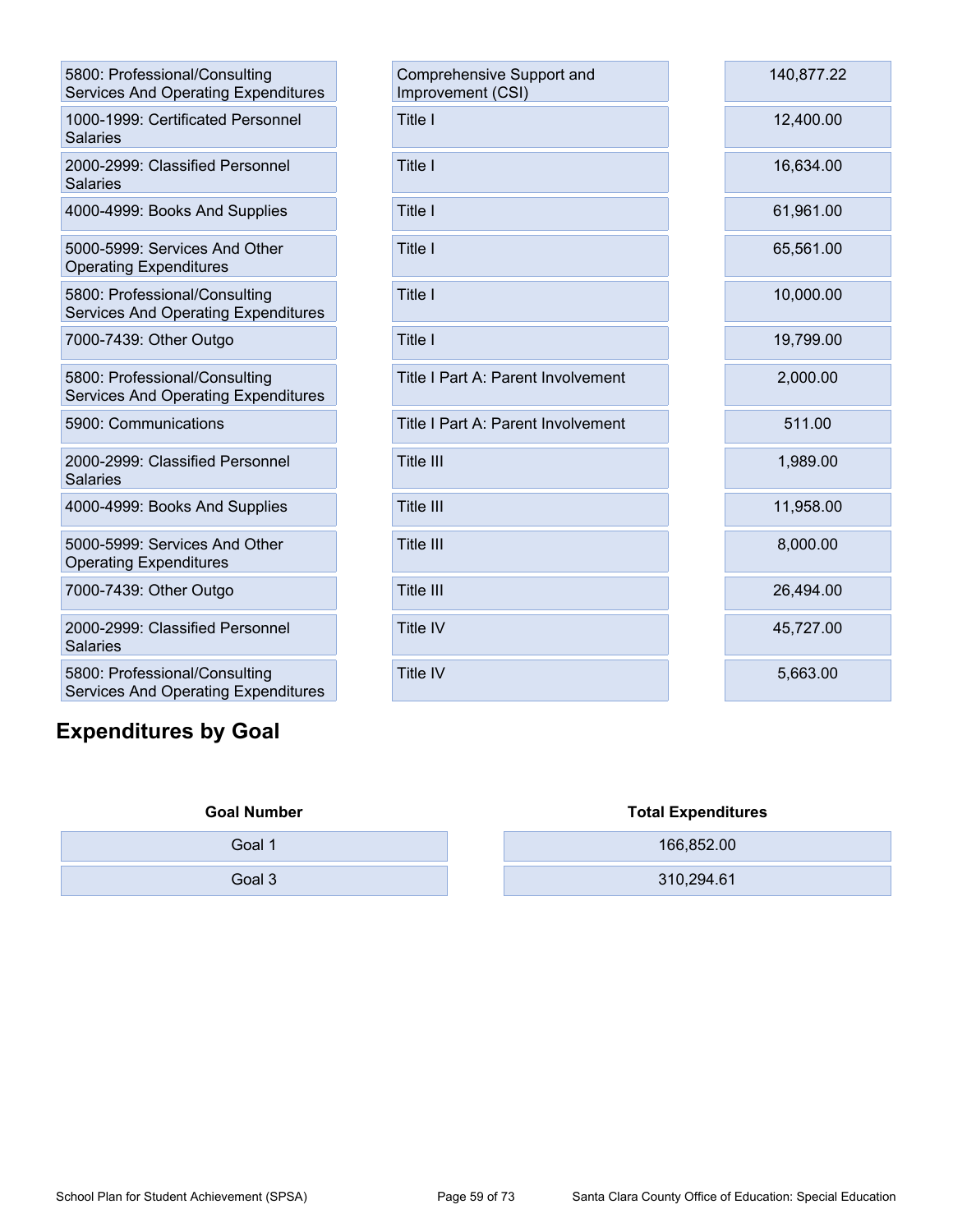## **School Site Council Membership**

California Education Code describes the required composition of the School Site Council (SSC). The SSC shall be composed of the principal and representatives of: teachers selected by teachers at the school; other school personnel selected by other school personnel at the school; parents of pupils attending the school selected by such parents; and, in secondary schools, pupils selected by pupils attending the school. The current make-up of the SSC is as follows:

- 1 School Principal
- 1 Classroom Teachers
- 0 Other School Staff
- 2 Parent or Community Members
- 0 Secondary Students

#### **Name of Members Role**

At elementary schools, the school site council must be constituted to ensure parity between (a) the principal, classroom teachers, and other school personnel, and (b) parents of students attending the school or other community members. Classroom teachers must comprise a majority of persons represented under section (a). At secondary schools there must be, in addition, equal numbers of parents or other community members selected by parents, and students. Members must be selected by their peer group.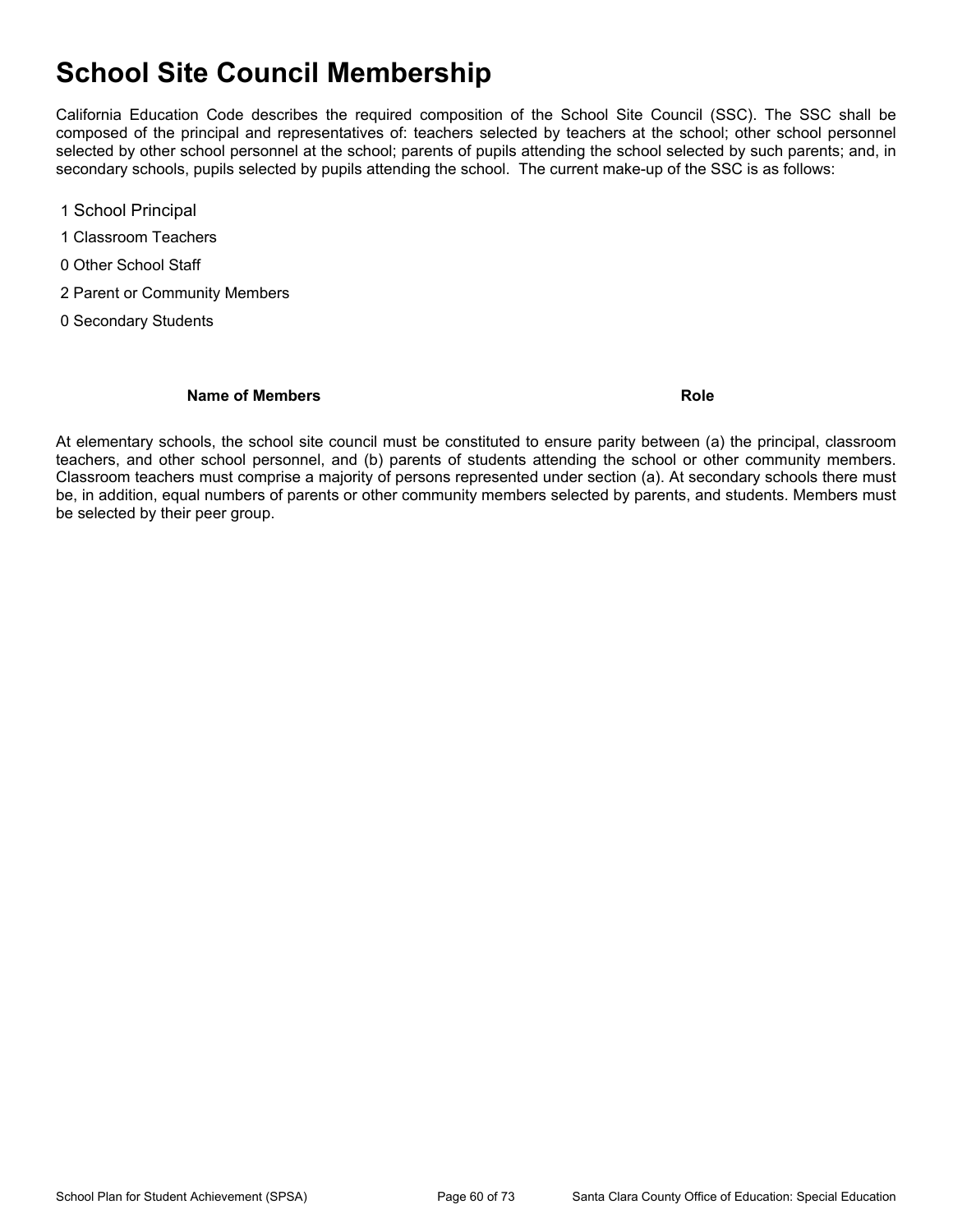## **Recommendations and Assurances**

The School Site Council (SSC) recommends this school plan and proposed expenditures to the district governing board for approval and assures the board of the following:

The SSC is correctly constituted and was formed in accordance with district governing board policy and state law.

The SSC reviewed its responsibilities under state law and district governing board policies, including those board policies relating to material changes in the School Plan for Student Achievement (SPSA) requiring board approval.

The SSC sought and considered all recommendations from the following groups or committees before adopting this plan:

| <b>Signature</b> | <b>Committee or Advisory Group Name</b>     |  |
|------------------|---------------------------------------------|--|
|                  | <b>English Learner Advisory Committee</b>   |  |
|                  | <b>Special Education Advisory Committee</b> |  |

The SSC reviewed the content requirements for school plans of programs included in this SPSA and believes all such content requirements have been met, including those found in district governing board policies and in the local educational agency plan.

This SPSA is based on a thorough analysis of student academic performance. The actions proposed herein form a sound, comprehensive, coordinated plan to reach stated school goals to improve student academic performance.

This SPSA was adopted by the SSC at a public meeting on 03/22/22.

Attested:



Principal, Jennifer Casel, Program Manager Special Education on 03/22/22

SSC Chairperson, Karyn Kikuta on 03/22/22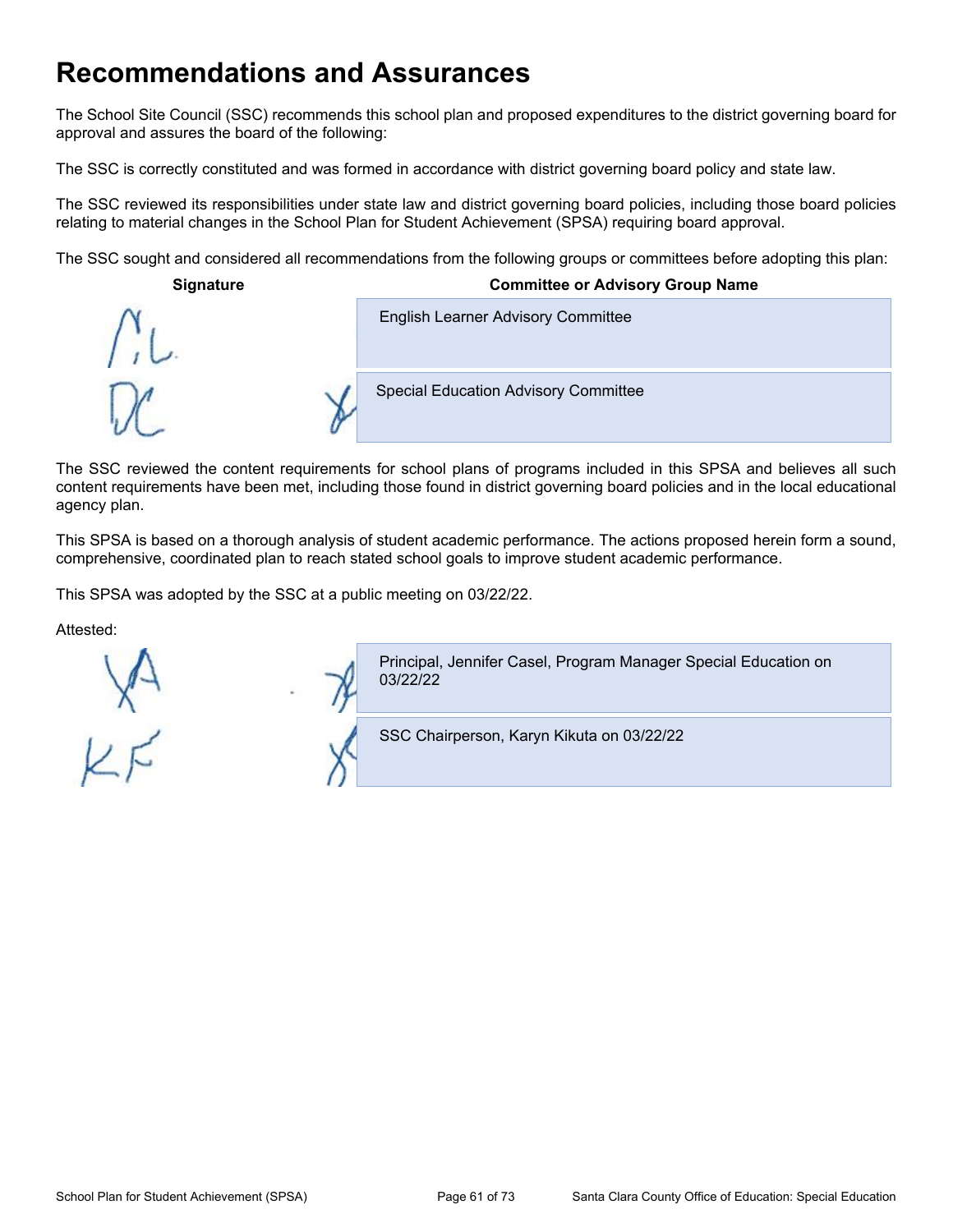# **Instructions**

The School Plan for Student Achievement (SPSA) is a strategic plan that maximizes the resources available to the school while minimizing duplication of effort with the ultimate goal of increasing student achievement. SPSA development should be aligned with and inform the Local Control and Accountability Plan process.

The SPSA consolidates all school-level planning efforts into one plan for programs funded through the consolidated application (ConApp), and for federal school improvement programs, including schoolwide programs, Comprehensive Support and Improvement (CSI), Targeted Support and Improvement (TSI), and Additional Targeted Support and Improvement (ATSI), pursuant to California Education Code (EC) Section 64001 and the Elementary and Secondary Education Act as amended by the Every Student Succeeds Act (ESSA). This template is designed to meet schoolwide program planning requirements. It also notes how to meet CSI, TSI, or ATSI requirements, as applicable.

California's ESSA State Plan supports the state's approach to improving student group performance through the utilization of federal resources. Schools use the SPSA to document their approach to maximizing the impact of federal investments in support of underserved students. The implementation of ESSA in California presents an opportunity for schools to innovate with their federally-funded programs and align them with the priority goals of the school and the LEA that are being realized under the state's Local Control Funding Formula (LCFF).

The LCFF provides schools and LEAs flexibility to design programs and provide services that meet the needs of students in order to achieve readiness for college, career, and lifelong learning. The SPSA planning process supports continuous cycles of action, reflection, and improvement. Consistent with EC 65001, the Schoolsite Council (SSC) is required to develop and annually review the SPSA, establish an annual budget, and make modifications to the plan that reflect changing needs and priorities, as applicable.

For questions related to specific sections of the template, please see instructions below:

# **Instructions: Linked Table of Contents**

**The SPSA template meets the requirements of schoolwide planning (SWP). Each section also contains a notation of how to meet CSI, TSI, or ATSI requirements.** 

Goals, Strategies, & Proposed Expenditures

Planned Strategies/Activities

**Annual Review and Update** 

Stakeholder Involvement

Budget Summary

Appendix A: Plan Requirements for Title I Schoolwide Programs

Appendix B: Plan Requirements for Schools to Meet Federal School Improvement Planning **Requirements** 

Appendix C: Select State and Federal Programs

For additional questions or technical assistance related to LEA and school planning, please contact the Local Agency Systems Support Office, at LCFF@cde.ca.gov.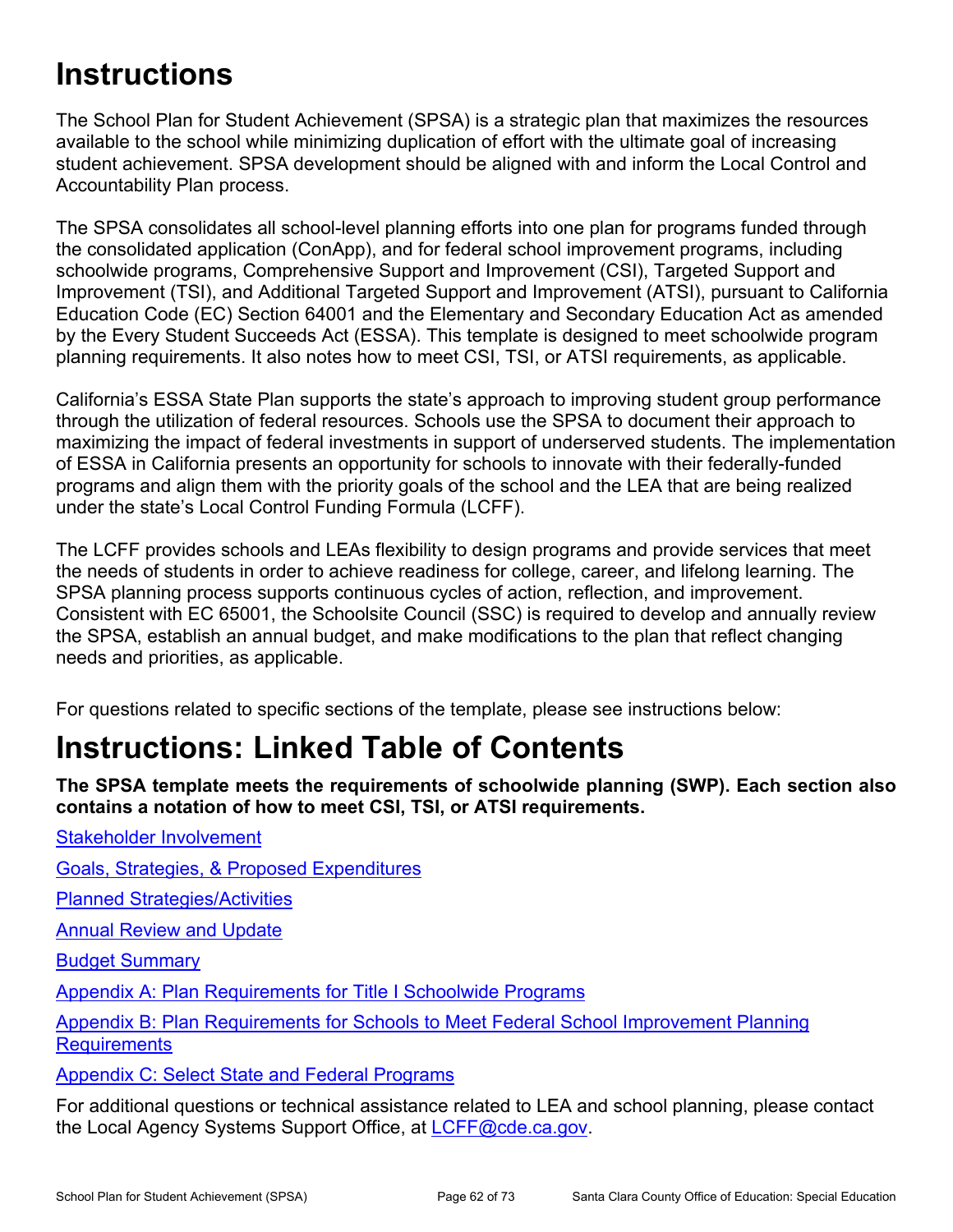For programmatic or policy questions regarding Title I schoolwide planning, please contact the local educational agency, or the CDE's Title I Policy and Program Guidance Office at TITLEI@cde.ca.gov.

For questions or technical assistance related to meeting federal school improvement planning requirements (for CSI, TSI, and ATSI), please contact the CDE's School Improvement and Support Office at SISO@cde.ca.gov.

# **Purpose and Description**

Schools identified for Comprehensive Support and Improvement (CSI), Targeted Support and Improvement (TSI), or Additional Targeted Support and Improvement (ATSI) must respond to the following prompts. A school that has not been identified for CSI, TSI, or ATSI may delete the Purpose and Description prompts.

## **Purpose**

Briefly describe the purpose of this plan by selecting from Schoolwide Program, Comprehensive Support and Improvement, Targeted Support and Improvement, or Additional Targeted Support and Improvement)

## **Description**

Briefly describe the school's plan for effectively meeting ESSA requirements in alignment with the Local Control and Accountability Plan and other federal, state, and local programs.

# **Stakeholder Involvement**

Meaningful involvement of parents, students, and other stakeholders is critical to the development of the SPSA and the budget process. Schools must share the SPSA with school site-level advisory groups, as applicable (e.g., English Learner Advisory committee, student advisory groups, tribes and tribal organizations present in the community, as appropriate, etc.) and seek input from these advisory groups in the development of the SPSA.

The Stakeholder Engagement process is an ongoing, annual process. Describe the process used to involve advisory committees, parents, students, school faculty and staff, and the community in the development of the SPSA and the annual review and update.

*[This section meets the requirements for TSI and ATSI.]*

*[When completing this section for CSI, the LEA shall partner with the school in the development and implementation of this plan.]*

# **Resource Inequities**

Schools eligible for CSI or ATSI must identify resource inequities, which may include a review of LEAand school-level budgeting as a part of the required needs assessment. Identified resource inequities must be addressed through implementation of the CSI or ATSI plan. Briefly identify and describe any resource inequities identified as a result of the required needs assessment and summarize how the identified resource inequities are addressed in the SPSA.

*[This section meets the requirements for CSI and ATSI. If the school is not identified for CSI or ATSI this section is not applicable and may be deleted.]*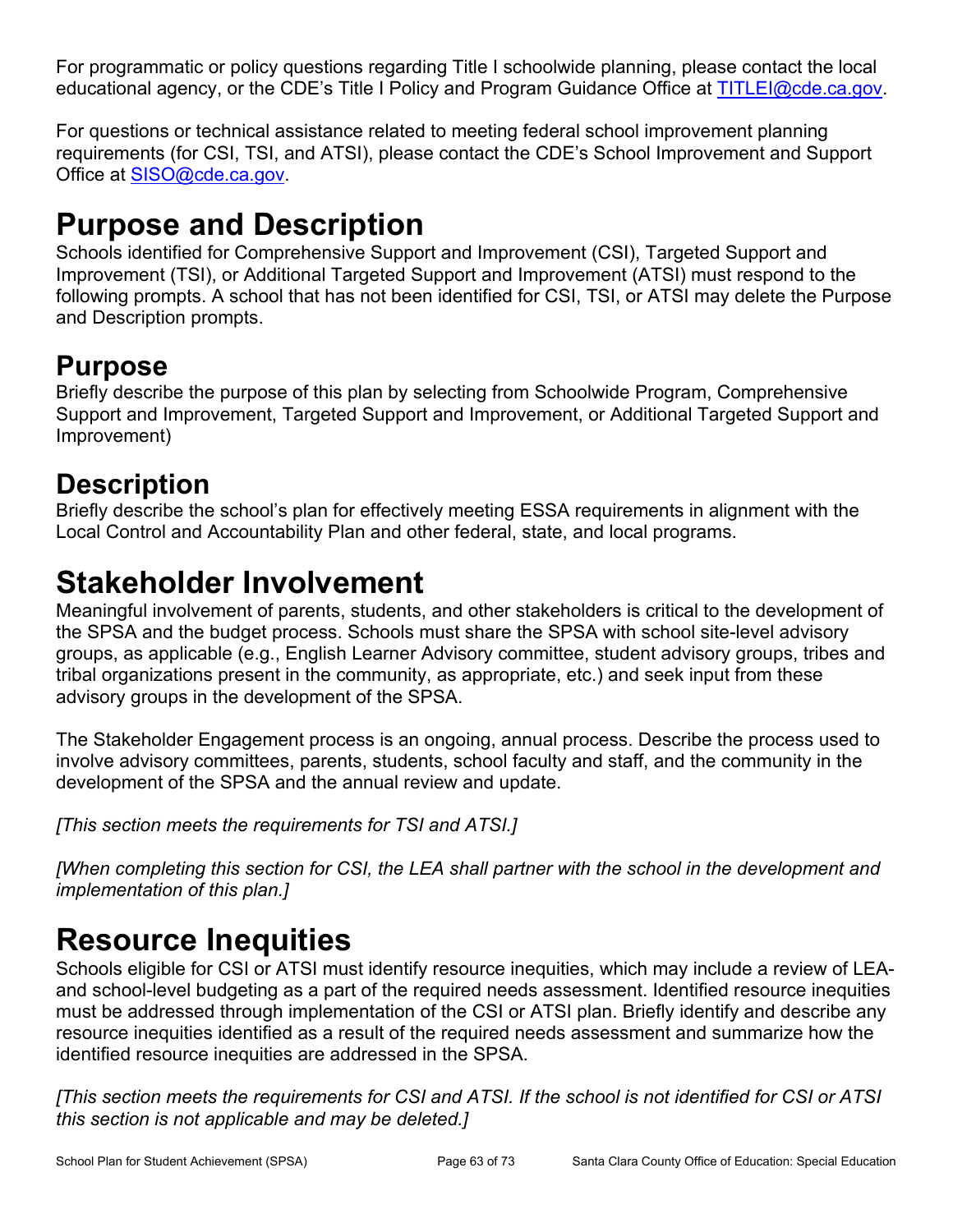# **Goals, Strategies, Expenditures, & Annual Review**

In this section a school provides a description of the annual goals to be achieved by the school. This section also includes descriptions of the specific planned strategies/activities a school will take to meet the identified goals, and a description of the expenditures required to implement the specific strategies and activities.

# **Goal**

State the goal. A goal is a broad statement that describes the desired result to which all strategies/activities are directed. A goal answers the question: What is the school seeking to achieve?

It can be helpful to use a framework for writing goals such the S.M.A.R.T. approach. A S.M.A.R.T. goal is one that is **S**pecific, **M**easurable, **A**chievable, **R**ealistic, and **T**ime-bound. A level of specificity is needed in order to measure performance relative to the goal as well as to assess whether it is reasonably achievable. Including time constraints, such as milestone dates, ensures a realistic approach that supports student success.

A school may number the goals using the "Goal #" for ease of reference.

*[When completing this section for CSI, TSI, and ATSI, improvement goals shall align to the goals, actions, and services in the LEA LCAP.]*

## **Identified Need**

Describe the basis for establishing the goal. The goal should be based upon an analysis of verifiable state data, including local and state indicator data from the California School Dashboard (Dashboard) and data from the School Accountability Report Card, including local data voluntarily collected by districts to measure pupil achievement.

*[Completing this section fully addresses all relevant federal planning requirements]*

## **Annual Measurable Outcomes**

Identify the metric(s) and/or state indicator(s) that the school will use as a means of evaluating progress toward accomplishing the goal. A school may identify metrics for specific student groups. Include in the baseline column the most recent data associated with the metric or indicator available at the time of adoption of the SPSA. The most recent data associated with a metric or indicator includes data reported in the annual update of the SPSA. In the subsequent Expected Outcome column, identify the progress the school intends to make in the coming year.

*[When completing this section for CSI the school must include school-level metrics related to the metrics that led to the school's identification.]*

*[When completing this section for TSI/ATSI the school must include metrics related to the specific student group(s) that led to the school's identification.]* 

## **Strategies/Activities**

Describe the strategies and activities being provided to meet the described goal. A school may number the strategy/activity using the "Strategy/Activity #" for ease of reference.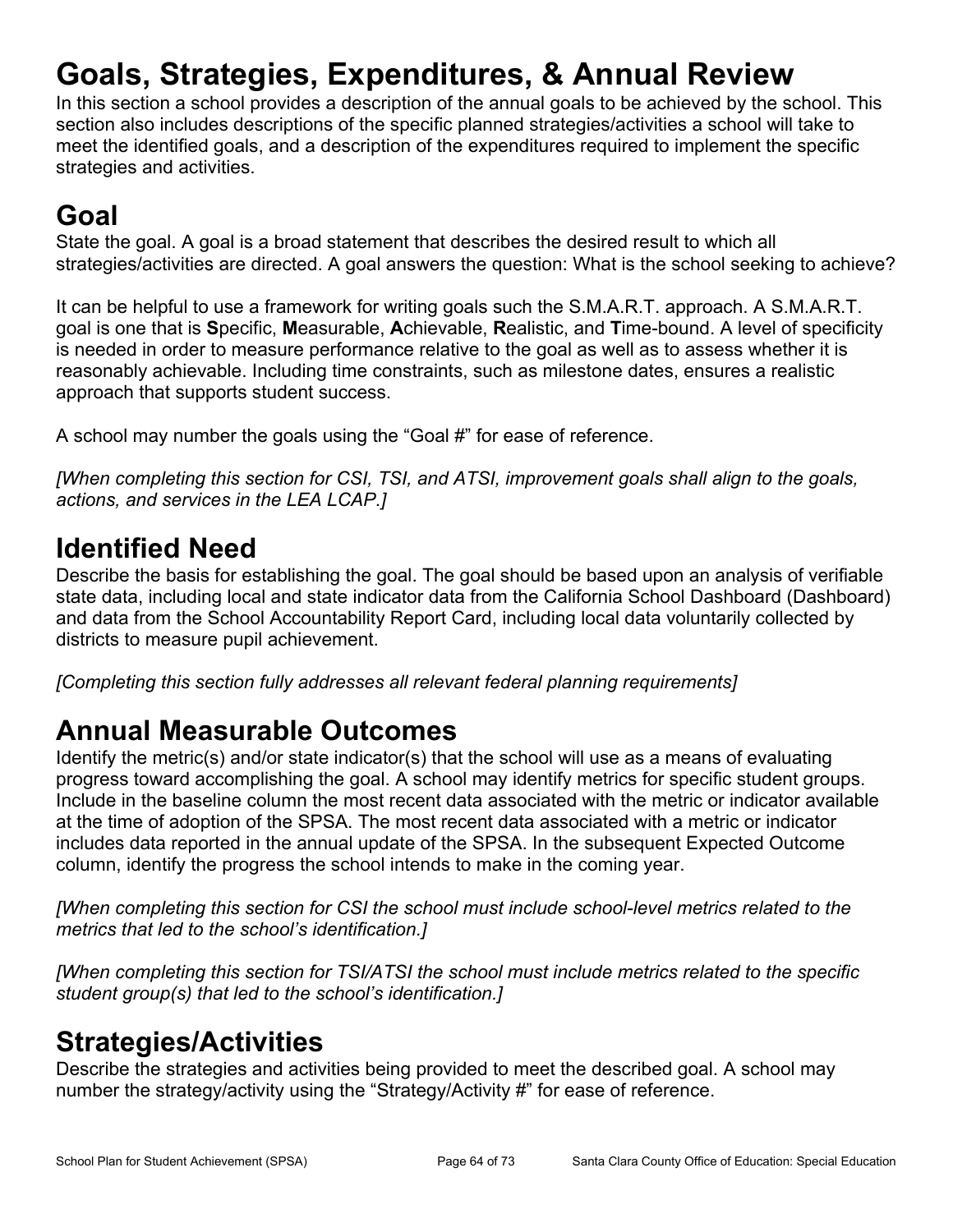Planned strategies/activities address the findings of the needs assessment consistent with state priorities and resource inequities, which may have been identified through a review of the local educational agency's budgeting, its local control and accountability plan, and school-level budgeting, if applicable.

*[When completing this section for CSI, TSI, and ATSI, this plan shall include evidence-based interventions and align to the goals, actions, and services in the LEA LCAP.]*

*[When completing this section for CSI and ATSI, this plan shall address through implementation, identified resource inequities, which may have been identified through a review of LEA- and schoollevel budgeting.]*

## **Students to be Served by this Strategy/Activity**

Indicate in this box which students will benefit from the strategies/activities by indicating "All Students" or listing one or more specific student group(s) to be served.

*[This section meets the requirements for CSI.]*

*[When completing this section for TSI and ATSI, at a minimum, the student groups to be served shall include the student groups that are consistently underperforming, for which the school received the TSI or ATSI designation. For TSI, a school may focus on all students or the student group(s) that led to identification based on the evidence-based interventions selected.]*

## **Proposed Expenditures for this Strategy/Activity**

For each strategy/activity, list the amount(s) and funding source(s) for the proposed expenditures for the school year to implement these strategies/activities. Specify the funding source(s) using one or more of the following: LCFF, Federal (if Federal, identify the Title and Part, as applicable), Other State, and/or Local.

Proposed expenditures that are included more than once in a SPSA should be indicated as a duplicated expenditure and include a reference to the goal and strategy/activity where the expenditure first appears in the SPSA. Pursuant to Education Code, Section 64001(g)(3)(C), proposed expenditures, based on the projected resource allocation from the governing board or governing body of the LEA, to address the findings of the needs assessment consistent with the state priorities including identifying resource inequities which may include a review of the LEA's budgeting, its LCAP, and school-level budgeting, if applicable.

*[This section meets the requirements for CSI, TSI, and ATSI.]*

*[NOTE: Federal funds for CSI shall not be used in schools identified for TSI or ATSI. In addition, funds for CSI shall not be used to hire additional permanent staff.]*

# **Annual Review**

In the following Analysis prompts, identify any material differences between what was planned and what actually occurred as well as significant changes in strategies/activities and/ or expenditures from the prior year. This annual review and analysis should be the basis for decision-making and updates to the plan.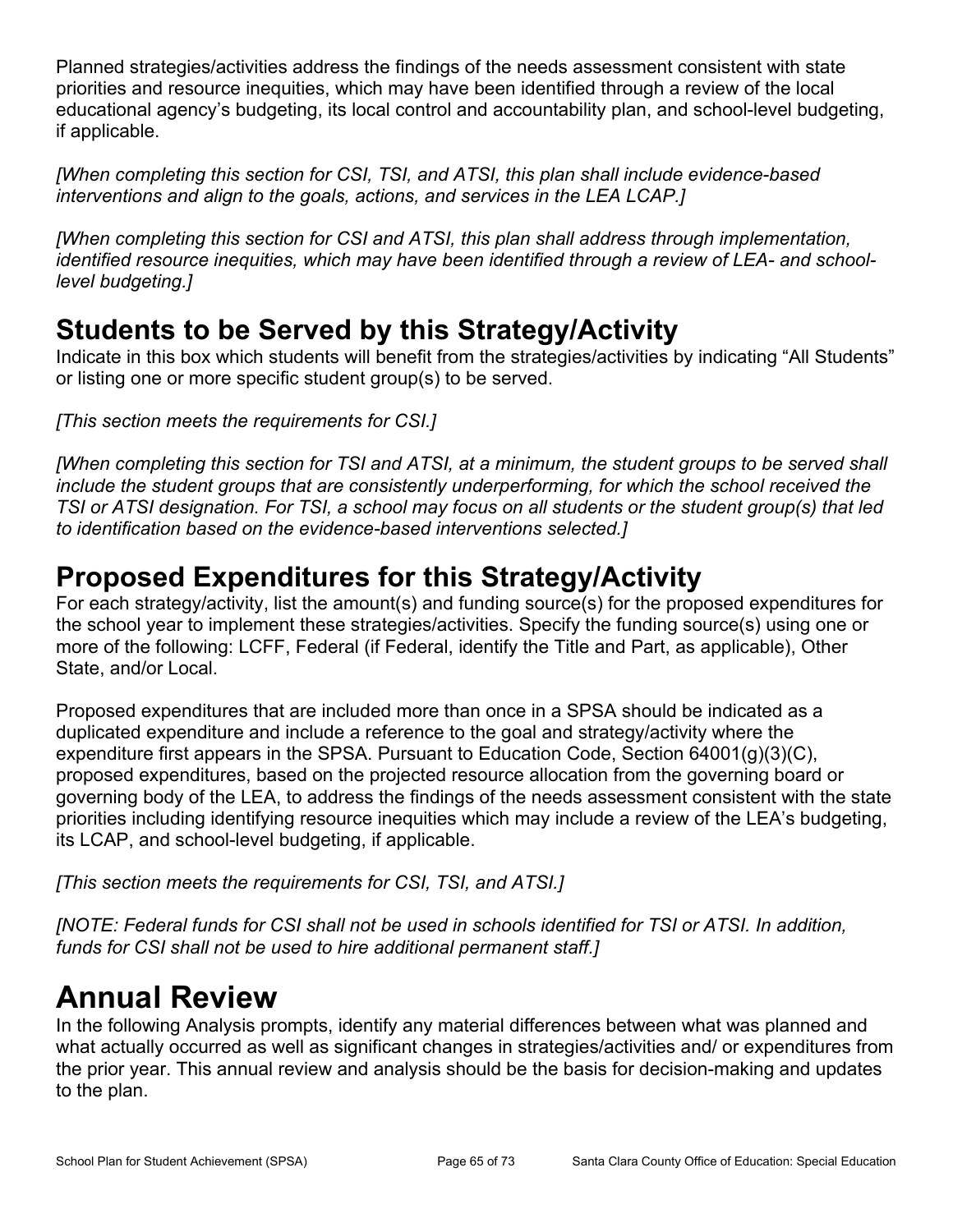## **Analysis**

Using actual outcome data, including state indicator data from the Dashboard, analyze whether the planned strategies/activities were effective in achieving the goal. Respond to the prompts as instructed. Respond to the following prompts relative to this goal. If the school is in the first year of implementing the goal the Annual Review section is not required and this section may be deleted.

- Describe the overall implementation of the strategies/activities and the overall effectiveness of the strategies/activities to achieve the articulated goal.
- Briefly describe any major differences between either/or the intended implementation or the budgeted expenditures to implement the strategies/activities to meet the articulated goal.
- Describe any changes that will be made to the goal, expected annual measurable outcomes, metrics/indicators, or strategies/activities to achieve this goal as a result of this analysis and analysis of the data provided in the Dashboard, as applicable. Identify where those changes can be found in the SPSA.

*[When completing this section for CSI, TSI, or ATSI, any changes made to the goals, annual measurable outcomes, metrics/indicators, or strategies/activities, shall meet the CSI, TSI, or ATSI planning requirements. CSI, TSI, and ATSI planning requirements are listed under each section of the Instructions. For example, as a result of the Annual Review and Update, if changes are made to a goal(s), see the Goal section for CSI, TSI, and ATSI planning requirements.]* 

# **Budget Summary**

In this section a school provides a brief summary of the funding allocated to the school through the ConApp and/or other funding sources as well as the total amount of funds for proposed expenditures described in the SPSA. The Budget Summary is required for schools funded through the ConApp and that receive federal funds for CSI. If the school is not operating a Title I schoolwide program this section is not applicable and may be deleted.

*From its total allocation for CSI, the LEA may distribute funds across its schools that meet the criteria for CSI to support implementation of this plan. In addition, the LEA may retain a portion of its total allocation to support LEA-level expenditures that are directly related to serving schools eligible for CSI.*

## **Budget Summary**

A school receiving funds allocated through the ConApp should complete the Budget Summary as follows:

- Total Funds Provided to the School Through the Consolidated Application: This amount is the total amount of funding provided to the school through the ConApp for the school year. The school year means the fiscal year for which a SPSA is adopted or updated.
- Total Funds Budgeted for Strategies to Meet the Goals in the SPSA: This amount is the total of the proposed expenditures from all sources of funds associated with the strategies/activities reflected in the SPSA. To the extent strategies/activities and/or proposed expenditures are listed in the SPSA under more than one goal, the expenditures should be counted only once.

A school receiving federal funds for CSI should complete the Budget Summary as follows: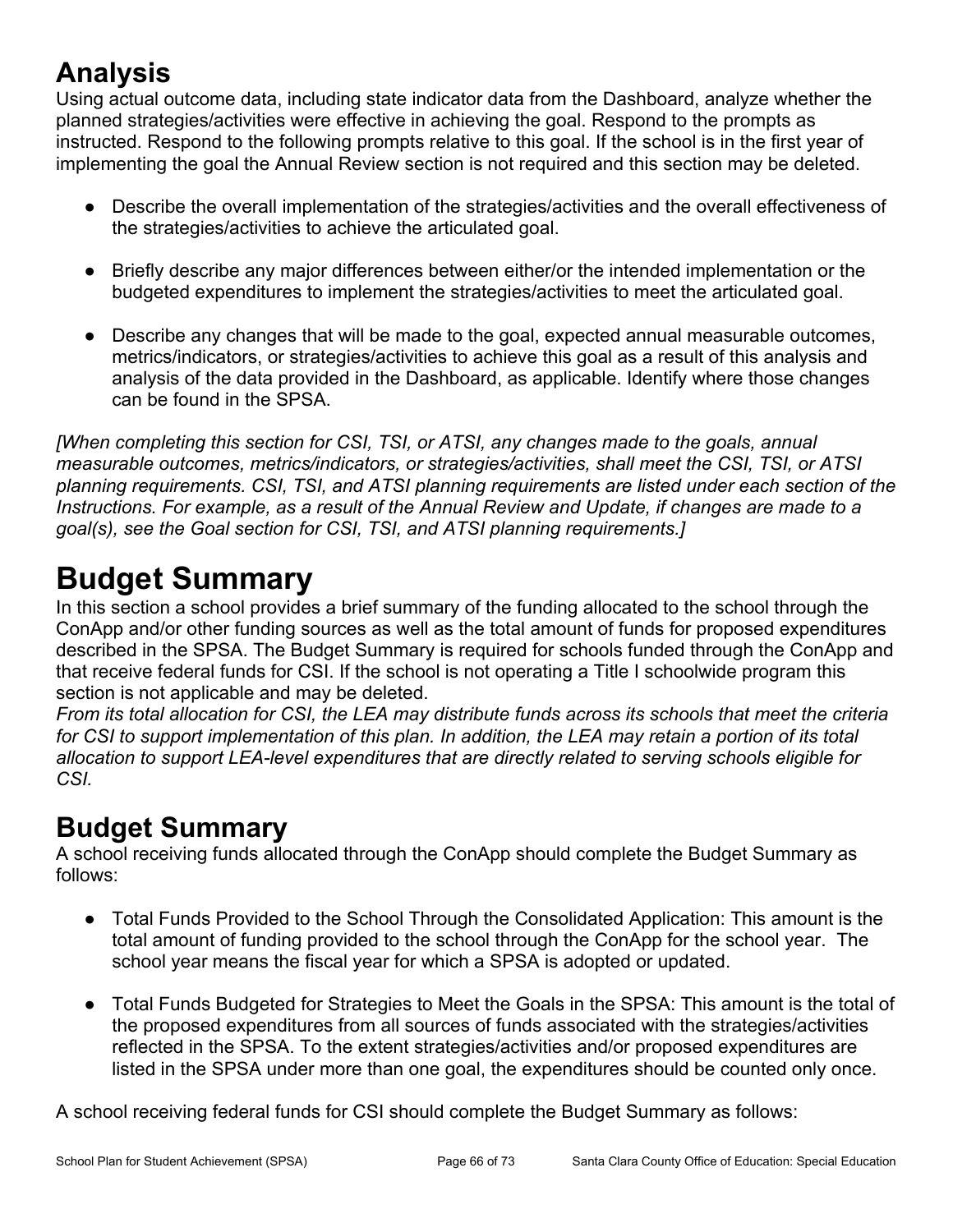● Total Federal Funds Provided to the School from the LEA for CSI: This amount is the total amount of funding provided to the school from the LEA.

*[NOTE: Federal funds for CSI shall not be used in schools eligible for TSI or ATSI. In addition, funds for CSI shall not be used to hire additional permanent staff.]*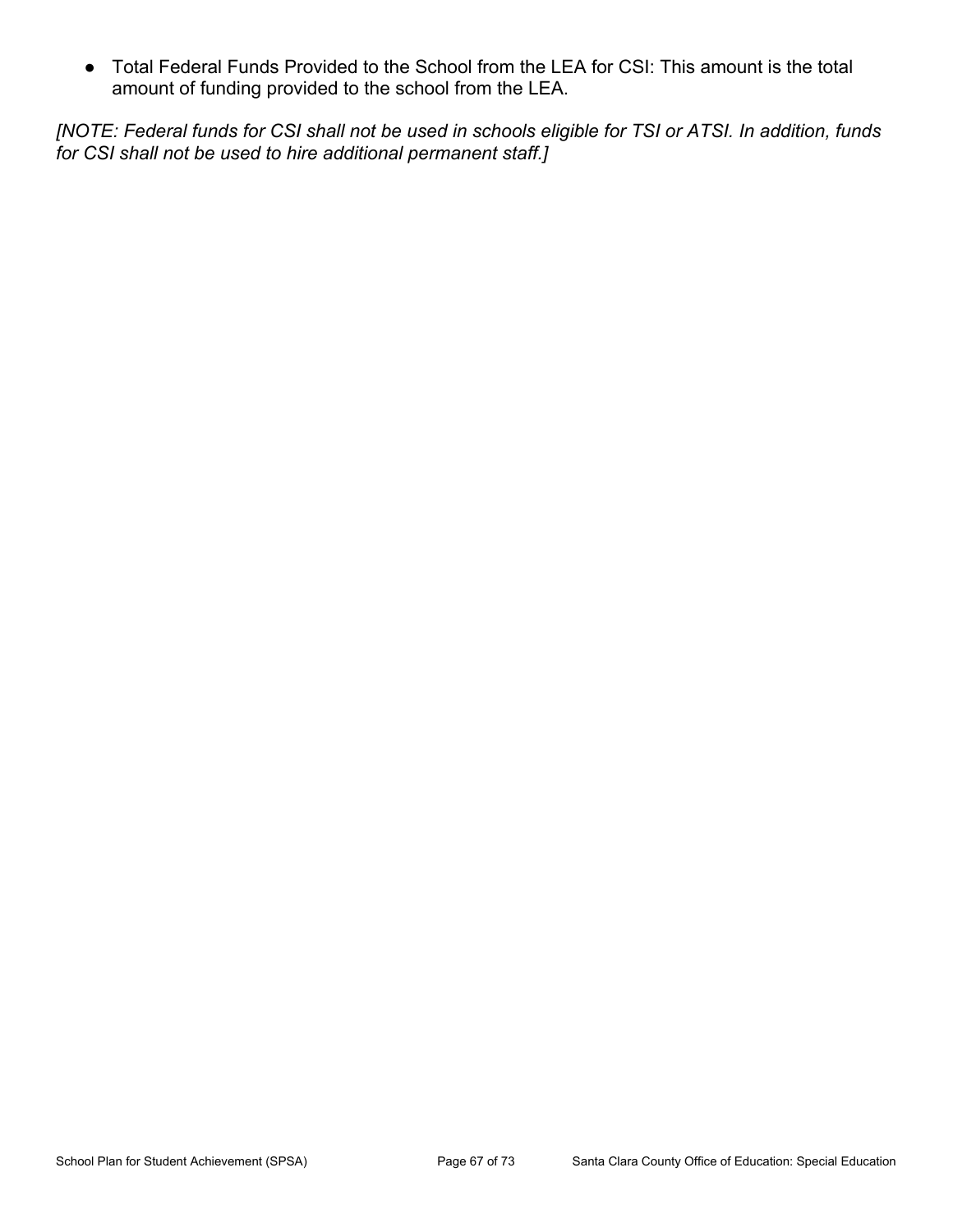# **Appendix A: Plan Requirements**

## **Schoolwide Program Requirements**

This School Plan for Student Achievement (SPSA) template meets the requirements of a schoolwide program plan. The requirements below are for planning reference.

A school that operates a schoolwide program and receives funds allocated through the ConApp is required to develop a SPSA. The SPSA, including proposed expenditures of funds allocated to the school through the ConApp, must be reviewed annually and updated by the SSC. The content of a SPSA must be aligned with school goals for improving student achievement.

### **Requirements for Development of the Plan**

- I. The development of the SPSA shall include both of the following actions:
	- A. Administration of a comprehensive needs assessment that forms the basis of the school's goals contained in the SPSA.
		- 1. The comprehensive needs assessment of the entire school shall:
			- a. Include an analysis of verifiable state data, consistent with all state priorities as noted in Sections 52060 and 52066, and informed by all indicators described in Section 1111(c)(4)(B) of the federal Every Student Succeeds Act, including pupil performance against state-determined long-term goals. The school may include data voluntarily developed by districts to measure pupil outcomes (described in the Identified Need); and
			- b. Be based on academic achievement information about all students in the school, including all groups under §200.13(b)(7) and migratory children as defined in section 1309(2) of the ESEA, relative to the State's academic standards under §200.1 to
				- i. Help the school understand the subjects and skills for which teaching and learning need to be improved; and
				- ii. Identify the specific academic needs of students and groups of students who are not yet achieving the State's academic standards; and
				- iii. Assess the needs of the school relative to each of the components of the schoolwide program under §200.28.
				- iv. Develop the comprehensive needs assessment with the participation of individuals who will carry out the schoolwide program plan.
				- v. Document how it conducted the needs assessment, the results it obtained, and the conclusions it drew from those results.
	- B. Identification of the process for evaluating and monitoring the implementation of the SPSA and progress towards accomplishing the goals set forth in the SPSA (described in the Expected Annual Measurable Outcomes and Annual Review and Update).

### **Requirements for the Plan**

- II. The SPSA shall include the following:
	- A. Goals set to improve pupil outcomes, including addressing the needs of student groups as identified through the needs assessment.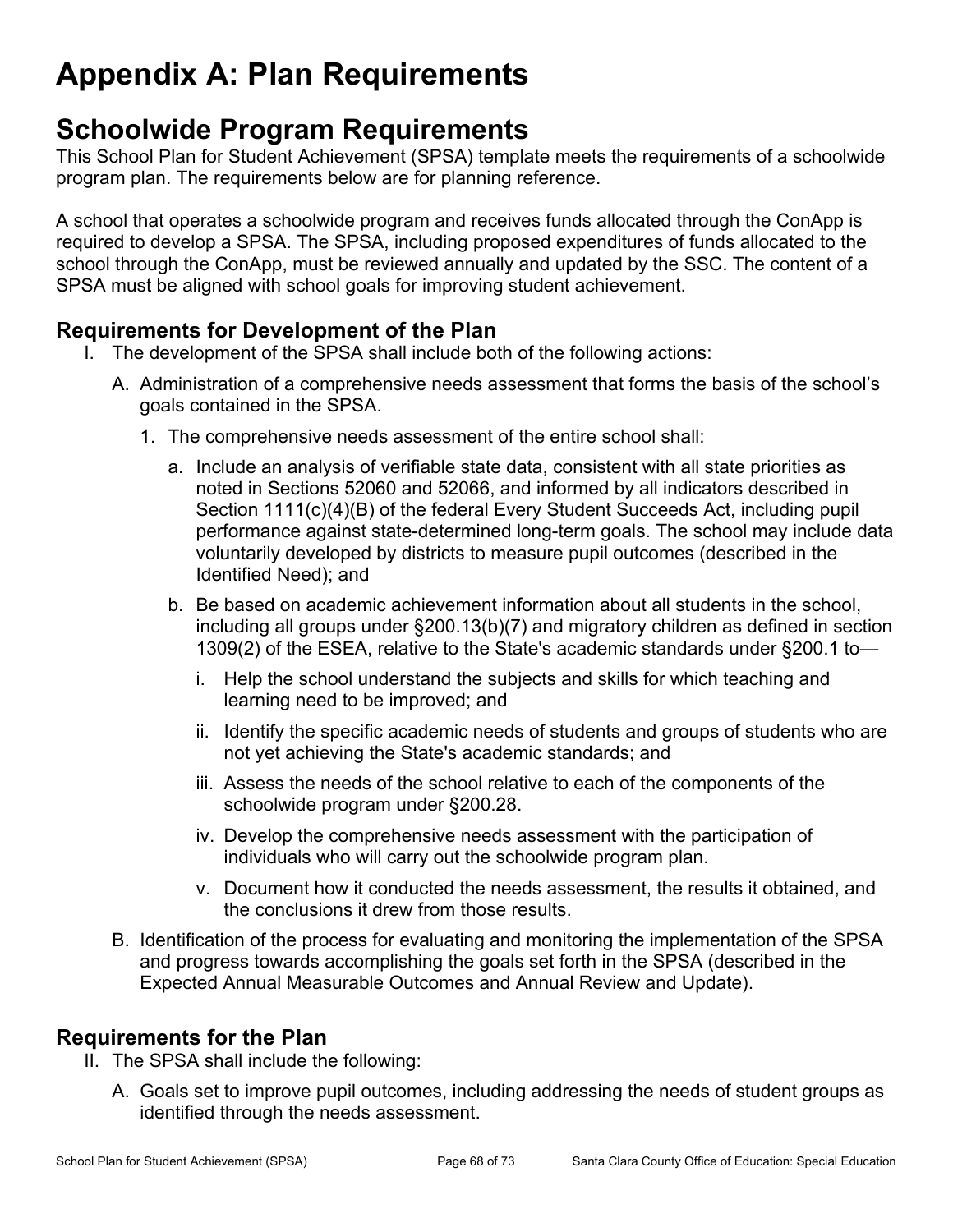- B. Evidence-based strategies, actions, or services (described in Strategies and Activities)
	- 1. A description of the strategies that the school will be implementing to address school needs, including a description of how such strategies will-
		- a. provide opportunities for all children including each of the subgroups of students to meet the challenging state academic standards
		- b. use methods and instructional strategies that:
			- i. strengthen the academic program in the school,
			- ii. increase the amount and quality of learning time, and
			- iii. provide an enriched and accelerated curriculum, which may include programs, activities, and courses necessary to provide a well-rounded education.
		- c. Address the needs of all children in the school, but particularly the needs of those at risk of not meeting the challenging State academic standards, so that all students demonstrate at least proficiency on the State's academic standards through activities which may include:
			- i. strategies to improve students' skills outside the academic subject areas;
			- ii. preparation for and awareness of opportunities for postsecondary education and the workforce;
			- iii. implementation of a schoolwide tiered model to prevent and address problem behavior;
			- iv. professional development and other activities for teachers, paraprofessionals, and other school personnel to improve instruction and use of data; and
			- v. strategies for assisting preschool children in the transition from early childhood education programs to local elementary school programs.
- C. Proposed expenditures, based on the projected resource allocation from the governing board or body of the local educational agency (may include funds allocated via the ConApp, federal funds for CSI, any other state or local funds allocated to the school), to address the findings of the needs assessment consistent with the state priorities, including identifying resource inequities, which may include a review of the LEAs budgeting, it's LCAP, and school-level budgeting, if applicable (described in Proposed Expenditures and Budget Summary). Employees of the schoolwide program may be deemed funded by a single cost objective.
- D. A description of how the school will determine if school needs have been met (described in the Expected Annual Measurable Outcomes and the Annual Review and Update).
	- 1. Annually evaluate the implementation of, and results achieved by, the schoolwide program, using data from the State's annual assessments and other indicators of academic achievement;
	- 2. Determine whether the schoolwide program has been effective in increasing the achievement of students in meeting the State's academic standards, particularly for those students who had been furthest from achieving the standards; and
	- 3. Revise the plan, as necessary, based on the results of the evaluation, to ensure continuous improvement of students in the schoolwide program.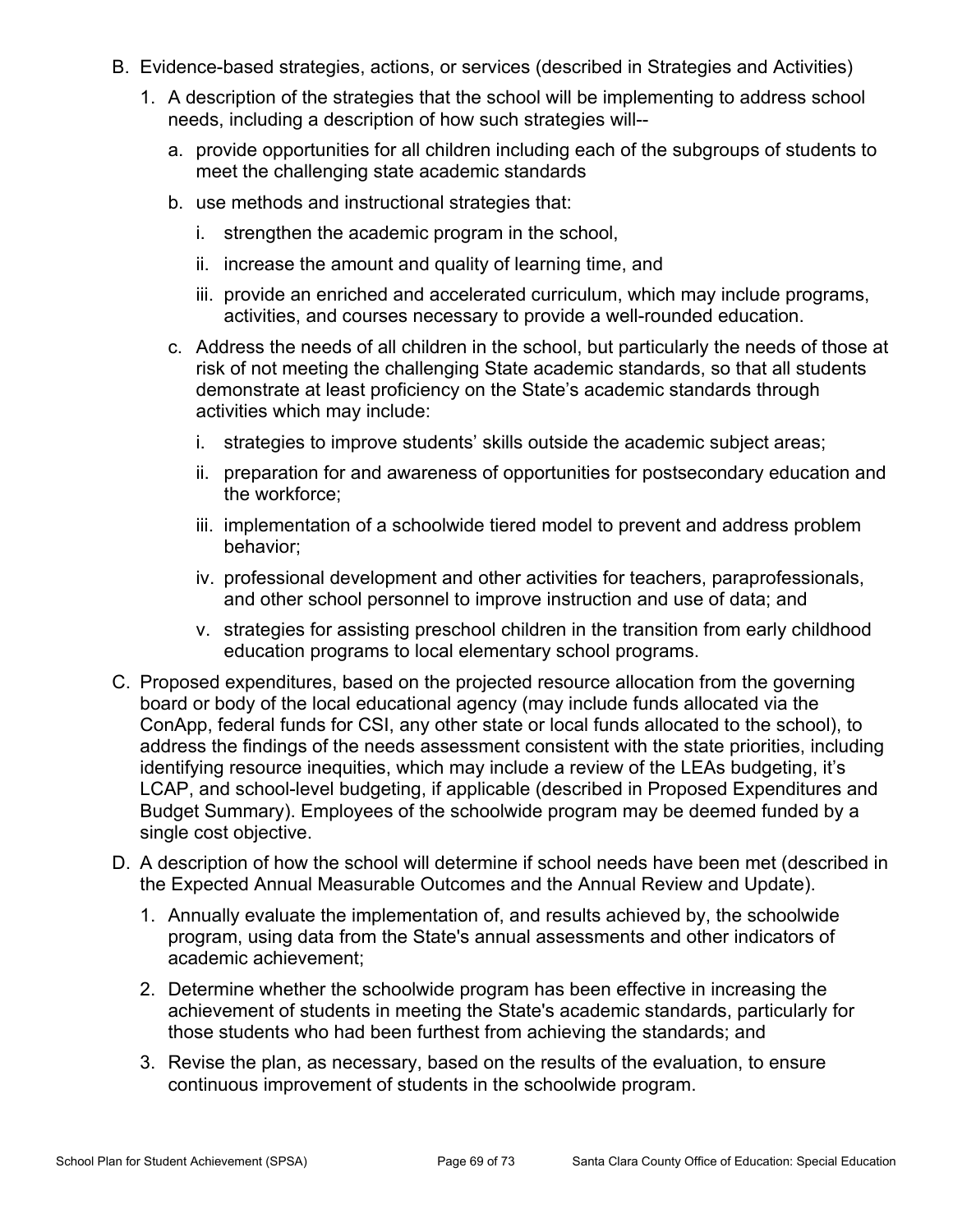- E. A description of how the school will ensure parental involvement in the planning, review, and improvement of the schoolwide program plan (described in Stakeholder Involvement and/or Strategies/Activities).
- F. A description of the activities the school will include to ensure that students who experience difficulty attaining proficient or advanced levels of academic achievement standards will be provided with effective, timely additional support, including measures to
	- 1. Ensure that those students' difficulties are identified on a timely basis; and
	- 2. Provide sufficient information on which to base effective assistance to those students.
- G. For an elementary school, a description of how the school will assist preschool students in the successful transition from early childhood programs to the school.
- H. A description of how the school will use resources to carry out these components (described in the Proposed Expenditures for Strategies/Activities).
- I. A description of any other activities and objectives as established by the SSC (described in the Strategies/Activities).

Authority Cited: S Title 34 of the Code of Federal Regulations (34 CFR), sections 200.25-26, and 200.29, and sections-1114(b)(7)(A)(i)-(iii) and 1118(b) of the ESEA. EC sections 6400 et. seq.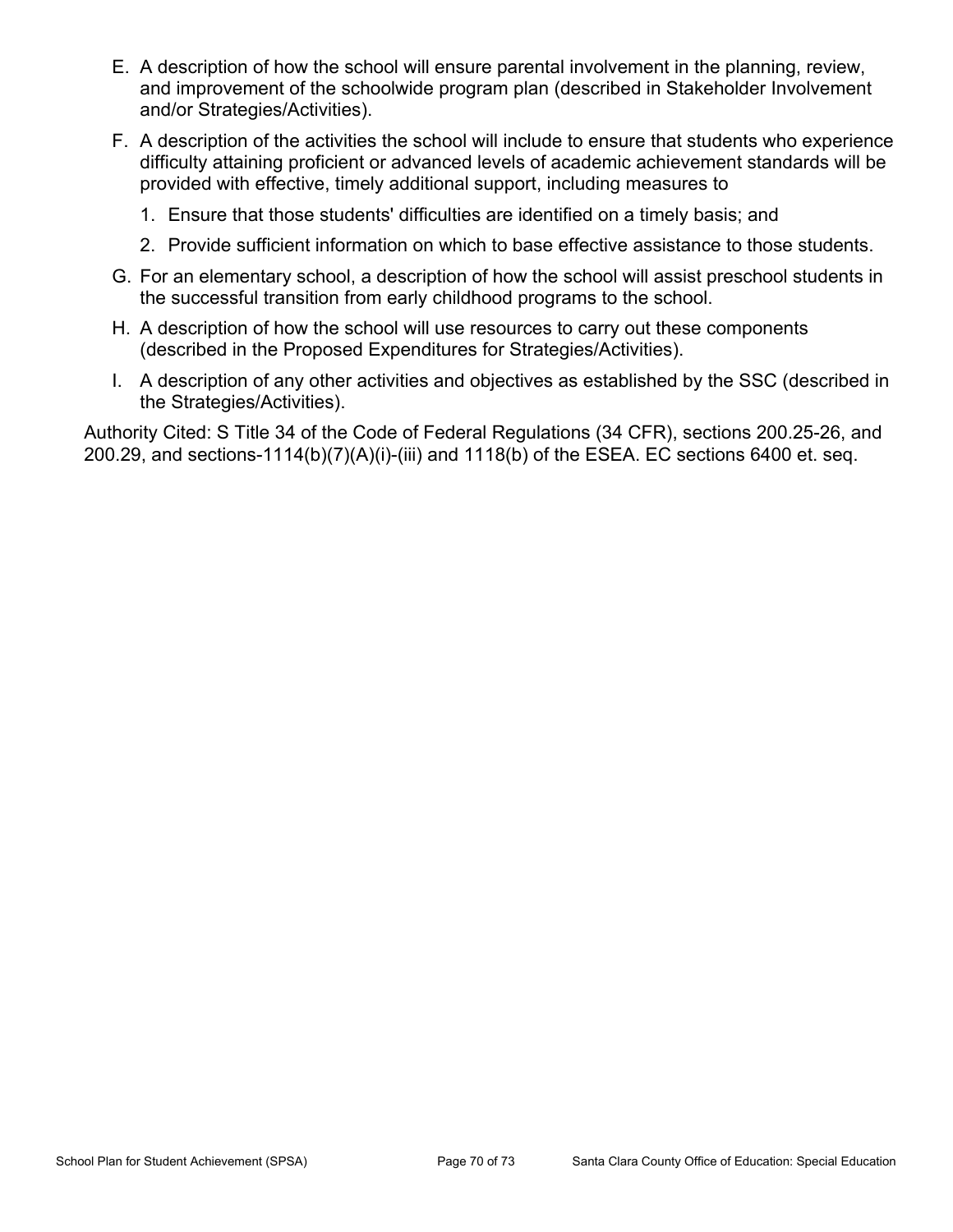# **Appendix B:**

### **Plan Requirements for School to Meet Federal School Improvement Planning Requirements**

For questions or technical assistance related to meeting Federal School Improvement Planning Requirements, please contact the CDE's School Improvement and Support Office at SISO@cde.ca.gov.

### **Comprehensive Support and Improvement**

The LEA shall partner with stakeholders (including principals and other school leaders, teachers, and parents) to locally develop and implement the CSI plan for the school to improve student outcomes, and specifically address the metrics that led to eligibility for CSI (Stakeholder Involvement).

The CSI plan shall:

- 1. Be informed by all state indicators, including student performance against state-determined long-term goals (Goal, Identified Need, Expected Annual Measurable Outcomes, Annual Review and Update, as applicable);
- 2. Include evidence-based interventions (Strategies/Activities, Annual Review and Update, as applicable) (For resources related to evidence-based interventions, see the U.S. Department of Education's "Using Evidence to Strengthen Education Investments" at https://www2.ed.gov/policy/elsec/leg/essa/guidanceuseseinvestment.pdf);
- 3. Be based on a school-level needs assessment (Goal, Identified Need, Expected Annual Measurable Outcomes, Annual Review and Update, as applicable); and
- 4. Identify resource inequities, which may include a review of LEA- and school-level budgeting, to be addressed through implementation of the CSI plan (Goal, Identified Need, Expected Annual Measurable Outcomes, Planned Strategies/Activities; and Annual Review and Update, as applicable).

Authority Cited: Sections 1003(e)(1)(A), 1003(i), 1111(c)(4)(B), and 1111(d)(1) of the ESSA.

#### **Targeted Support and Improvement**

In partnership with stakeholders (including principals and other school leaders, teachers, and parents) the school shall develop and implement a school-level TSI plan to improve student outcomes for each subgroup of students that was the subject of identification (Stakeholder Involvement).

The TSI plan shall:

- 1. Be informed by all state indicators, including student performance against state-determined long-term goals (Goal, Identified Need, Expected Annual Measurable Outcomes, Annual Review and Update, as applicable); and
- 2. Include evidence-based interventions (Planned Strategies/Activities, Annual Review and Update, as applicable). (For resources related to evidence-based interventions, see the U.S. Department of Education's "Using Evidence to Strengthen Education Investments" https://www2.ed.gov/policy/elsec/leg/essa/guidanceuseseinvestment.pdf.)

Authority Cited: Sections 1003(e)(1)(B), 1003(i), 1111(c)(4)(B) and 1111(d)(2) of the ESSA.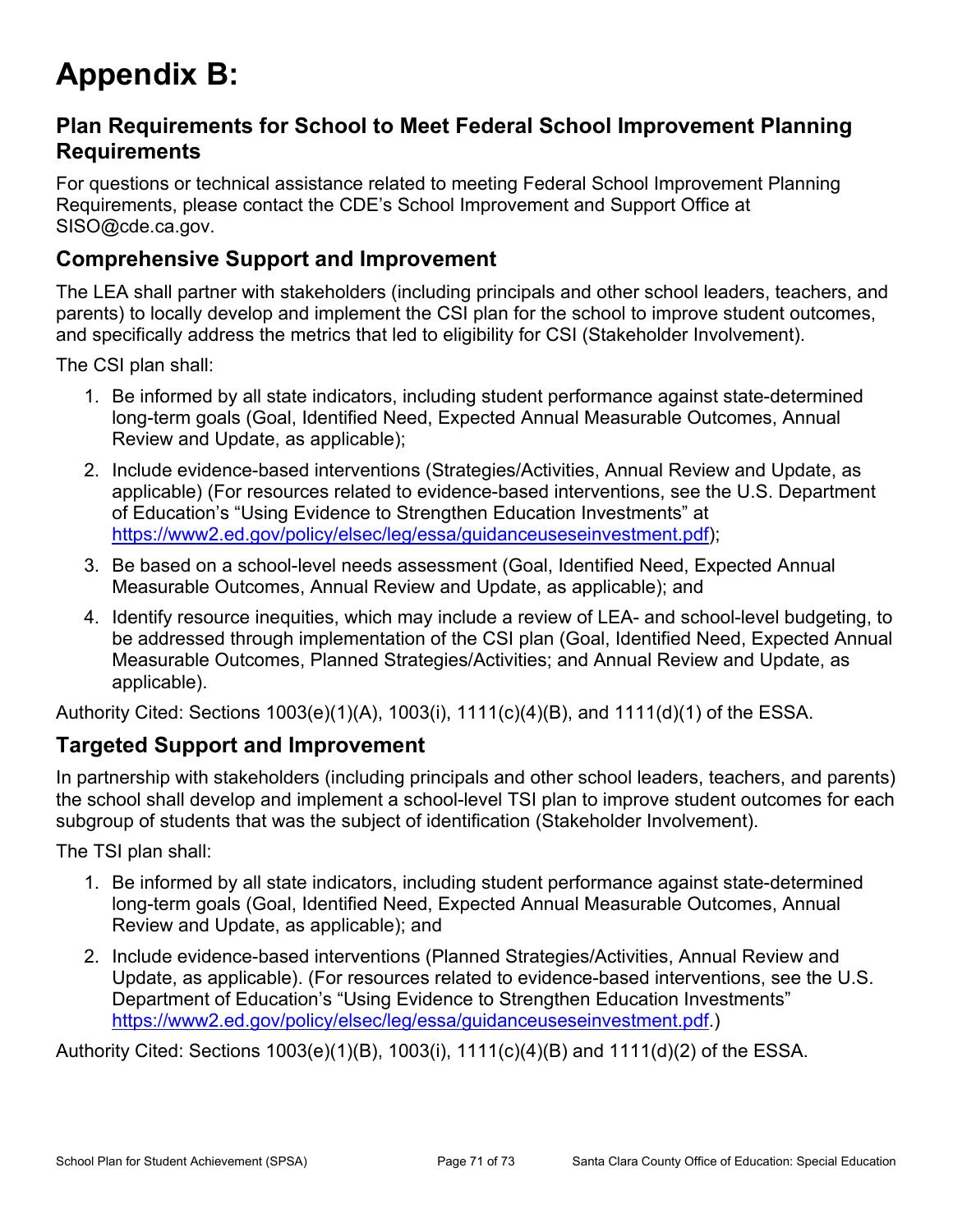### **Additional Targeted Support and Improvement**

A school identified for ATSI shall:

1. Identify resource inequities, which may include a review of LEA- and school-level budgeting, which will be addressed through implementation of its TSI plan (Goal, Identified Need, Expected Annual Measurable Outcomes, Planned Strategies/Activities, and Annual Review and Update, as applicable).

Authority Cited: Sections 1003(e)(1)(B), 1003(i), 1111(c)(4)(B), and 1111(d)(2)(c) of the ESSA.

### **Single School Districts and Charter Schools Identified for School Improvement**

Single school districts (SSDs) or charter schools that are identified for CSI, TSI, or ATSI, shall develop a SPSA that addresses the applicable requirements above as a condition of receiving funds (EC Section 64001[a] as amended by Assembly Bill [AB] 716, effective January 1, 2019).

However, a SSD or a charter school may streamline the process by combining state and federal requirements into one document which may include the local control and accountability plan (LCAP) and all federal planning requirements, provided that the combined plan is able to demonstrate that the legal requirements for each of the plans is met (EC Section 52062[a] as amended by AB 716, effective January 1, 2019).

Planning requirements for single school districts and charter schools choosing to exercise this option are available in the LCAP Instructions.

Authority Cited: EC sections 52062(a) and 64001(a), both as amended by AB 716, effective January 1, 2019.